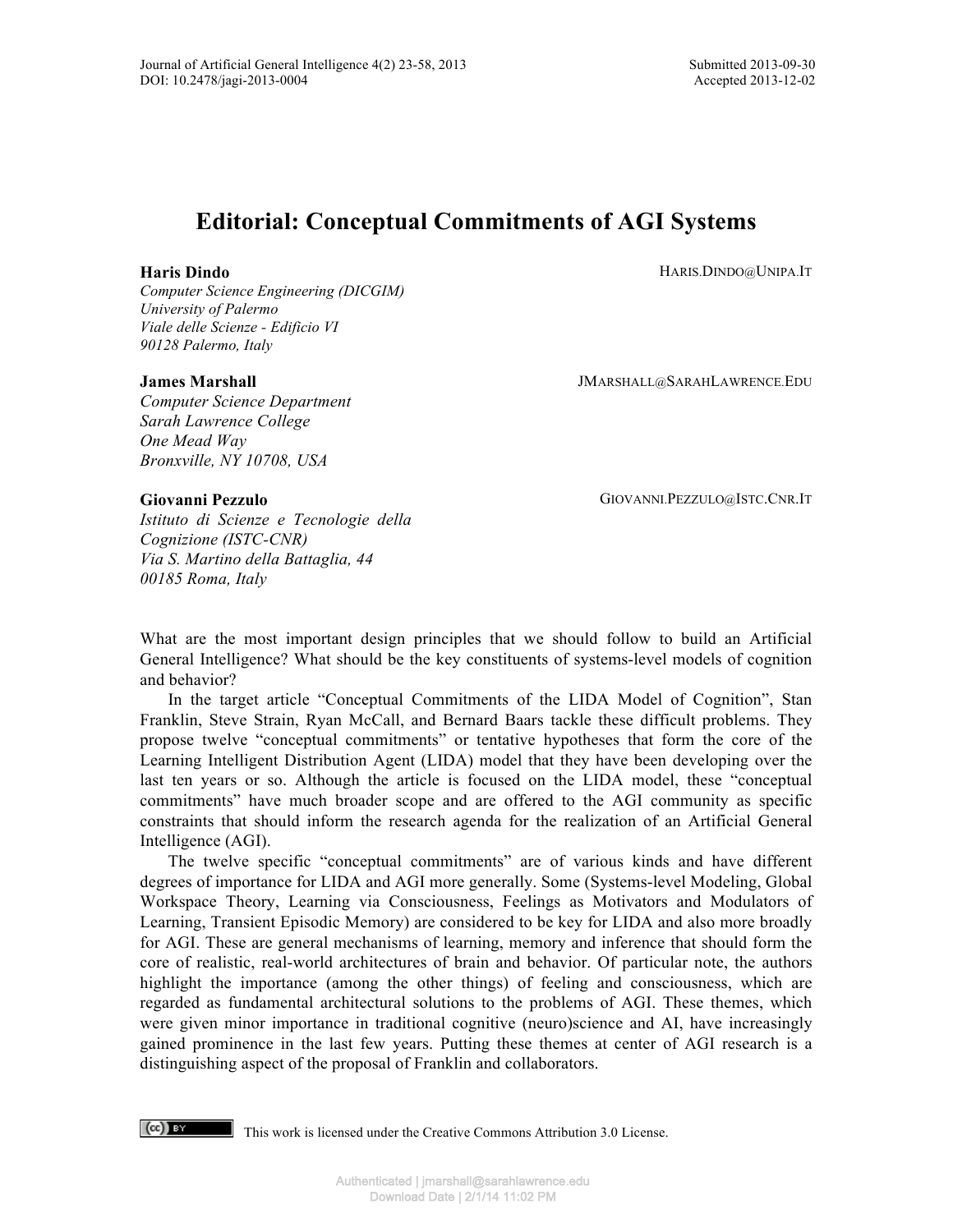Some other "conceptual commitments" (Biologically Inspired, Embodied or Situated Cognition, Cognitive Cycles as Cognitive Atoms, Comprehensive Decay of Representations and Memory, Asynchrony, Non-linear Dynamics Bridge to Neuroscience, Theta Gamma Coupling from the Cognitive Cycle) are very important for LIDA but not necessarily so for AGI. Most of these commitments relate to the link between AGI and neuroscience. Clearly, the question of whether or not (or to what extent) an AGI should be biologically realistic is far from settled; the authors add interesting considerations to this debate by showing the importance of biological constraints on the LIDA model.

Finally, two "conceptual commitments" (Profligacy in Learning, Consolidation) are less central to LIDA and the enterprise of AGI. Clearly, any systems-level proposal must have ancillary mechanisms that permit its functioning; deciding whether or not to elevate them to indispensable principles is again an important architectural choice, exemplified in this debate.

The target article "Conceptual Commitments of the LIDA Model of Cognition" intends to stimulate a debate in the AGI community on, first, the specific working hypotheses and design principles proposed by Franklin and co-authors; and second, and more generally, on the importance of identifying and making explicit the design principles and working hypotheses of one's own computational architecture—and even more so in the design of large scale architectures such as those targeted by the AGI community.

And indeed the target article has already generated some initial debate: the six commentaries included here have raised interesting challenges to several aspects of the proposal of Franklin and co-authors.

In their commentary, Benjamin Angerer and Stefan Schneider sound a cautionary note that AGI researchers would do well to keep in mind in developing their theories and models, namely, that the nuts-and-bolts implementation of a theory is just as important as the theoretical concepts themselves, and one must be careful to distinguish between the two. They also agree with Franklin et al. on the need to identify good general benchmarks for evaluating and comparing AGI systems, but emphasize that human cognition may have a particularly important role to play in guiding the development of these benchmarks. Finally, they point out that the integrative approach to AGI rests on a variety of implicit concepts and assumptions from cognitive psychology—assumptions that ultimately may or may not turn out to be warranted. To some extent such assumptions are necessary if we wish to build concrete models, but they nevertheless entail a certain risk. It may be necessary to rethink or abandon them to make further progress another point of caution to keep in mind.

In his commentary, Antonio Chella applauds LIDA's commitment to consciousness as a core principle of intelligence, in contrast to other integrative cognitive architectures in which other aspects of intelligence such as problem solving, resource maximization, or integration of capabilities are regarded as the key principles. He suggests that this focus on consciousness is itself an important conceptual commitment for AGI that should be included in the list of commitments proposed by Franklin et al.

In his commentary, John Laird highlights some of the differences between the SOAR cognitive architecture and LIDA, particularly the relative emphasis that each architecture places on functional commitments versus biological or psychological commitments. He outlines a set of general functional constraints and requirements for AGI systems, and emphasizes the importance of real-time system performance. In his view, LIDA's attempt to incorporate functional, biological, and psychological constraints within a single system may be overly ambitious, at least if efficient real-time performance of the system is also a requirement of the model.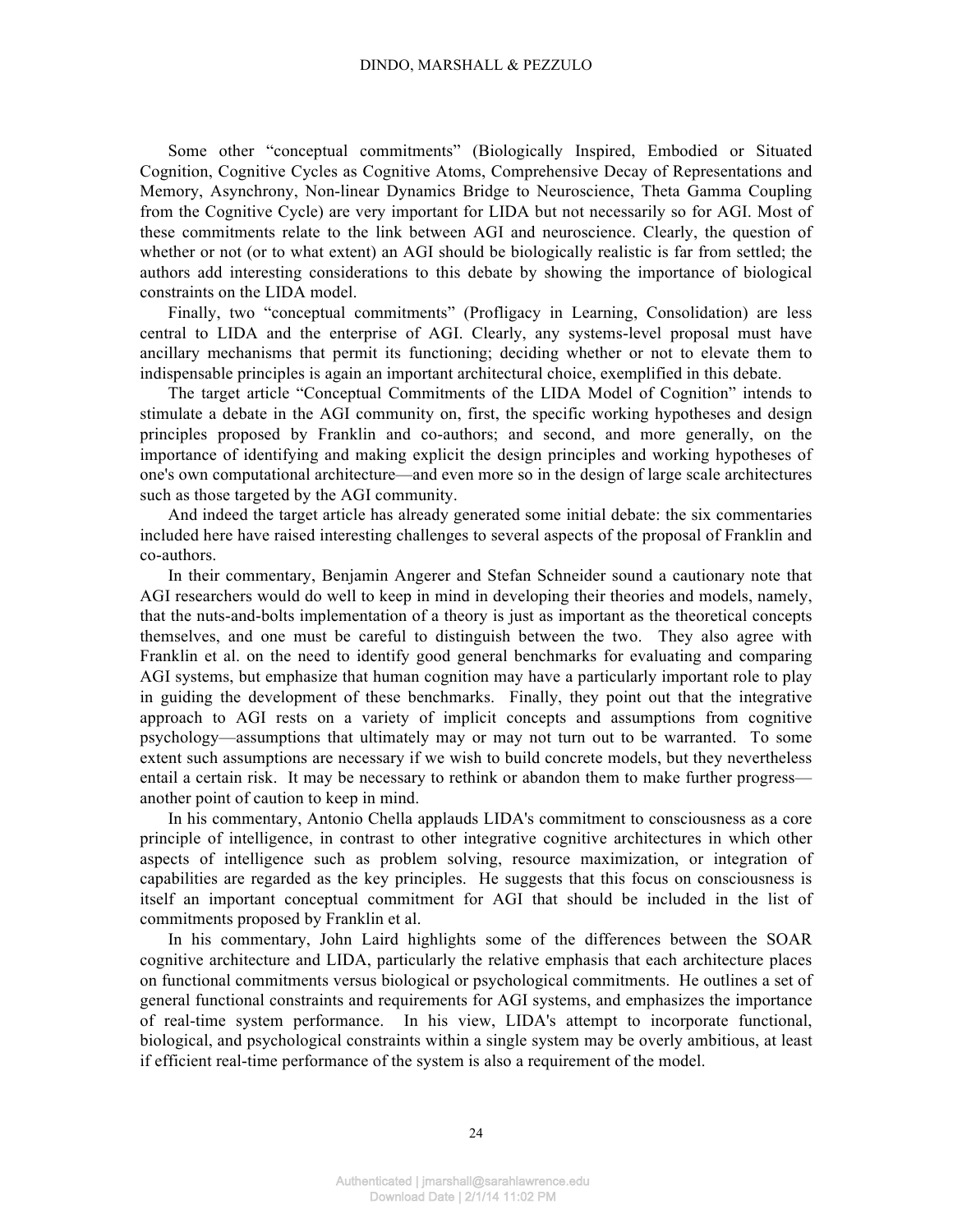Olivier Georgeon and David Aha focus on Franklin et al.'s conceptual commitment "Cognitive Cycles as Cognitive Atoms". This commitment is central to the LIDA model, but Franklin et al. are undecided as to its level of importance for AGI systems in general. Georgeon and Aha, however, view it as critically important, and propose an even stronger conceptual commitment called "Radical Interactionism" (RI), which recasts the basic principle of an indivisible cognitive cycle (a "cognitive atom") in terms of sensorimotor interactions. In their view, the traditional distinction between perception and action as separate entities is unnecessary and misleading. Instead, their RI commitment subsumes perception and action into the more fundamental notion of sensorimotor interaction, which they consider to be the appropriate primitive on which to base cognitive agent architectures. They also show how the LIDA architecture could be modified to reflect this new conceptual interpretation.

In his commentary, Pei Wang reflects thoughtfully on the unique challenges faced by the field of AGI in designing general-purpose AI systems, due in part to its lack of established, agreed-upon theories and frameworks to guide research. He points out that the conceptual commitments that underlie different AGI projects may differ according to which aspects of human intelligence the projects focus on. That is, the particular research objectives of a project may determine which conceptual commitments are relevant, and these commitments may overlap only partially with those proposed by Franklin et al. He also considers the different types of challenges and risks that arise in taking an integrated versus a unified approach to AGI, and makes the important point that being able to describe some aspect of intelligence in psychological terms is not by itself sufficient justification for its implementation in an AGI system as a distinct module or mechanism.

In their commentary, Travis Wiltshire and his colleagues take issue with Franklin et al.'s apparent commitment to "disembodied embodiment". They raise important questions regarding the LIDA architecture's level of commitment to feedback-rich agent-environment interaction in general, as well as to socially interactive capabilities in particular. More broadly, they suggest that a stronger commitment to human-like embodiment (as opposed to Franklin et al.'s less specific notion) may be necessary in order to achieve AGI's ultimate goals. Furthermore, they point out that in evaluating an AGI system, it is crucial to take into account the extent to which the system is perceived and treated by humans as conveying agency through social interactivity.

In summary, this issue of the JAGI journal hosts a stimulating debate on which design principles and "conceptual commitments" should form the foundations of large-scale systems for Artificial General Intelligence. Stan Franklin, Steve Strain, Ryan McCall, and Bernard Baars propose a rich set of important working principles that stem from their long experience with their Learning Intelligent Distribution Agent (LIDA) model. The specific principles are a matter of debate: they can be discussed, elaborated on, and called into question—and indeed the lively discussion provided by the commentators testifies that this debate has already begun. Still, the authors are, in our opinion, correct in highlighting that the time has come to distill key principles from current research in cognitive science, neuroscience, AI, machine learning, and beyond, that these principles need to be operationalized and made explicit, and that their discussion is a key research objective of the AGI (and JAGI) community. We sincerely hope that this JAGI special issue will contribute significantly to this important objective, and will stimulate the type of longlasting debate that is crucial for the overall progress of the discipline.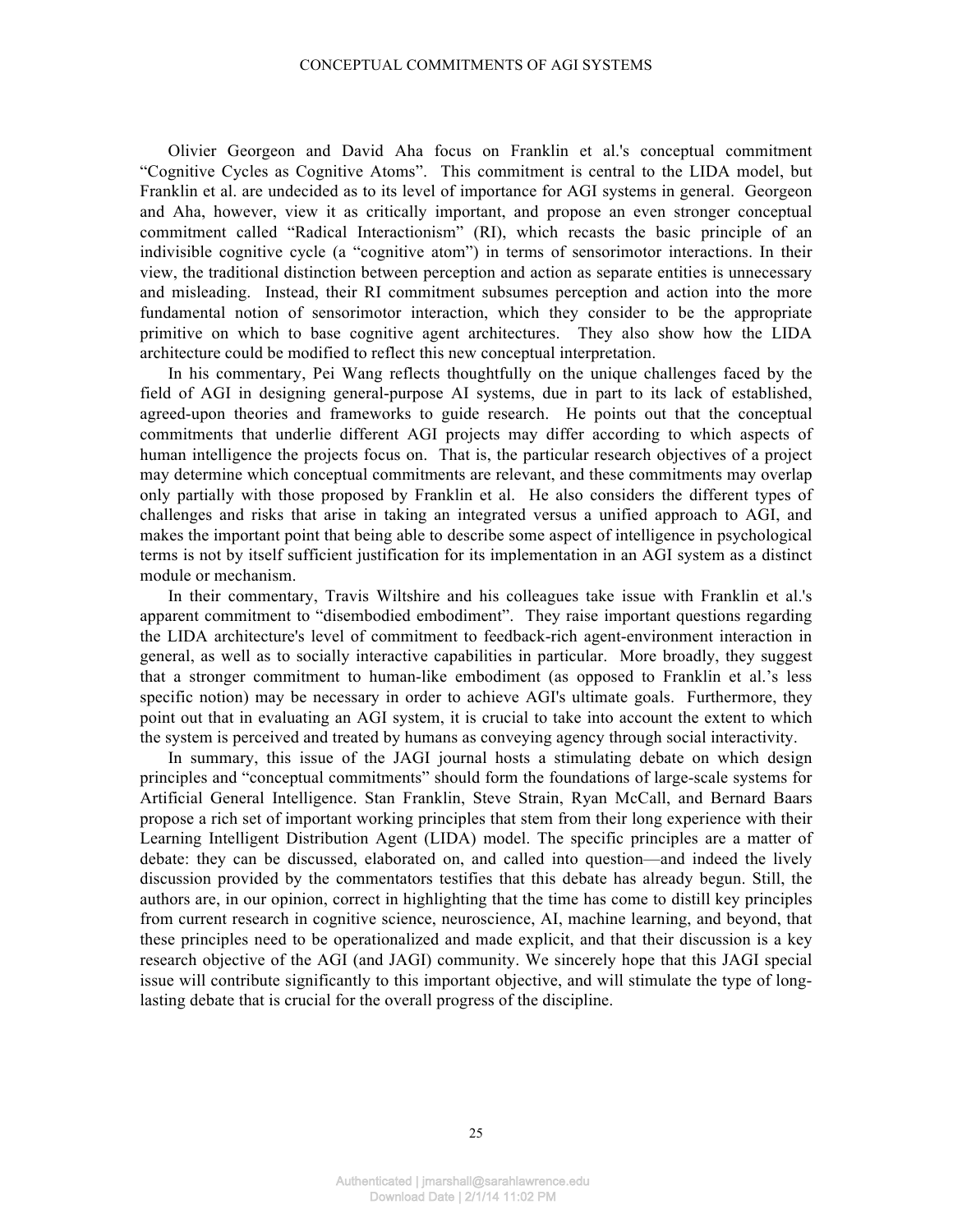# **Commentaries on the Target Article**

# **General Problems of Unified Theories of Cognition, and Another Conceptual Commitment of LIDA**

BANGERER@UOS.DE

**Benjamin Angerer** *MEi:CogSci Programme University of Vienna, Austria*

#### **Stefan Schneider**

*Institute of Cognitive Science Albrechtstr. 28, 49076 Osnabrück University of Osnabrück, Germany* STEFSCHN@UOS.DE

What distinguishes the AGI approach from the initial, supposedly equally idealistic and holistic, AI approach? Why do we think that we could make any progress in our recent times? The answer to these questions is not clear, and the common tenor in AGI papers and talks is more an appeal to our joint good will. Formulated ideas on what grounds to proceed are there, yet remain rather sketchy (Adams et al., 2012).

In their target paper, Franklin et al. wonder about how the AGI community could productively interact, given that each group of researchers have their own cognitive architectures and that these architectures and their underlying Unified Theories are not easily evaluated. Their proposal is to start by discussing what they call *conceptual commitments*, the tentative hypotheses each of us bases his or her AGI research on. While this effort certainly is to be applauded, we want to briefly address some problematic aspects and relate these to the proposed, integrative paradigm.

# **1. Wishful Mnemonics and Implementational Caution**

Some pitfalls of AI research practice have been criticized very early by Weizenbaum (1967) and McDermott (1976). For example, conceptual conflicts were predetermined when simple, computational procedures were given "cognitive names" (McDermott calls them 'wishful mnemonics'). These names, e.g. UNDERSTAND or GOAL are appealing as they feed on all our intuitions about the respective notions. As a consequence however they can obscure the real complexity of the denoted cognitive faculties and thereby impede conceptual progress.

What justifies a box in our theory overview diagram, *i.e.* a certain data structure or algorithm to be called e.g. 'long-term memory'? Just like with individual symbols, where Franklin et al. agree with Barsalou that they must not be amodal labels (p. 8), it is not the assigned name, but the realization of a certain functional role that justifies our box to be called 'long-term memory'. While this functional role must be specified in our theory, it is equally important to take care that it is actually realized in the implementation of the theory. Thus, it is not only necessary as a matter of principle and ontological diligence to distinguish between our theories and their implementation – as Franklin et al. do when talking about the LIDA model vs. the LIDA computational framework – but (also given the circumstances of academic software development) there is a very practical need to do so.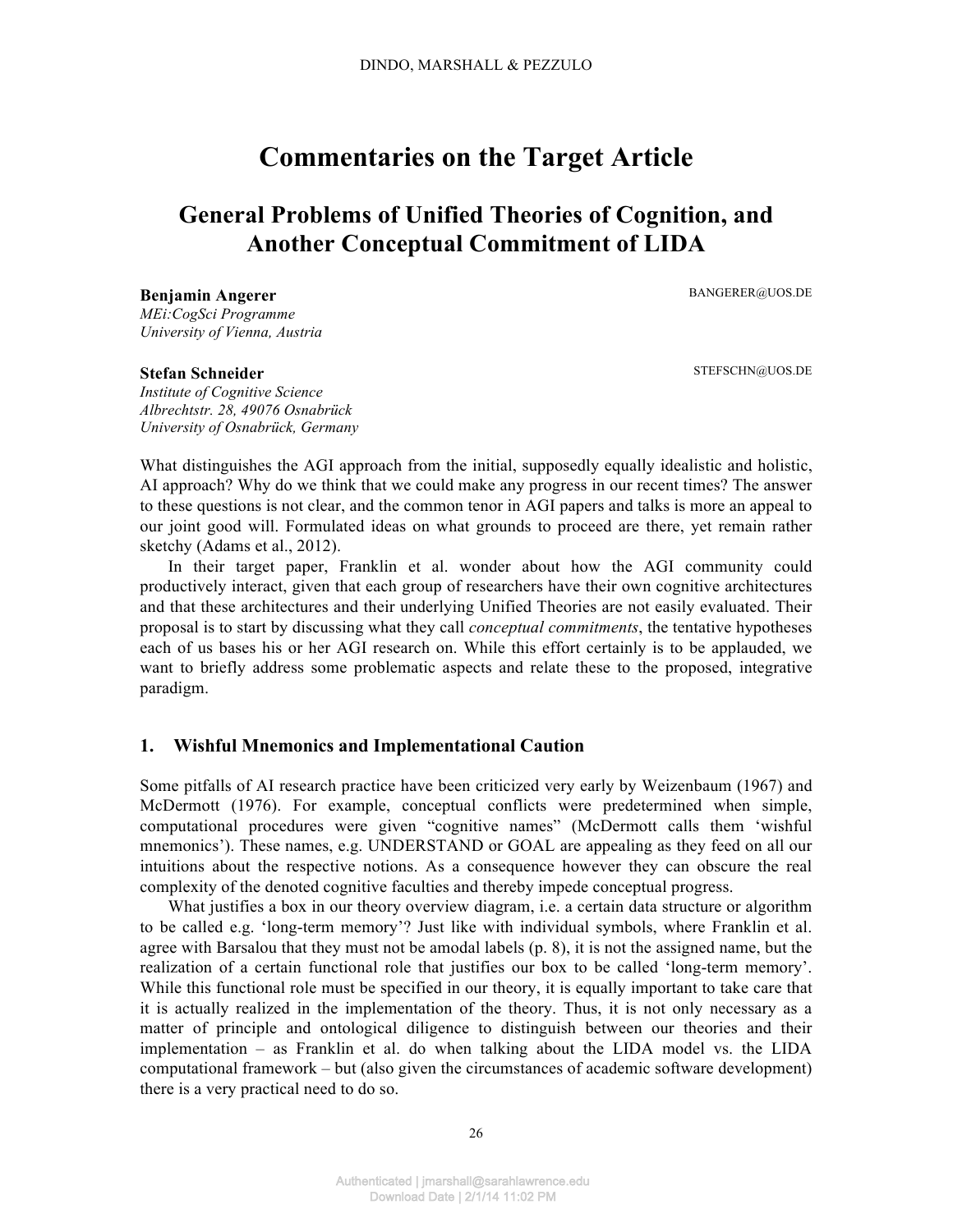An often alleged asset of a comprehensive implementation is that it requires to scrutinize every detail of a theory. But the pressure to implement can also lead to quick fixes, cognitively implausible, but henceforth incorporated into the framework. In the worst case, especially if the aforementioned distinction between the theory and its implementation is not stringently upheld, such a stopgap solution could even retroact on the respective theoretical notions and intuitions.

# **2. The Benchmark Problem**

Even with sound conceptual commitments at hand, the problem remains that we have to put our theories to the test, and that tests have to be selected that cover the spectrum of abilities we expect from an AGI agent. At the moment more or less every research group has done experimental work and can lend some empirical credence to its theories, yet only a minority of these experiments are comparable to each other (for an analysis of this problem and some suggestions cf. Adams et al., 2012).

How to check whether an architecture that claims generality (as did already the GPS) actually does the job that our intuitions point at? Seen as an integrative project, AGI would not only test individual modules, but put particular emphasis on the functioning of the whole apparatus. While the most important aim of finding a good benchmark for cognitive architectures is to achieve comparability, there is also a latent hope that by finding just the right benchmark problem we might be able to delineate general intelligence without having to explicitly specify its constituents (cf. e.g. Bringsjord and Licato, 2012). While we do neither want to exclude the possibility that general intelligence might be achieved employing vastly different means than humans nor deny the genuine interestingness of such an approach, if we want AGI to be a method of understanding the human mind (Bach, 2008) we should pay particular attention to how humans achieve the feats we are interested in.

In doing so we might even think about whether AGI should further its own methods of experimentation, not only with machines, but with humans. Considering how much progress has been made due to the early, broad investigations of the mind, such as Newell and Simon's *Human Problem Solving* (1972) and how strongly they influence AI to this day, AGI might profit from comprehensive, experimental investigations of human cognition in addition to continuing the integration of evidence from the sub-disciplines of cognitive science.

## **3. Integration Accepts and Confirms Compartmentalization**

It might well be that the initial AI project could be so idealistic exactly because it did not foresee the huge problems general AI would have to face. Nowadays, we comfort ourselves to acknowledge this problem. The question is, how do we cope with it? One answer of AGI is to implement architectures that cover it all, based on concepts derived from psychology, neuroscience and artificial intelligence. Franklin et al. favor such an approach and suggest that the work of an AGI researcher is that of integrating and updating detail from various, scattered disciplines within "a global map". By following such an approach, LIDA implicitly subscribes to a further conceptual commitment by relying on the traditional way cognitive psychology compartmentalized cognition: perception, attention, action, thought, kinds of memory, emotion, motivation, and so forth.

An integrative approach like in the LIDA model is therefore prone to accept and reinforce such a compartmentalization. But what if we are not yet at the point where we can devise such a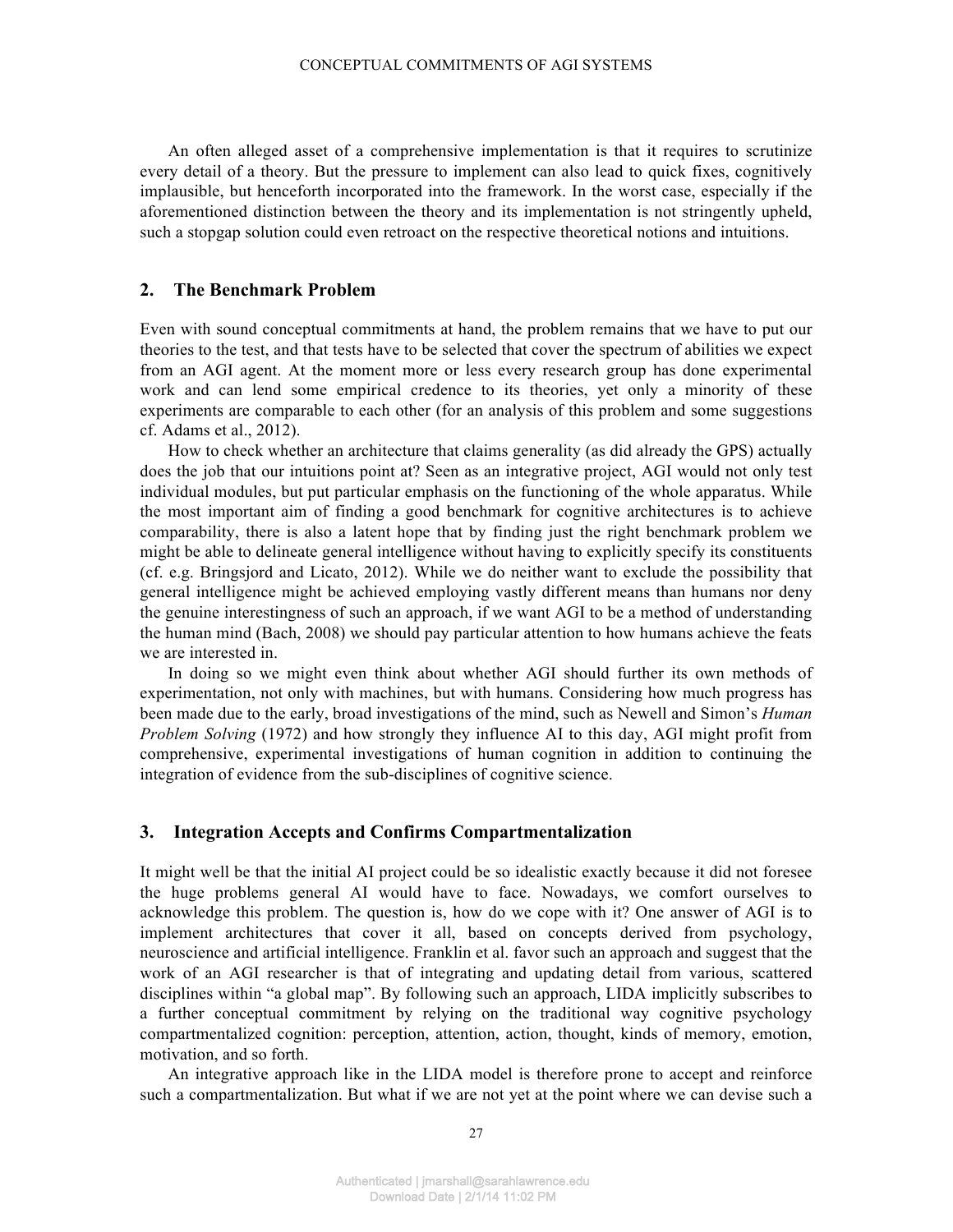model of the mind, which is "correct in the broad-based sense" (p. 3)? What consequences would follow if an adjustment of one part would propagate through the whole architecture? Updating detail, like suggested by Franklin et al., could be insufficient, but substantial rethinking or even abandoning the model could become necessary. Results from the individual disciplines might even be flawed when put into the integrative context.

A practical problem for an implementation like in LIDA is that every module actually has to work to some degree. In a computational model, known conceptual "blind spots" cannot be simply left out. The intent to implement does not leave much space for essential restructuring here. However, it might well be that solutions to the hard problems of AGI (e.g. symbol grounding, implicit knowledge, motivation, creative thought) will be found here and that real progress is only possible if we put ourselves in a position that systematically allows us to take a step back, and rethink. Bringing to light and debating conceptual commitments appears to be a good starting point.

## **References**

- Adams, S.; Arel, I.; Bach, J.; Coop, R.; Furlan, R.; Goertzel, B.; Storrs Hall, J.; Samsonovich, A.; Scheutz, M.; Schlesinger, M.; Shapiro, S.; Sowa, J. 2012. Mapping the Landscape of Human-Level Artificial General Intelligence. *AI Magazine*. 33(1): 25-42.
- Bach, J. 2008. Seven Principles of Synthetic Intelligence. In *Proceedings of the 2008 Conference on Artificial General Intelligence*, 63-74. IOS Press Amsterdam, The Netherlands.
- Bringsjord, S., and Licato, J. 2012. Psychometric Artificial General Intelligence: The Piaget-MacGuyver Room. In *Theoretical Foundations of Artificial General Intelligence,* 25-48. Ed. Wang, P., and Goertzel, B. Atlantis Press Paris, France.

McDermott, D. 1976. Artificial Intelligence Meets Natural Stupidity. *SIGART Bulletin*. 57: 4-9.

- Newell, A., and Simon, H. 1972. *Human Problem Solving*. Prentice-Hall Englewood Cliffs, NJ, USA.
- Weizenbaum, J. 1967. Contextual Understanding by Computers. *Communications of the ACM.*  10(8): 474-480.

# **LIDA, Committed to Consciousness**

## **Antonio Chella**

ANTONIO.CHELLA@UNIPA.IT

*Dept. of Chemical, Management, Computer, Mechanical Engineering University of Palermo Viale delle Scienze, building 6 90128, Palermo, Italy*

In the target paper, Franklin *et al.* propose LIDA as a reference architecture for the AGI community. In particular, the authors summarize the main commitments at the basis of the architecture.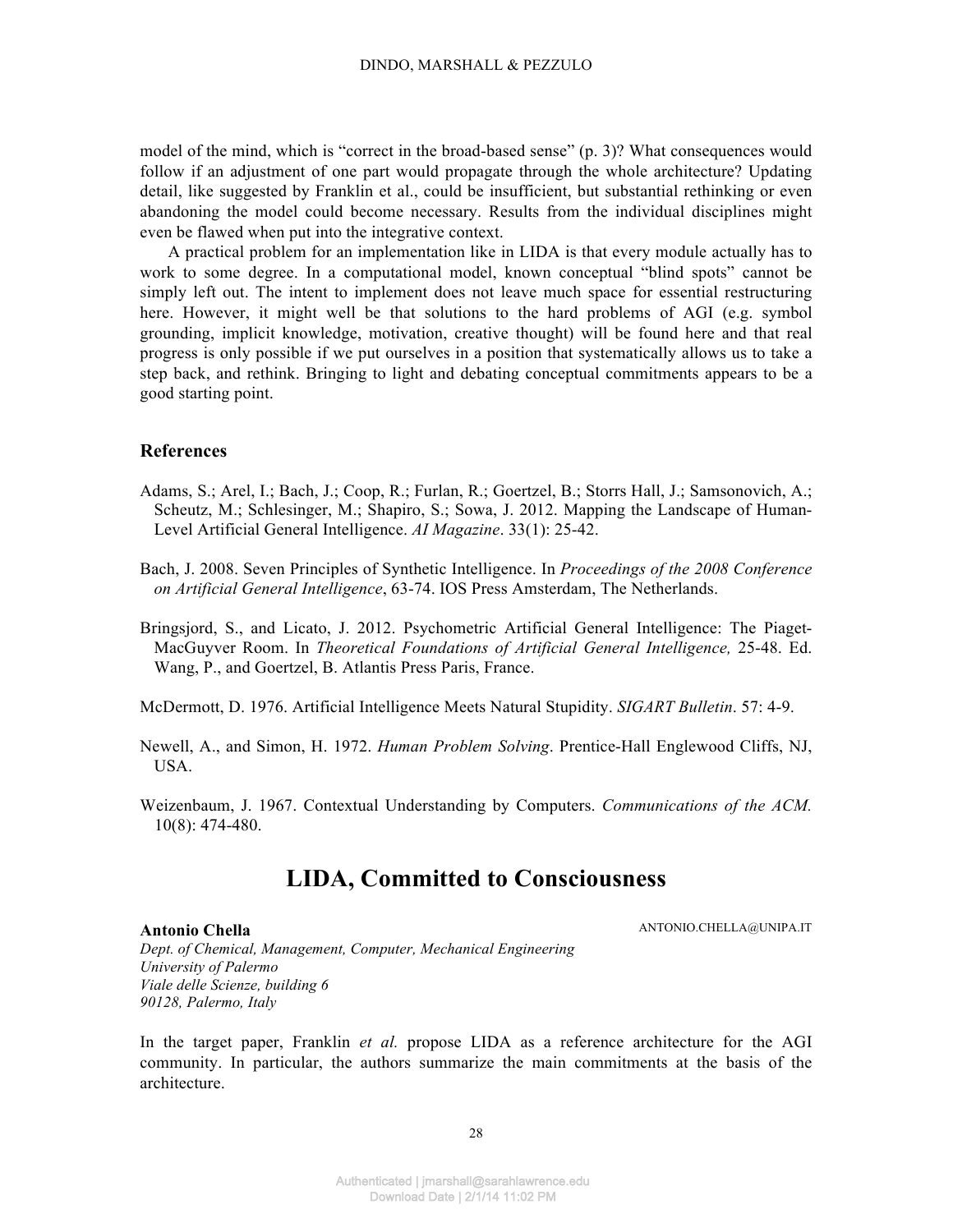Now, it should be noticed that the cognitive architectures commonly adopted by the AGI community are based on heterogeneous commitments. SOAR (Newell, 1990; Laird, 2012) and ACT-R (Anderson, 1983, 2007), are essentially based on the hypothesis that intelligence is strictly related to *problem solving* capabilities. In fact, these architectures are also employed in the AI community as problem solving tools.

Another competing model recently adopted by the AGI community is the AIXI agent (Hutter, 2005), based on the hypothesis that intelligence consists in the *maximization* of some utility function. AIXI implements in some sense the main principle of intelligence proposed by Wang (2006) according to which intelligence is related to optimization of resources.

Other architectures employed in the AGI community are based on the more general idea that an intelligent agent should be based on an efficient *integration* of several different cognitive capabilities, as vision, motion, problem solving, reasoning, and so on. A prototype of this large class of architectures is OpenCog, developed over the years by Ben Goertzel and his collaborators, see, e.g., (Goertzel, 2009) for an introduction.

The previously mentioned cognitive architectures essentially do not take into account, or take into account only to some limited extent, the commitment to *consciousness* at the basis of intelligence.

In fact, the relationship between consciousness and intelligence is not trivial. On the one hand, the need of consciousness for an intelligent agent is obviously taken for granted. On the other hand, it is commonly accepted that many cognitive processes that are necessary for intelligence may be unconscious and they may happen in the absence of consciousness. However, it is undeniable that consciousness is related to the broader unpredictable and less automatic forms of intelligence, as, for example, *creativity* (Boden, 2004).

Many computational models of consciousness have been recently proposed, such as the ones discussed by Shanahan (2010), Holland, Knight, and Newcombe (2007), Aleksander and Morton (2012), Arrabales (2012), Haikonen (2012), to cite just a few of them; see (Reggia, 2013) for a recent review. However, these systems, though effective and based on ideas inspired by empirical studies, are mainly focused on the investigation of particular aspects of consciousness and therefore they are not integrated in a complete cognitive architecture, with the partial exception of the model proposed by Haikonen which is still in its infancy.

Instead, the LIDA architecture is going to be a mature cognitive architecture with the peculiarity of being born and developed around the main hypothesis that intelligence is committed to consciousness. The important characteristic of LIDA is that a main mechanism for consciousness, i.e., the Global Workspace proposed by Baars (1988), is the *core* of the architecture, complemented by several different mechanisms for perception, action, reasoning, long and short term memory, and so on. And in fact, Franklin, discussing previous implementations (Franklin and Graesser, 1999; Franklin, 2003; Baars and Franklin, 2009), strongly put into evidence his commitment to consciousness.

Therefore, I admit I am quite surprised to have not found a strong initial commitment to consciousness among the commitments related to AGI and listed in the target paper. The LIDA architecture is instead a unique opportunity for the AGI community to investigate the role of consciousness as a foundational principle of intelligence.

## **References**

Aleksander, I., and Morton, H. 2012. *Aristotle's Laptop.* Singapore: World Scientific.

Anderson, J. 1983. *The Architecture of Cognition.* Cambridge, MA: Harvard University Press.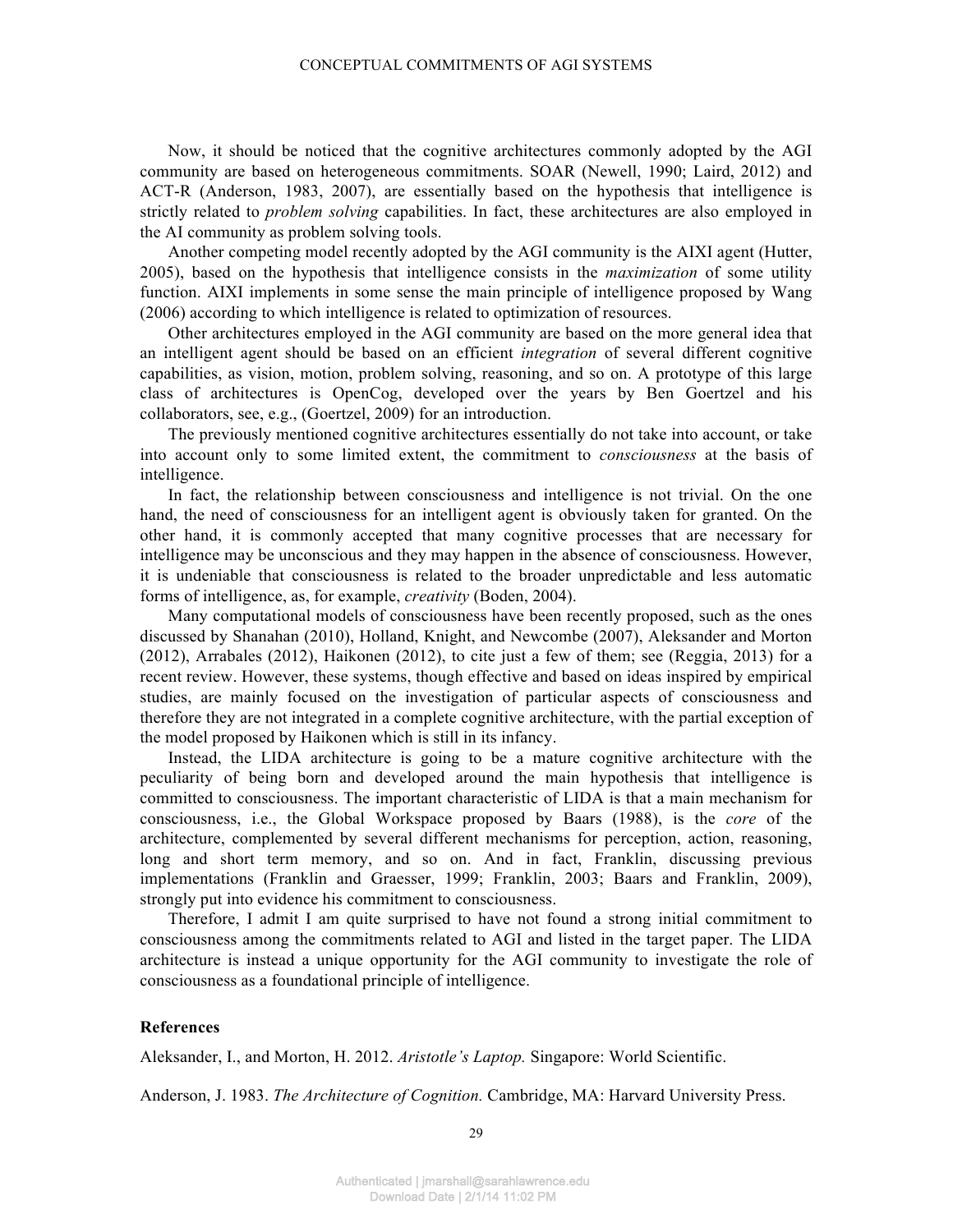- Anderson, J. 2007. *How Can the Human Mind Occur in the Physical Universe?* Oxford: Oxford University Press.
- Arrabales, R. 2012. Inner Speech Generation in a Video Game Non-Player Character: From Explanation to Self? *International Journal of Machine Consciousness* 4(2):367–381.
- Baars, B., and Franklin, S. 2009. Consciousness is Computational: The LIDA Model of Global Workspace Theory. *International Journal of Machine Consciousness* 1(1):23 – 32.
- Baars, B. 1988. *A Cognitive Theory of Consciousness.* Cambridge, MA: Cambridge University Press.
- Boden, M. 2004. *The Creative Mind: Myths and Mechanisms - Second edition.* London: Routledge.
- Franklin, S., and Graesser, A. 1999. A Software Agent Model of Consciousness. *Consciousness and Cognition* 8:285–301.
- Franklin, S. 2003. IDA A Conscious Artifact? *Journal of Consciousness Studies* 10(4 5):47 66.
- Goertzel, B. 2009. OpenCog Prime: A Cognitive Synergy Based Architecture for Embodied Artificial General Intelligence. In *Proceedings of ICCI-09*.
- Haikonen, P. 2012. *Consciousness and Robot Sentience.* Singapore: World Scientific.
- Holland, O.; Knight, R.; and Newcombe, R. 2007. A Robot-Based Approach to Machine Consciousness. In Chella, A., and Manzotti, R., eds., *Artificial Consciousness.* Imprint Academic. 156 – 173.
- Hutter, M. 2005. *Universal Artificial Intelligence - Sequential Decisions Based on Algorithmic Probability.* Heidelberg: Springer.
- Laird, J. 2012. *The SOAR cognitive architecture.* Cambridge, MA: MIT Press.
- Newell, A. 1990. *Unified Theories of Cognition.* Cambridge, MA: Harvard University Press.
- Reggia, J. 2013. The Rise of Machine Consciousness: Studying Consciousness with Computational Models. *Neural Networks* 44:112–131.
- Shanahan, M. 2010. *Embodiment and the Inner Life.* Oxford, UK: Oxford University Press.
- Wang, P. 2006. *Rigid Flexibility - The Logic of Intelligence.* Dordrecht: Springer.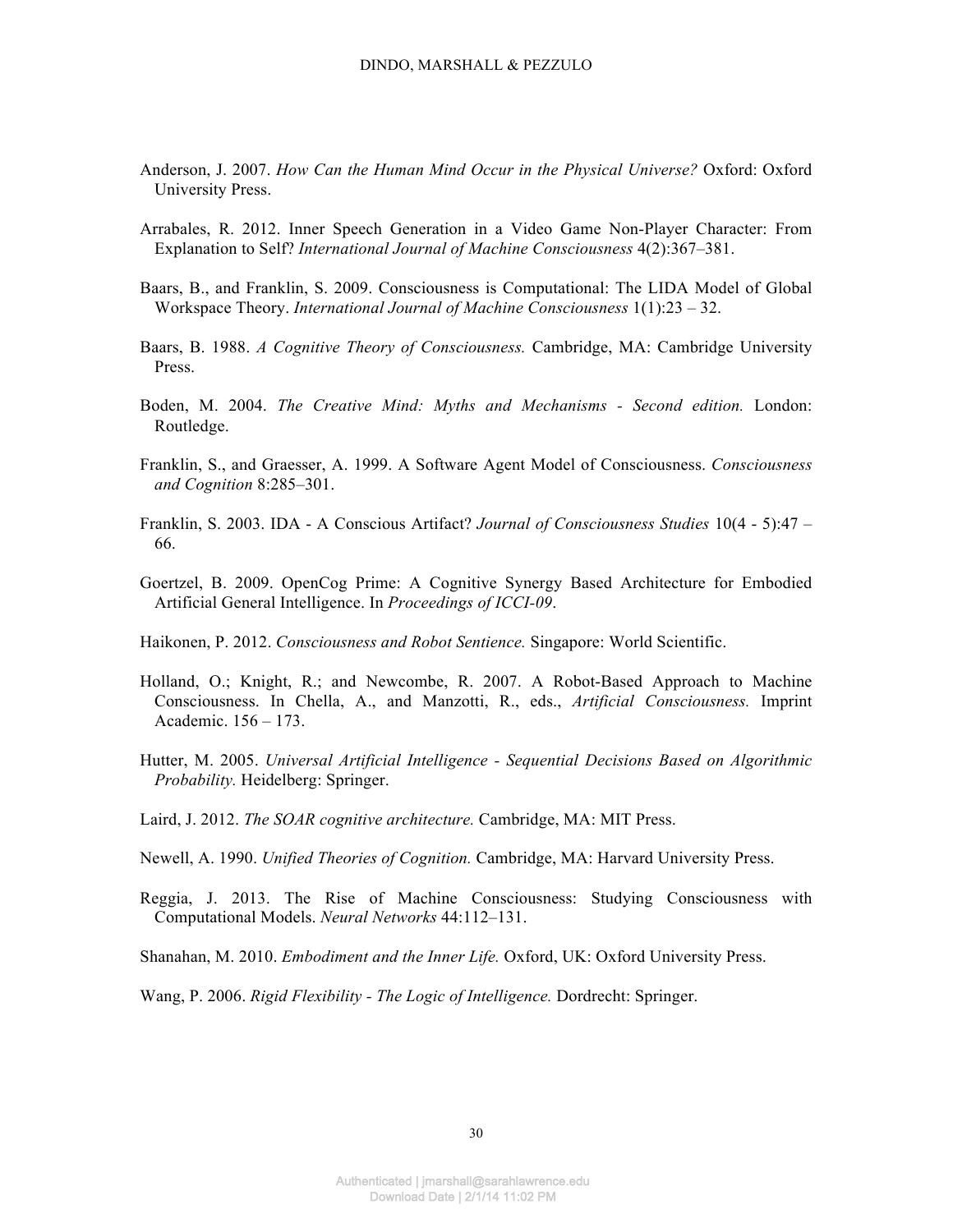# **The Radical Interactionism Conceptual Commitment**

**Olivier L. Georgeon Community Community Community Community Community Community Community Community Community Community Community Community Community Community Community Community Community Community Community Community** 

*Université Lyon 1 LIRIS, CNRS, UMR5205 Villeurbanne F-69622, FRANCE*

## **David W. Aha**

DAVID.AHA@NRL.NAVY.MIL

*Navy Center for Applied Research in AI Naval Research Laboratory, Code 5514 4555 Overlook Ave., SW Washington, DC 20375, USA*

# **Abstract**

We introduce *Radical Interactionism* (RI), which extends Franklin et al.'s (2013) *Cognitive Cycles as Cognitive Atoms* (CCCA) proposal in their discussion on conceptual commitments in cognitive models. Similar to the CCCA commitment, the RI commitment acknowledges the indivisibility of the perception-action cycle. However, it also reifies the perception-action cycle as *sensorimotor interaction* and uses it to replace the traditional notions of *observation* and *action*. This complies with constructivist epistemology, which suggests that knowledge of reality is constructed from regularities observed in sensorimotor experience. We use the LIDA cognitive architecture as an example to examine the implications of RI on cognitive models. We argue that RI permits selfprogramming and constitutive autonomy, which have been acknowledged as desirable cognitive capabilities in artificial agents.

# **1. Introduction**

In their paper "Conceptual Commitments of the LIDA Model of Cognition", Stan Franklin, Steve Strain, and Ryan McCall invite Artificial General Intelligence (AGI) researchers to discuss which conceptual commitments are essential for AGI agents. In response to this invitation, we wish to further discuss their fourth commitment: *Cognitive Cycles as Cognitive Atoms* (CCCA). On page 9, they write: "we hesitate to propose it as important for the AGI research in general, since to our knowledge, no other system-level cognitive architecture makes such a commitment". We make this commitment in our Enactive Cognitive Architecture (ECA, Georgeon, Marshall, and Manzotti, 2013). Moreover, we extend this commitment into a more radical one called Radical Interactionism (RI).

In Section 4.4, Franklin et al. define a cognitive cycle as a cycle that begins by sampling (sense) the environment and ends by selecting an appropriate response (action), traversing various phases including perception, understanding, consciousness, and learning. Modeling such a cognitive cycle as a *cognitive atom* entails considering it as *indivisible*, as opposed to dividing it into a sequence of separate tasks. To our understanding, LIDA acknowledges this indivisibility by implementing cognitive cycles through asynchronous distributed processes. Since LIDA's design imposes no synchronicity on the distributed processes that generate the cognitive cycle, it is indeed not divided into a predefined sequence. In our view, this approach embodies CCCA in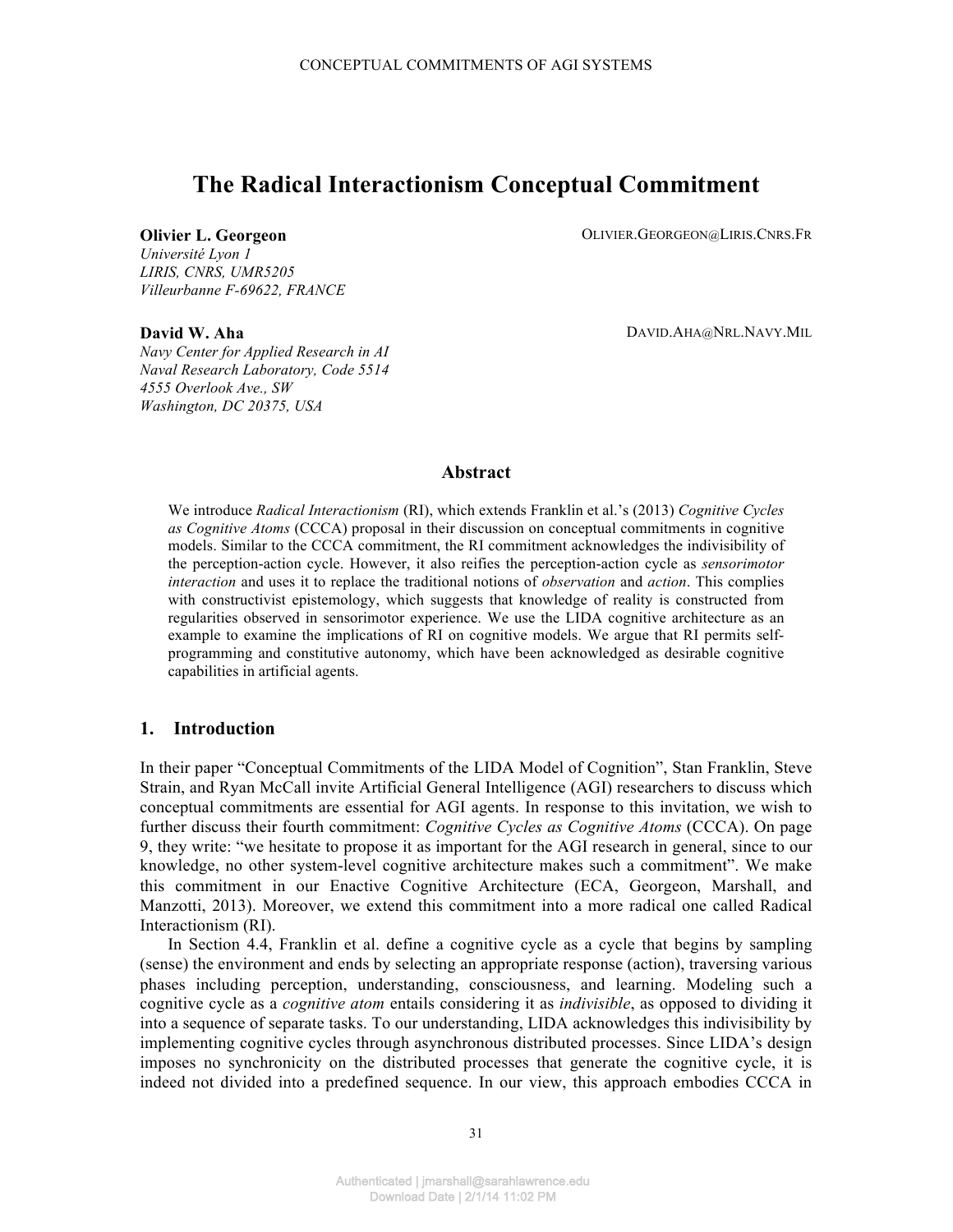which "atom" denotes a sense of indivisibility. We instead introduce a more radical view that uses "atom*"* as a primitive notion for designing the model.

Our Radical Interactionism conceptual commitment invites designers of cognitive models to consider the notion of *sensorimotor interaction* as a primitive, instead of perception and action. This is analogous to a mathematical system's primitives, which are used in axioms and theorems to define more complex structures, but which are themselves undefined within the system. Traditional cognitive models take perceptions and actions as primitive notions, and derive the notion of sensorimotor interaction from them. The RI conceptual commitment recommends doing the opposite. Although the CCCA commitment takes a first step in the RI direction by considering cognitive cycles as indivisible, Franklin et al. still define a cognitive cycle using the primitive notions of observation and action. The RI commitment eliminates these as primitives and instead frames each cognitive cycle as a sensorimotor interaction.

Intuitively, a sensorimotor interaction fits Franklin et al.'s description of a cognitive cycle: "Each cycle constitutes a unit of sensing, attending and acting. A cognitive cycle can be thought of as a moment of cognition, a cognitive moment" (p4). Within constructivist epistemology, sensorimotor interactions can be viewed as representing a Piagetian (1955) *sensorimotor scheme*, from which the subject constructs knowledge of reality. At a philosophical level, this view relates to phenomenology (e.g., Dreyfus, 2007), which argues that knowledge of the self and of the world derives from regularities in phenomenological experience. Accordingly, a sensorimotor interaction may be understood as a *chunk of phenomenological experience*, making the stream of sensorimotor interactions the primitive material from which the agent constructs all of its knowledge.

## **2. RI Impact on cognitive modeling**

As an example to illustrate the RI commitment, we examine how it would impact the LIDA model. It would imply modifying the left-side part of Figure 1 in Franklin et al.'s paper as shown in our Figure 1 below. Since perception and action do not exist in RI, the *Sensory Memory* and the *Motor Plan Execution* modules would be removed, as well as the *Sensory Stimulus*, *Actuator Execution*, and *Dorsal Stream* connections. Instead, the *Sensory Motor Memory* module would



Figure 1. A diagrammatic adaptation of LIDA to Radical Interactionism. *Sensory Motor Memory* directly interacts with *Internal & External Environment* through the *Intended Interaction i*<sup>t</sup> and the *Enacted Interaction e*t. The *Other Modules of the Cognitive Model* box encompasses the remaining modules of LIDA. At time *t*, the agent chooses the sensorimotor interaction  $i_t$  that it intends to enact from among the set of sensorimotor interactions  $I$ . The attempt to enact  $i_t$  may change the environment. The agent then receives the enacted sensorimotor interaction  $e_t$ .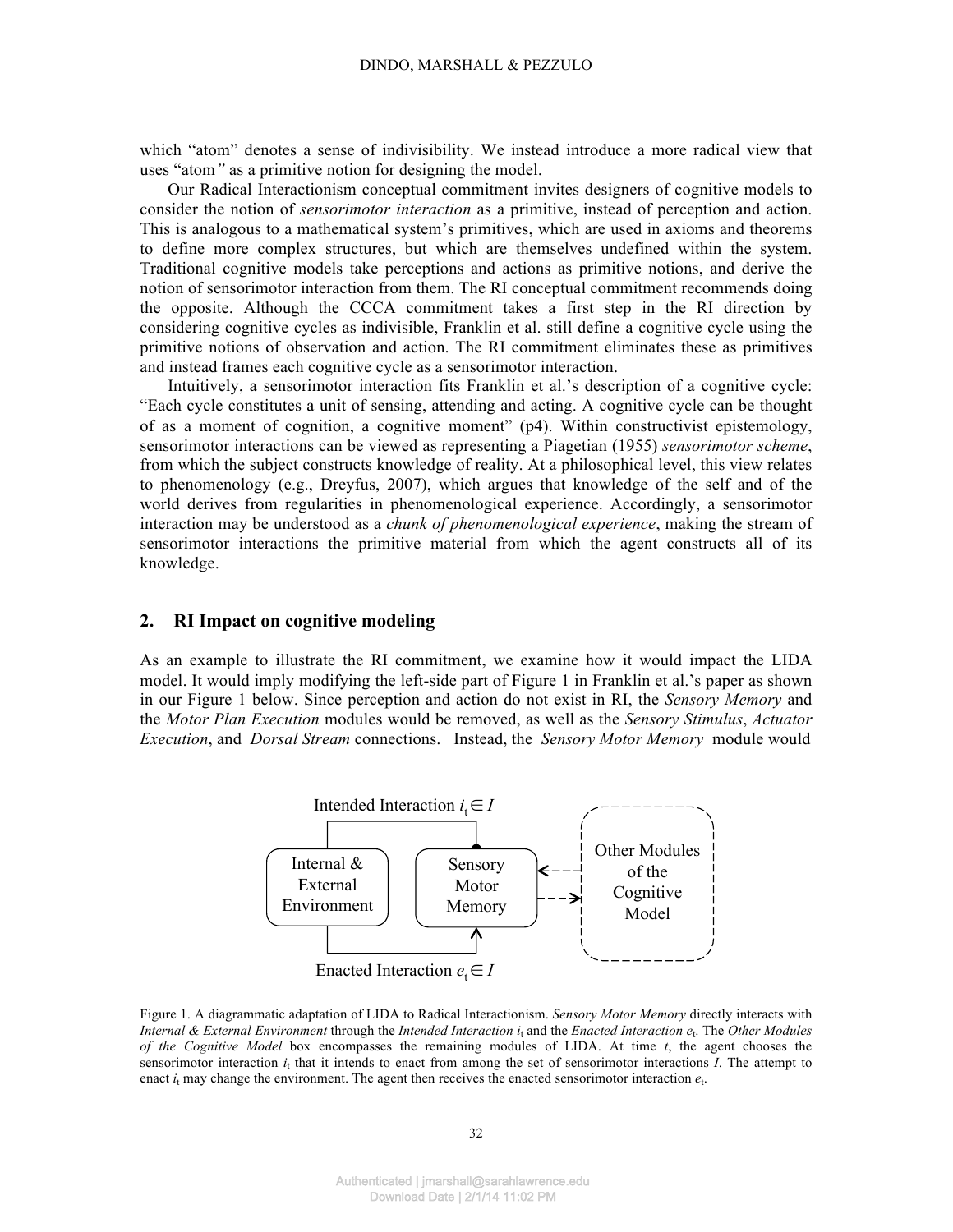directly connect to the *Internal & External Environment* module through the *Intended Interaction* and the *Enacted Interaction* connections. As a result of these changes, *stimuli* and *actions* would be eliminated from the architecture and replaced by a single type of primitive object: sensorimotor interactions.

The algorithm begins with a predefined set of sensorimotor interactions *I*, called *primitive interactions*. At a given time  $t$ , the agent chooses a primitive interaction  $i_t$  that it intends to enact, from among *I*. The agent ignores this enaction's meaning; that is, the agent has no rules that would exploit knowledge of how the designer programmed the primitive interactions through actuator movements and sensory feedback (such as: "if a specific interaction was enacted then perform a specific computation"). As a response from the tentative enaction of  $i<sub>t</sub>$ , the agent receives the *enacted interaction*  $e_t$ , which may differ from  $i_t$ . The enacted interaction is the only data available to the agent that carries some information about the external world, but the agent ignores the meaning of this information. As an example, the primitive interaction  $i_t$  may correspond to actively feeling (through touching) an object in front of the agent, involving both a movement and a sensory feedback. The tentative enaction of  $i_t$  may indeed result in feeling an object, in which case  $e_t = i_t$ , or may result in feeling nothing, if there is no object in front of the agent, in which case the enacted interaction  $e_t$  corresponds to a different interaction: moving while feeling nothing. The agent constructs knowledge about its environment and organizes its behavior through regularities observed in the sequences of enacted interactions.

Within the RI commitment, LIDA would not have to construct *action schemes* defined "as an action together with its context and expected result" (Franklin et al., p5, citing Drescher, 1991). Procedural and episodic memories would instead directly process sensorimotor interactions. The learning mechanism would construct higher-level sensorimotor interactions, called *composite interactions*, as pairs of a *context interaction* and an *intention interaction*:  $i_{\text{composite}} = \langle i_{\text{context}} \rangle$ *i*<sub>intention</sub>). Such a learning mechanism would be bottom-up, and would generate a hierarchy of composite interactions where each level would contain lower-level composite interactions, except the bottom level, which would be made of primitive interactions. At any time, the agent would represent its current situation as a set of interactions, called interactional context. The LIDA behavior selection mechanism would be modified to activate composite interactions *i*composite whose context interaction *i*<sub>context</sub> belongs to the interactional context. The intention interactions *i*<sub>intention</sub> of the activated composite interactions *i*<sub>composite</sub> would compete to be the one selected as the next intended interaction. Since the intended interaction can be a primitive interaction or a previously learned composite interaction, this mechanism allows asynchrony between the architecture's behavior-selection mechanism and the primitive interactional mechanism, as illustrated in Figure 2.

The coupling between the cognitive architecture and the environment (represented by the *Internal & External Environment Constructed at Time t* in Figure 2) evolves as the agent learns increasingly sophisticated patterns of behaviors, while simultaneously representing the world in terms of increasingly sophisticated affordances. We refer the reader to other publications for a more thorough description of this mechanism (Georgeon & Ritter, 2012), its implications in a cognitive architecture (Georgeon, Marshall, and Manzotti, 2013), and demonstrations in which primitive interactions consist of active feeling (e.g., Georgeon and Marshall, 2013) and rudimentary active vision (Georgeon, Cohen, and Cordier, 2011).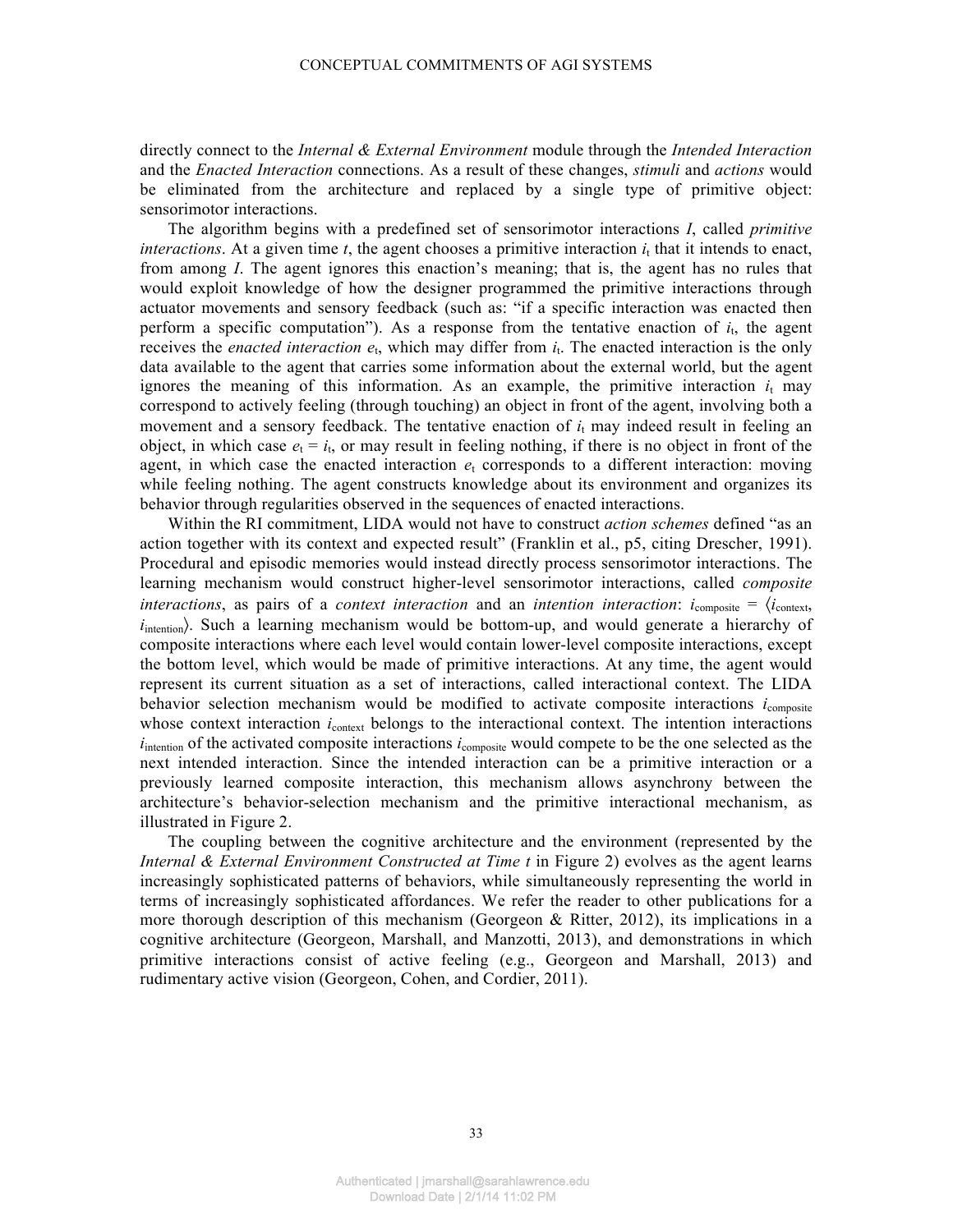

Figure 2. Levels of interaction in Radical Interactionism. Over time, the agent constructs composite interactions, which implement a series of primitive interactions. At time *t*, the behavior selection mechanism may select a previously constructed composite interaction  $i_{ct} \approx \langle i_{p1} \dots i_{pn} \rangle$  to try to enact. The tentative enaction of  $i_{ct}$  is delegated to the *Primitive Sensory Motor Memory*, which controls the enaction of the sequence of the *n* primitive interactions  $i_{p1}$  to  $i_{p1}$ , and returns the enacted composite interaction  $e<sub>ct</sub>$  to the *Composite Sensory Motor Memory*. The rest of the cognitive architecture sees the primitive loop as an *Internal & External Environment Constructed at Time t*, with which it interacts through higher-level interactions. Since the environment that the cognitive architecture interacts with evolves as the agent develops, the agent can recursively learn increasingly complex behaviors.

## **3. Conclusion**

Rather than offering a method to address the traditional perception-action problem, Radical Interactionism presents a profoundly different formulation of this problem. Indeed, many studies define the perception-action problem as learning a mapping between a predefined action space and a predefined observation space. For example, these include studies in reinforcement learning (e.g., Sutton & Barto, 1998), means-end analysis (e.g., Drescher, 1991), and robotics studies (e.g., Pierce & Kuipers 1997). In contrast, the RI approach begins with a predefined interactional space, and focuses on the problem of generating learning effects that are considered important in AGI agents, namely self-programming (e.g., Thórisson, Nivel, Sanz, and Wang, 2013) and *constitutive autonomy*, which Froese and Ziemke (2009) define as an agent's ability to "self-constitute its identity", which they argue is a prerequisite for autonomous sense-making. RI agents realize selfprogramming because they learn increasingly long sequences of interactions and re-enact these in appropriate contexts. They have constitutive autonomy because their coupling with the environment evolves through their individual experience of interaction.

Moreover, RI allows implementing a type of self-motivation called *interactional motivation* (Georgeon, Marshall, and Gay, 2012). To implement interactional motivation, a designer attaches a predefined intrinsic valence to some primitive interactions, and biases the behavior selection mechanism to select sequences of interactions that have the highest total valence. Interactional motivation provides a way to specify inborn preferences (some primitive interactions that the agent innately likes or dislikes) but does not specify the agent's goal; the agent thus engages in open-ended learning to find its own way to fulfill its inborn preferences of interaction. This view implements Glasersfeld's (1984, p29) idea that goals "arise for no other reason than this: a cognitive organism evaluates its experiences, and because it evaluates them, it tends to repeat ones and avoid others".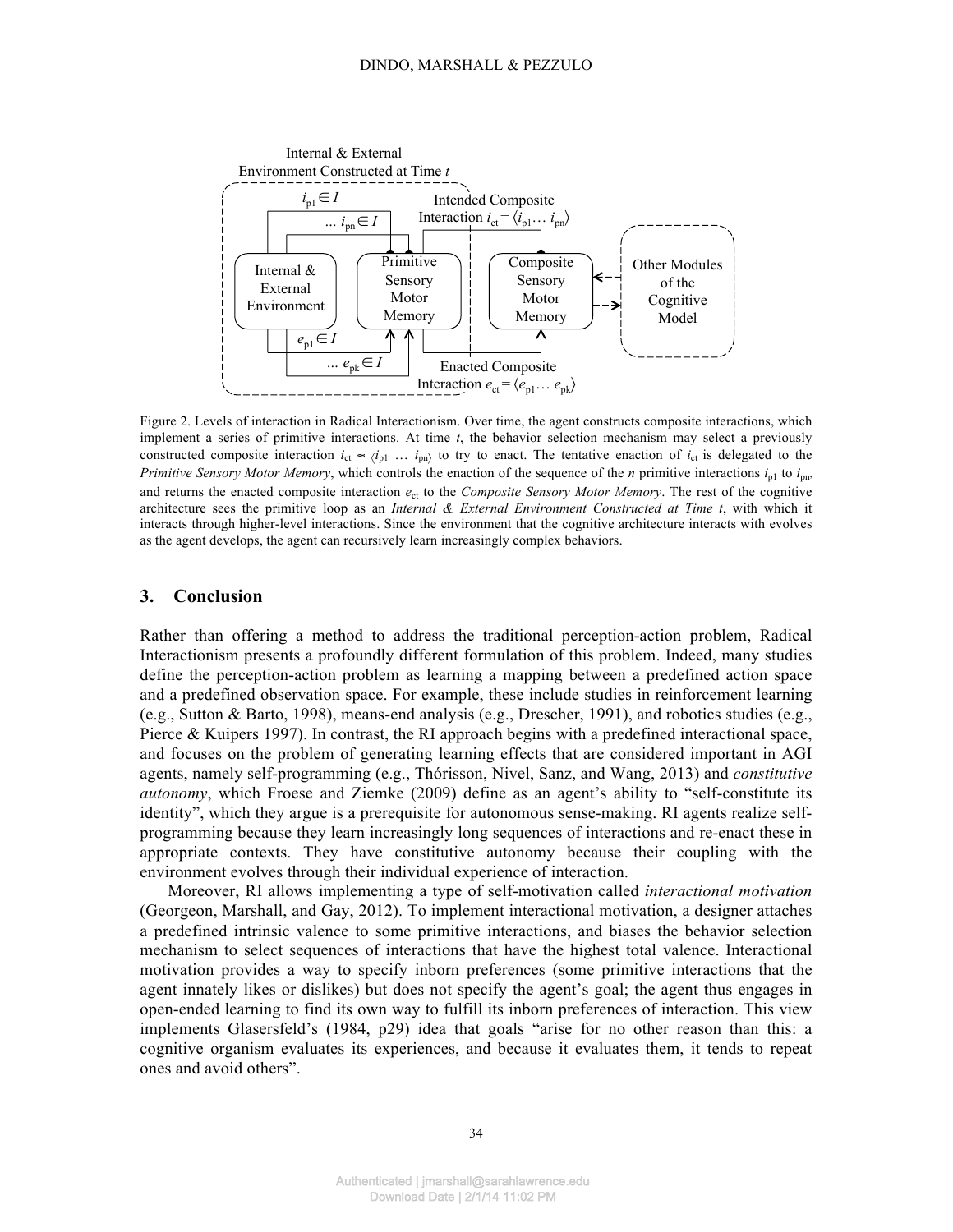At the theoretical level, RI relates to Glasersfeld's radical constructivism, whose "radical difference [from traditional conceptualizations] concerns the relation of knowledge and reality. Whereas in the traditional view of epistemology, as well as of cognitive psychology, that relation is always seen as a more or less picture-like (iconic) correspondence or match, radical constructivism sees it as an adaptation in the functional sense" (Glasersfeld, 1984, p20). Accordingly, RI does not implement a "picture-like" relation in the input received by the model from the environment. In contrast with observations in traditional models, the input received by an RI model from the environment only consists in the enacted interaction, which does not directly represent the environment. Because the input does not directly represent the environment, RI agents can be designed without ontological assumptions about the environment, which is critical for agents that perform open-ended learning in the real world.

## **Acknowledgements**

This work was supported by the French Agence Nationale de la Recherche (ANR) contract ANR-10-PDOC-007-01, and NRL. The views and opinions contained in this paper are those of the authors and should not be interpreted as representing the official views or policies, either expressed or implied, of NRL or the DoD.

## **References**

- Drescher, G. L. 1991. *Made-up minds, a constructivist approach to artificial intelligence*. Cambridge, MA: MIT Press.
- Dreyfus, H. 2007. Why Heideggerian AI failed and how fixing it would require making it more Heideggerian. *Philosophical Psychology*. 20(2): 247-268.
- Froese, T. and Ziemke, T. 2009. Enactive artificial intelligence: Investigating the systemic organization of life and mind. *Artificial Intelligence*. 173(3-4): 466–500.
- Georgeon, O.; Cohen, M.; and Cordier, A. 2011. A model and simulation of early-stage vision as a developmental sensorimotor process. In *proceedings of Artificial Intelligence Application and Innovations (AIAI'2011)*, 11-16. Corfu, Greece.
- Georgeon, O. and Ritter, F. 2012. An intrinsically-motivated schema mechanism to model and simulate emergent cognition. *Cognitive Systems Research*. 15-16: 73-92.
- Georgeon, O.; Marshall, J.; and Gay, S. 2012. Interactional motivation in artificial systems: between extrinsic and intrinsic motivation. In *proceedings of the Second International Conference on Development and Learning, and on Epigenetic Robotics (EPIROB'2012)*, 1-2. San Diego, CA.
- Georgeon, O. and Marshall, J. 2013. Demonstrating sensemaking emergence in artificial agents: A method and an example. *International Journal of Machine Consciousness.* 5(2): 131-144.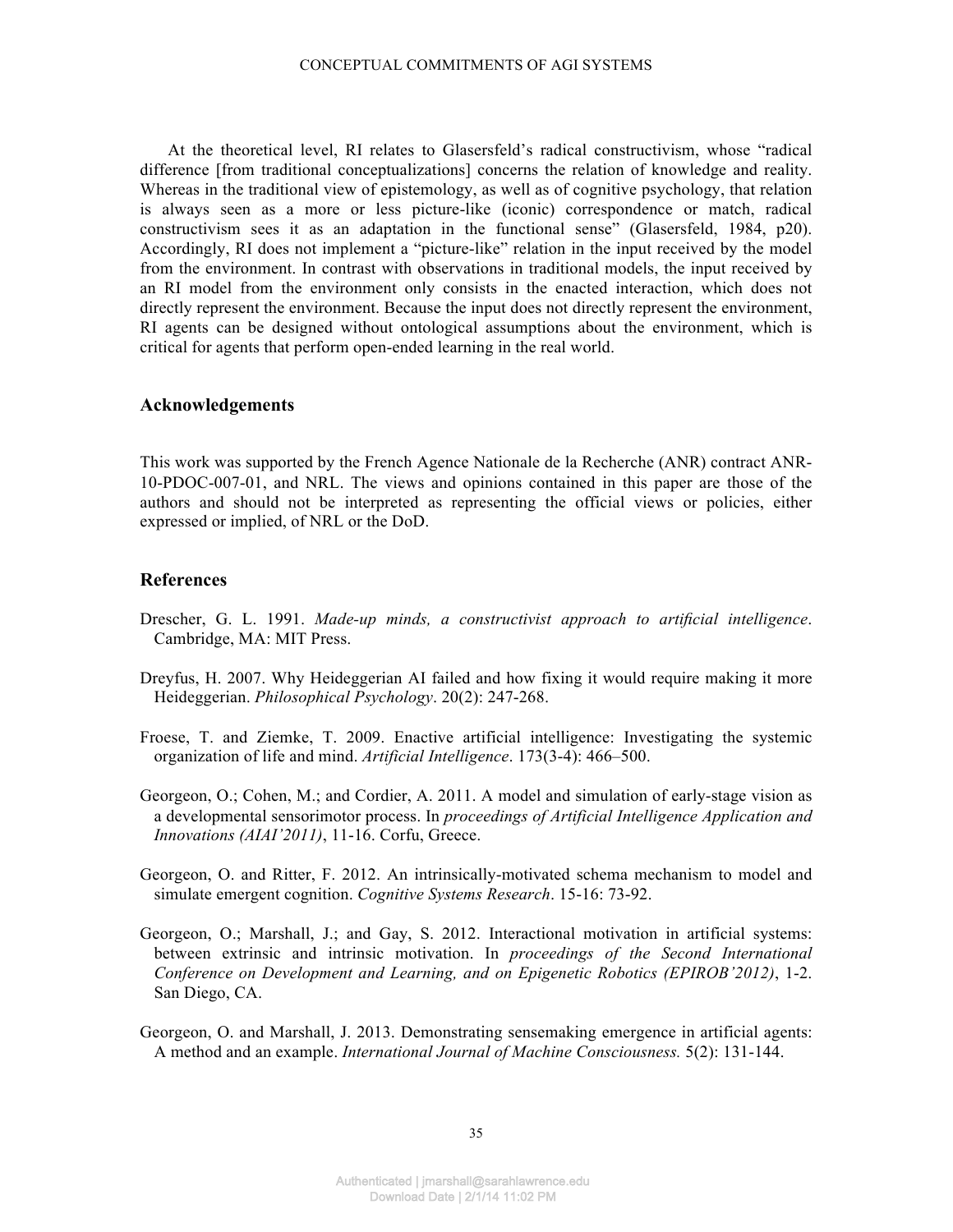- Georgeon, O.; Marshall, J.; and Manzotti, R. 2013. ECA: An enactivist cognitive architecture based on sensorimotor modeling. *Biologically Inspired Cognitive Architectures*. 6: 46-57.
- Glasersfeld, E. V. 1984. An introduction to radical constructivism. In *The invented reality* ed. P. Watzlawick. 17–40. New York, NY: Norton.
- Piaget, J. 1955. *The construction of reality in the child*. London: Routledge and Kegan Paul.
- Pierce, D. and Kuipers, B. 1997. Map learning with uninterpreted sensors and effectors. *Artificial Intelligence*. 92: 169-227.
- Sutton, R. and Barto, A. 1998. *Reinforcement learning: An introduction*. Cambridge, MA: MIT Press.
- Thórisson, K.; Nivel, E.; Sanz, R.; and Wang, P. 2013. Approaches and Assumptions of Self-Programming in Achieving Artificial General Intelligence. *Journal of Artificial General Intelligence*. 3(3): 1–10.

# **Commitments of the Soar Cognitive Architecture**

### **John E. Laird**

*Computer Science and Engineering University of Michigan Ann Arbor, MI 48109-2121*

LAIRD@UMICH.EDU

#### **Abstract**

I describe many of the important commitments in Soar. Although there are significant overlaps with the conceptual commitments for LIDA, there are additional commitments in Soar to functional requirements for artificial general intelligence (AGI) that distinguish it from LIDA. Some of these requirements include developing a full computational implementation, achieving real-time performance, implementing complex cognitive capabilities, and building agents that use those capabilities for multiple real world tasks.

# **1. Introduction**

The Soar cognitive architecture (Laird, 2012) has been under development for over thirty years. At an abstract level, Soar shares many of the conceptual commitments described by Franklin et al. (2013) for LIDA. However, our work on Soar differs from LIDA in that although it is biologically inspired, we are focused on the goal of artificial general intelligence. That goal leads to a commitment to a set of functional requirements that have shaped the structure of Soar, differentiating it from LIDA in the details of its conceptual commitments and implementation.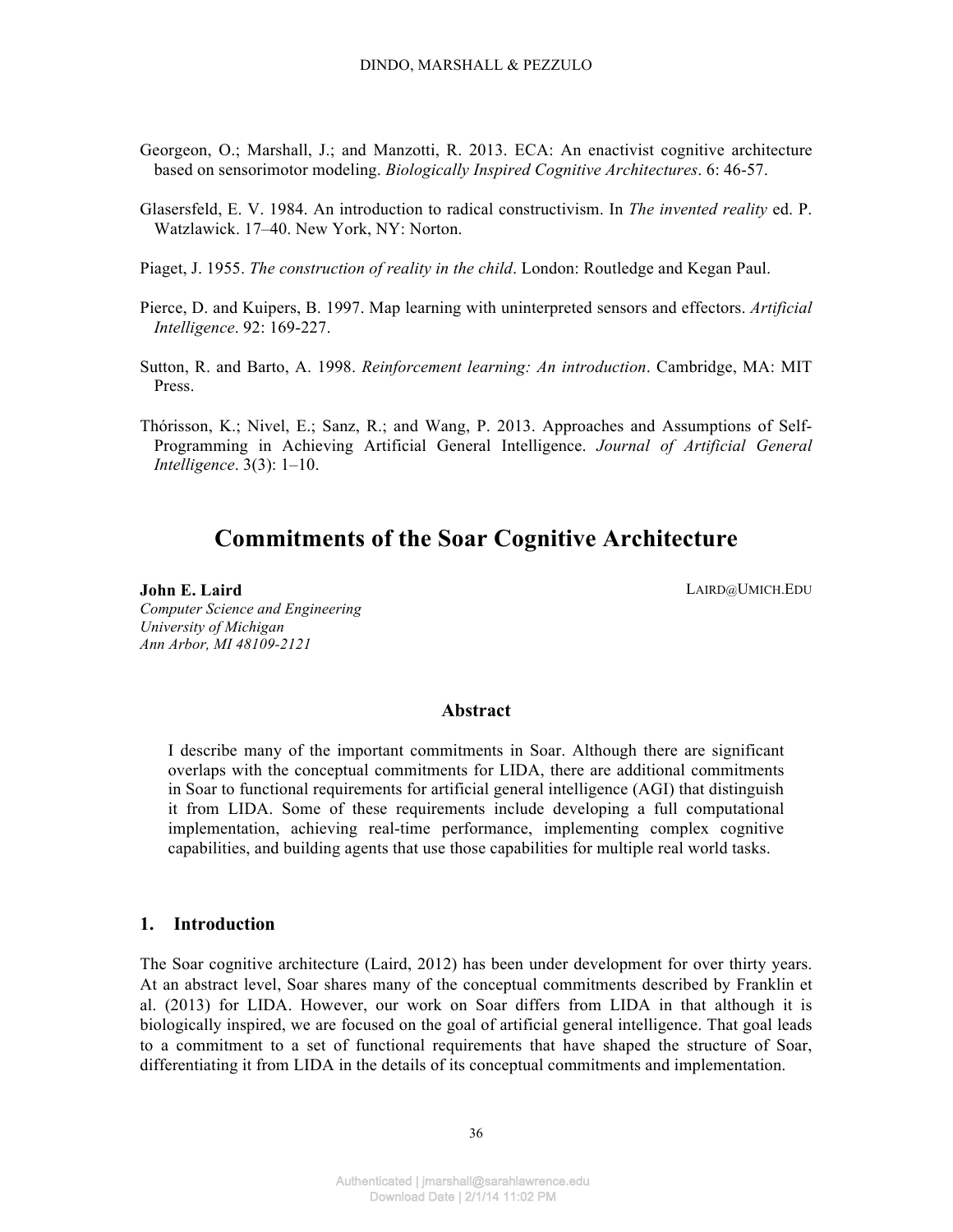## **2. Commitment to AGI**

To understand a cognitive architecture, you must understand the goals of its developers. My goal for Soar is to develop a cognitive architecture that supports artificial general intelligence (AGI). Other possible goals for cognitive architecture research include modeling the details of the human brain and modeling the details of the human mind, as in ACT-R (Anderson, 2007), EPIC (Kieras & Meyer, 1997), LEABRA (O'Reilly et al., 2012), and SPAUN (Eliasmith, 2012). At one time, Soar was used to pursue a unified theory of human cognition (Newell, 1990); however now AGI is my primary goal. I draw inspiration and guidance from the function and structure of the human mind and brain in designing and developing Soar, but it is beyond my capabilities to also meet all the constraints that arise from psychology and neuroscience. Furthermore, the research projects listed above are making significantly more progress than I ever could. Franklin et al. (2103) aspire to create an architecture that models the human mind and brain while concurrently achieving AGI. I am skeptical as to whether that is possible, and I am very interested to see how their work progresses, especially in comparison to these other efforts.

## **3. Commitment to Functional Requirements**

A second, related, commitment of mine is to respond to the functional requirements of general intelligence. Functional requirements for general intelligence arise from characteristics of (1) the agent's environment, (2) the tasks it must perform, and (3) the agent's embodiment, including its perceptual and motor systems and computational substrate. Until we have a clear understanding of these requirements, it is difficult to know whether we are making progress much less compare and contrast alternative approaches. In Laird (2012), I attempt to take a first step by deriving characteristics of environments, tasks, and agents that lead to thirteen functional requirements for AGI agents. Each requirement implies a commitment to functionality that an architecture must support. Below are some of those commitments that distinguish our approach from LIDA's.

- 1. **Computational Implementation**. Cognitive architectures are complex beasts and without computer implementations it is impossible to predict their behavior, much less make claims about their ability to support general intelligence. To quote Herb Simon: "In the computer field, the moment of truth is a running program; all else is prophecy." To make matters worse, in an AGI agent, there are always unexpected dynamic interactions that arise from the multitude of components that make up the underlying architecture. In Soar, the conceptual development of our theories is intertwined with building, testing, and evaluating them in realworld agents. Given the uneven state of implementation of the LIDA cognitive theory, it is difficult to evaluate it as a potential architecture for general intelligence.
- 2. **Real-time Performance**. An AGI must respond to the dynamics of the real world in real time. In Soar, we are committed to (obsessed with?) real-time execution. A cognitive architecture must not only have the right functionality, but it must be able to deploy that functionality in real time, and maintain real-time performance as it scales to large bodies of knowledge. In Soar, this commitment shapes its design and has paid off: Soar runs 10-1,000 times faster than real time on standard hardware, even with millions of rules and memory elements, running for days of simulated real time. Ignoring this constraint in an architecture (such as LIDA) raises questions about its ability to scale to real-world problems.
- 3. **Complex Cognitive Capabilities**. Soar has also been shaped by our commitment to the complex cognitive capabilities that distinguish human-level intelligence such as relational representations, planning, hierarchical task decomposition, meta-reasoning, mental imagery,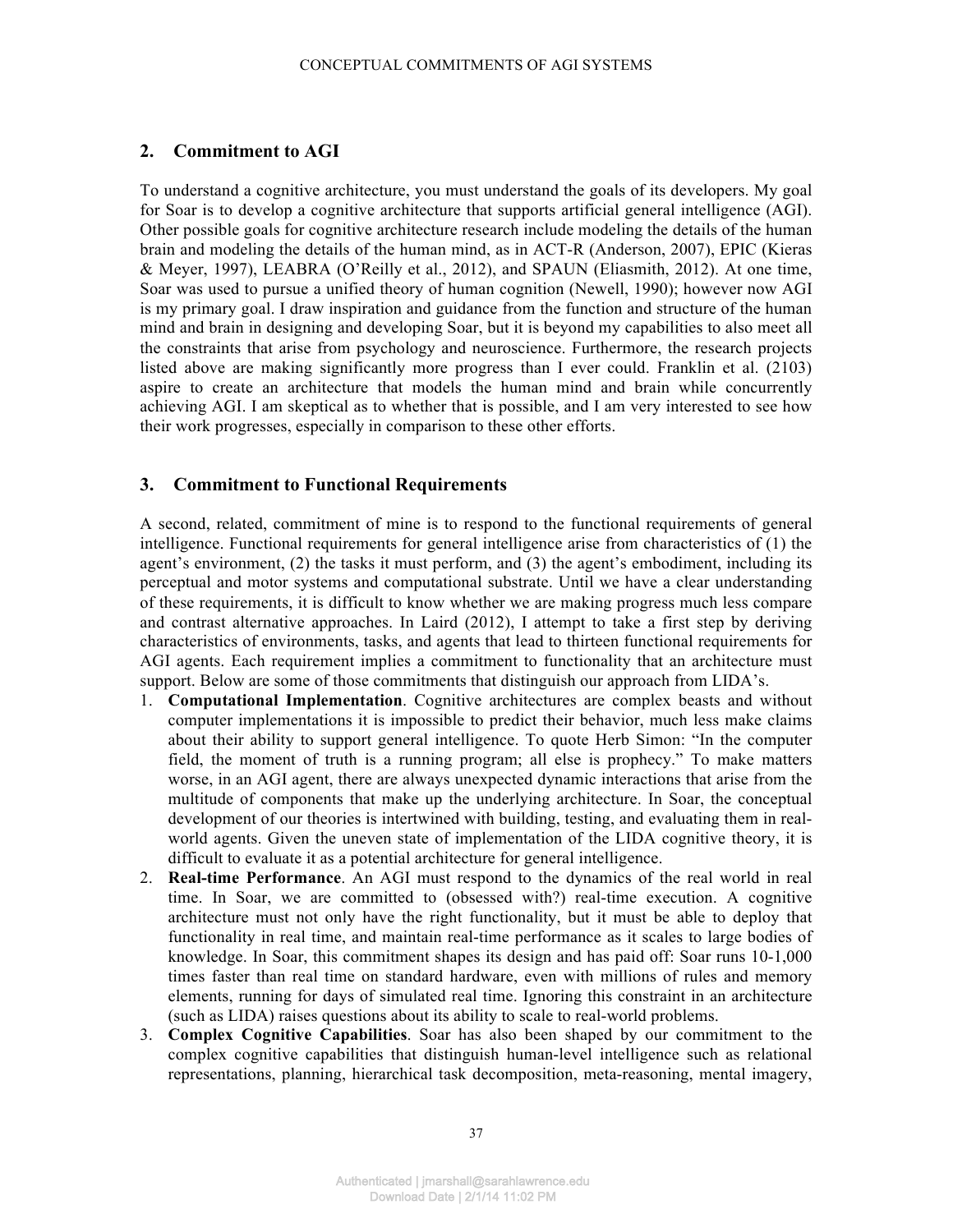natural language processing, and many forms of learning. Some of these are shared by LIDA, but so far the emphasis has been on much more primitive aspects of cognition.

4. **Complex Agents**. Franklin et al. state: "It is at least difficult, and likely impossible, to compare the efficacy of such architectures without building working AGI agents which, currently, seems not possible." Although we are cannot build complete AGI agents today, we can build and evaluate agents that are on the path to AGI—agents that use complex cognitive capabilities to solve many challenging tasks in real-world environments. Only by building complex agents do we learn how our architectures succeed and fail at meeting the requirements of an AGI. Throughout Soar's development we have pushed the envelope of agent complexity and capabilities. Currently, we are developing Rosie (Mohan et al. 2013), a Soar agent that uses natural language instruction to learn new adjectives, nouns, verbs, and prepositions, as well as new tasks in a fully embodied robot. Rosie learns new tasks such as Tower of Hanoi or Tic-Tac-Toe from scratch using interactive situated instruction, and she then executes those tasks using a robot arm and a Kinect sensor. Rosie uses all of the major components of Soar, and she allows us to pursue one of the core questions of artificial general intelligence: how can an agent *learn* to represent and pursue novel tasks without being programmed to perform those tasks ahead of time?

# **4. Commitment to Architectural Mechanisms**

Our third set of commitments is to the structure of the computational architectural mechanisms that define Soar. Many of these overlap with the conceptual commitments in LIDA, and there are many similarities in the architectural mechanisms used in Soar to LIDA (and ACT-R). There is a central working memory with decay (similar to the Global Workspace), there is a long-term procedural memory that controls behavior, there are additional long-term memories that contain semantic and episodic knowledge that can be retrieved into working memory, and there are multiple online learning mechanisms. There is also a primitive cognitive cycle. Explicitly listing (and comparing) these commitments is important for progress in the field, for although there are many similarities in our commitments, there are important differences in their details. For example, in Soar, ACT-R, EPIC, and SPAUN, the cognitive cycle is "leaner" with significantly less processing than is in LIDA's (modeled at approximately 50 ms. instead of 200-300 ms.). Given the multitude of published models that empirically support the commitment to the faster cycle time, this difference raises many research questions for LIDA.

Although listing and comparing commitments is a good start, we still need to agree on the functional requirements for AGI, and we need to develop a suite of tasks that embody those requirements. The tasks must require using those complex cognitive capabilities that distinguish human intelligence. One of the most important is *taskability*, where the agent *learns* tasks on its own, without the shortcuts and hacks that are all too often inherent with human programming.

# **References**

Anderson, J. R. 2007. *How Can the Human Mind Exist in the Physical Universe?* New York, NY: Oxford University Press.

Eliasmith, C. 2013. *How to Build a Brain.* Oxford: Oxford University Press.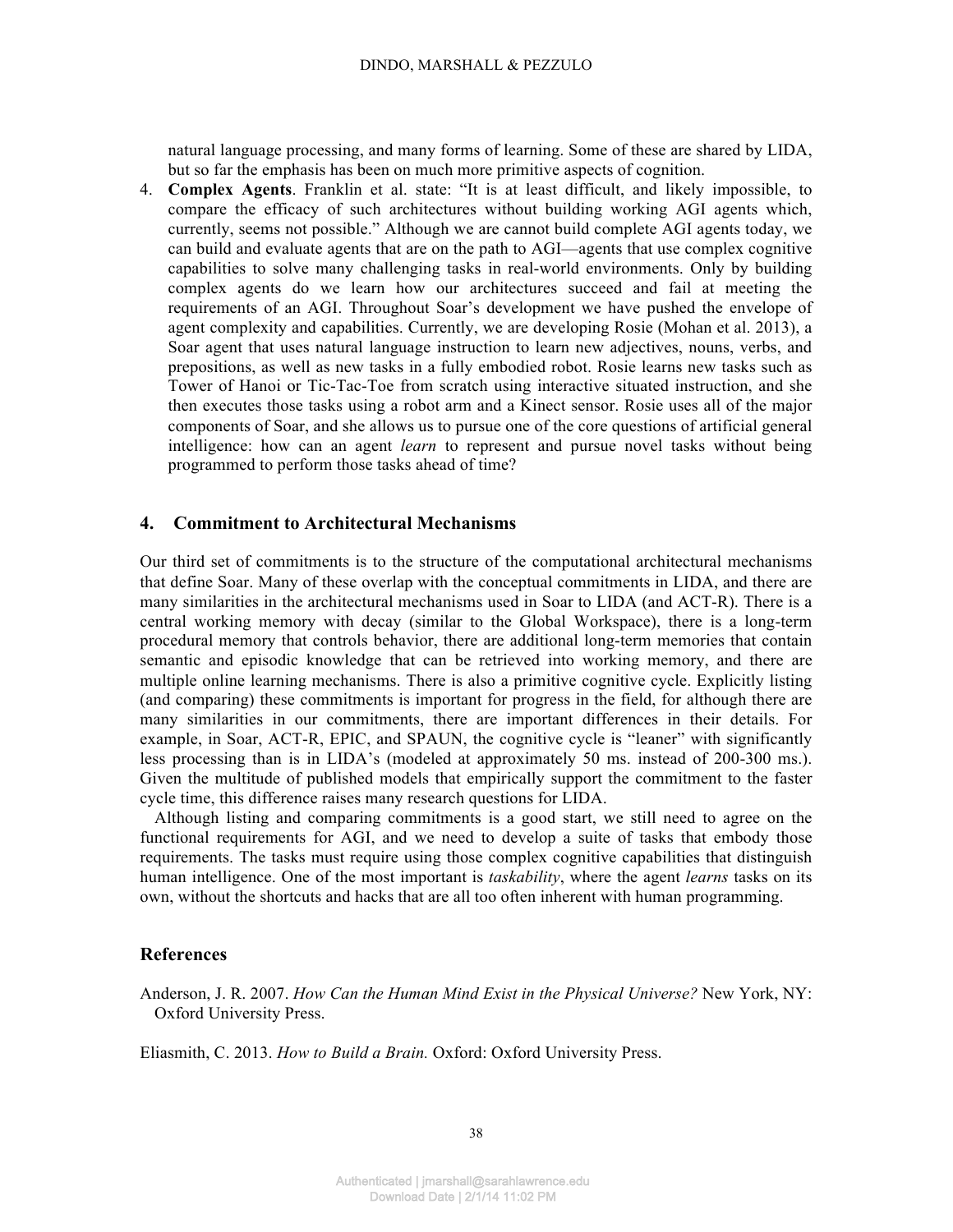- Franklin, S., Strain, S., McCall, R., and Baars, B. 2013. Conceptual Commitments of the LIDA Model of Cognition, *Journal of Artificial General Intelligence*, 4(2), 1-22.
- Kieras, D. E., and Meyer, D. E. 1997. An Overview of the EPIC Architecture for Cognition and Performance with Application to Human-Computer Interaction. *Human-Computer Interaction*, 12, 391-438.

Laird, J.E. 2012. *The Soar Cognitive Architecture,* Cambridge, MA: MIT Press.

- Mohan, S., Kirk, J., and Laird, J. 2013 A Computational Model of Situated Task Learning with Interactive Instruction*. Proceedings of the 12th International Conference on Cognitive Modeling*. Ottawa, Canada.
- Newell, A. 1990. *Unified Theories of Cognition*, Cambridge MA: Harvard University Press.
- O'Reilly, R.C., Hazy, T.E. and Herd, S.A. (2012). The Leabra cognitive architecture: How to play 20 principles with nature and win! S. Chipman (Ed.) *Oxford Handbook of Cognitive Science*, Oxford: Oxford University Press.

Rosenbloom, P. 2013. The Sigma cognitive architecture and system. *AISB Quarterly*, 136, 4-13.

# **Conceptual Commitments of AGI Projects**

**Pei Wang** PEI.WANG@TEMPLE.EDU

*Department of Computer and Information Sciences, Temple University Philadelphia, PA 19122, USA*

# **1. The Issue of Conceptual Commitments**

The target article by Franklin *et al*. (in the current volume) addresses a crucial issue in Artificial General Intelligence (AGI), that is, the "conceptual commitments" of an AGI project.

Every scientific research project is based on some statements that establish the assumptions and destination of the research, as well as the criteria for the evaluation of progress. In other fields, such a foundation is usually provided either by a commonly accepted theory to be followed, or by some commonly admitted observations to be explained. The situation in AGI is unusual because the field has neither of the two. AGI is not based on a theory that is accepted by the majority of the researchers in the field. Currently, many theories are used by the researchers, and most of them are adopted from another field, such as computer science, mathematics, psychology, neuroscience, etc., and their applicability to the AGI problem has not been fully established yet. On the other hand, what observations are relevant to AGI is also a controversial issue. In a very rough sense, all AGI projects attempt to reproduce the "intelligence" as displayed by the human mind, but since the human mind can be described at different levels and scales, what descriptions are really related to AGI is not self-evident.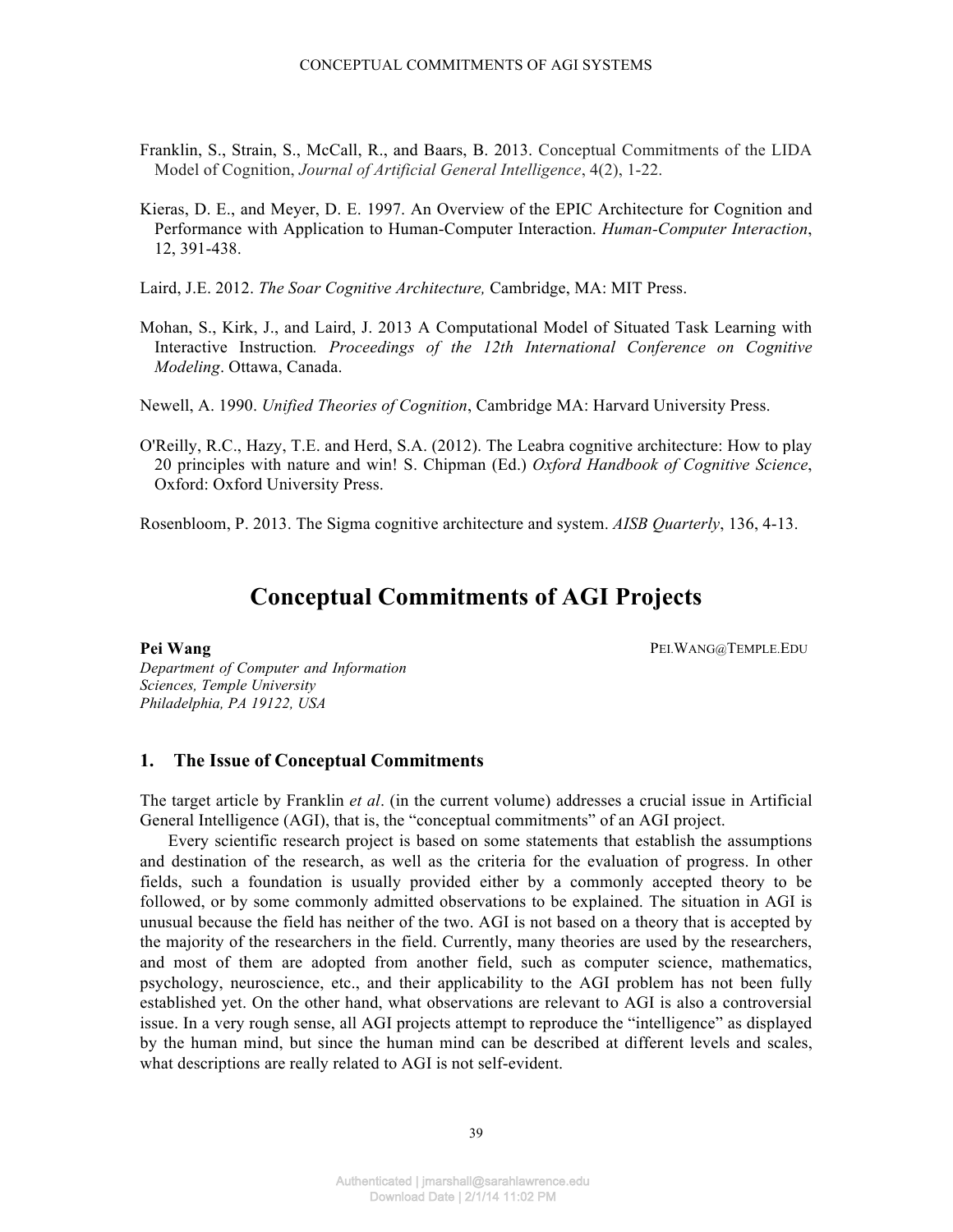Consequently, every AGI researcher makes some conceptual commitments on the objective (*What should be done?)* and strategy (*How to do it?*) of AGI, according to their considerations. Such commitments usually cannot be proved formally (since they decide which formal model is applicable) or verified empirically (since they decide which types of data are relevant). Even so, it does not mean every commitment is equally justifiable, and improper commitments will lead the research to wrong directions. It is also possible for a project to be based on implicitly inconsistent commitments, which will cause serious troubles that are not easy to recognize at the early stage of the project. Very often a bad assumption causes bigger problems than mistakes within a formal model or a computer system, since it tends to become invisible to the researcher. This issue has special importance to AGI at the current moment, because the conceptual commitments behind an AGI project are often not clearly spelt out, which cause misunderstandings and confusions.

For the above reasons, I highly appreciate the authors of the target article for clarifying the conceptual commitments behind the LIDA project. I share some of their commitments, but not all of them. In the following, I will focus on the two major topics mentioned previously.

## **2. Commitments on Research Objective**

In a broad sense, all AGI and AI projects take the human mind as the source of inspiration. Therefore, the difference in research objectives is not really "humanly vs. rationally", as suggested in Russell and Norvig (2010), since our notion of rationality comes from nowhere but the human mind, and, on the other hand, few AI researcher has proposed to duplicate a human feature without any rationalization about why it is needed by a computer, which is different from a human being in many fundamental aspects. For example, the authors of the target article make it clear that "LIDA is a biologically inspired model, which incorporates the useful, functional aspects of the brain into the model". Therefore, the real decisions for an AGI project is *where* to be similar to the human mind and *why* this similarity is desired. As argued in Wang (2008), there are multiple alternatives for this decision, and each of them can produce results with theoretical and practical values, though they correspond to different research paradigms.

In this aspect, the commitments of LIDA, or the *working definition* of "intelligence" accepted in this project, is different from that of mine, which is at the foundation of the AGI project NARS (Wang, 2006). While LIDA attempts to duplicate the *human cognitive functions* as studied in cognitive psychology (and several other disciplines), NARS attempts to duplicate the *rational principles* as studied in logic and decision theory (and several other disciplines). Because of this difference in research objective, NARS does not accept some of LIDA's commitments, like "Biologically Inspired", "Non-linear Dynamics Bridge to Neuroscience", and "Theta Gamma Coupling from the Cognitive Cycle". After all, what NARS wants to do is to achieve *adaptation with insufficient knowledge and resources* in a computer system, which is not biological by nature. Therefore, unless there is a *functional necessity*, the system will not be designed "like a human" in a certain aspect. The target article acknowledges the possibility of a non-biologicallyinspired AGI, though does not go further to compare these two alternatives.

On the other hand, many of LIDA's commitments are indeed necessary for intelligence in general, such as "Embodied (Situated) Cognition", "Comprehensive Decay of Representations and Memory", and "Feelings as Motivators and Modulators of Learning". In NARS, similar commitments are made, though they are not introduced individually, but all derived from the same principle of *adaptation with insufficient knowledge and resources*, without using any biological terminology. For example, embodiment is not interpreted as "to have a human-like sensorimotor mechanism", but "to behave and to adapt according to the system's *experience* (i.e.,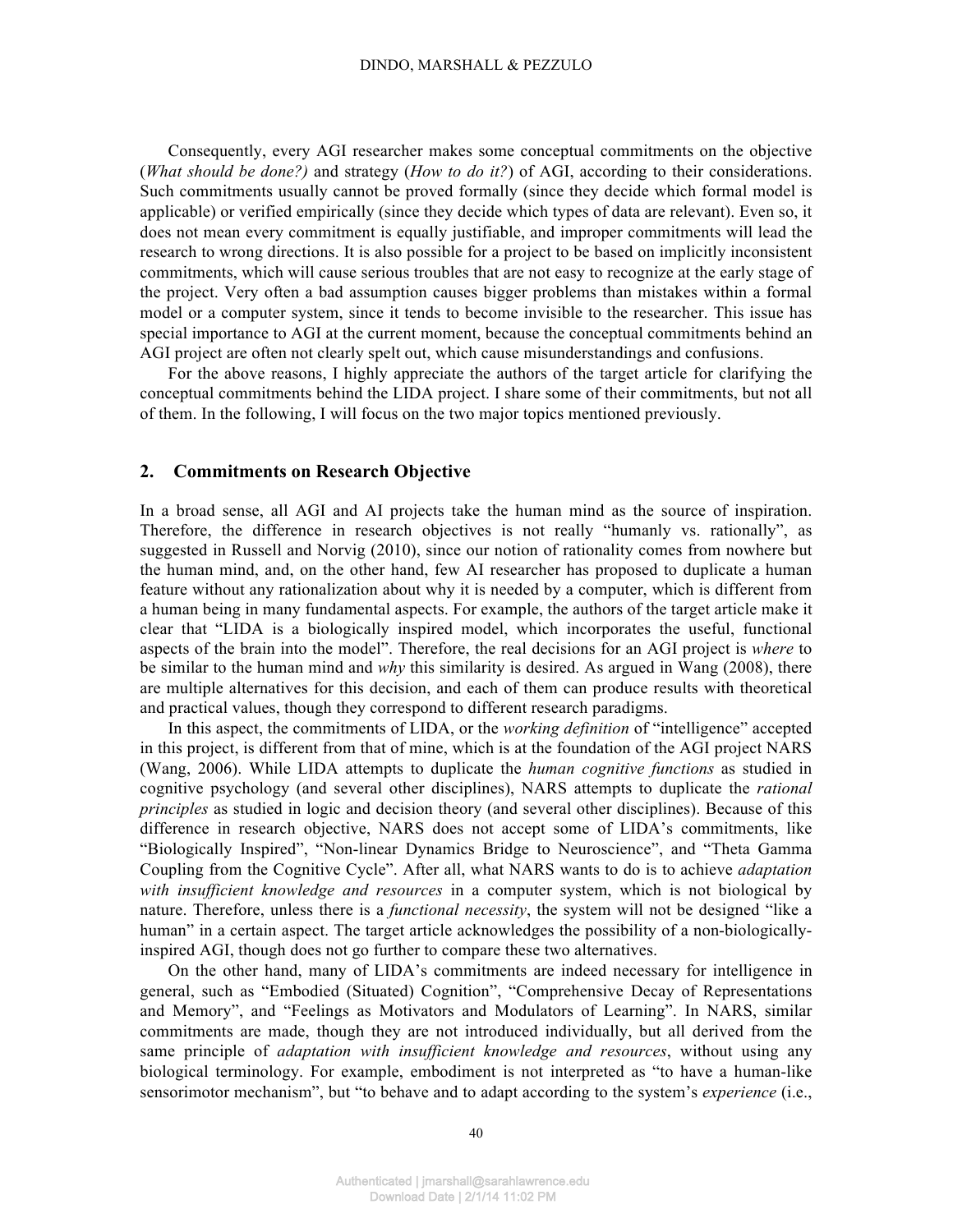the interaction between the hosting device and the environment)"; forgetting and feeling are judged to be necessary mainly because of the shortage of resources (Wang, 2006).

### **3. Commitments on Research Strategy**

LIDA's conceptual commitment on "Systems-Level Modeling" effectively distinguishes AGI models from mainstream AI models. An ordinary AI project only addresses certain processes, functions, or capabilities of the human mind, mainly for the sake of simplicity and feasibility. Though there are calls for combining AI techniques (Brachman, 2005), it is still widely assumed that AI should follow the common *divide-and-conquer* methodology of computer science.

Most AGI researchers disagree with this "division-then-combination" strategy, because each of the traditional AI techniques is designed under very different assumptions and requirements, so they usually cannot be simply bundled together to form a coherent system. The design of a general-purpose system has its own special issues, which are very different from the issues in the design of special-purpose systems. This is a major reason for AGI to become an independent research field.

Though the AGI community shares the commitment of building a *complete* intelligent system, there are still two different ways to achieve it:

- The *integrated* approach: to design the system as an architecture with multiple modules, each of which is specialized for a cognitive function (Newell, 1990).
- The *unified* approach: to depend on a few core principles, with extensions and augments here or there, to realize multiple cognitive functions (Hutter, 2005; Wang, 2006).

Though the projects following each of the two approaches are very different from each other in details, it is still meaningful to compare the two without touching those details.

LIDA follows the integrated approach, which is intuitively appealing, given its divide-andconquer style plus the integrity provided by the architecture. Even so, there are still some major challenges faced by every project following this approach.

The first issue is the criterion of modularization. So far, the proposed cognitive architectures partition the overall function in very different ways, even though there are some overlap. Even the consensus are mostly based on the existing practices in cognitive psychology and mainstream AI, where the trouble caused by improper divisions of functions is exactly what AGI attempts to avoid. In such an architecture, the introduction of a module is usually justified by the evidence on the existence of such a process or mechanism in the human mind, but even if that is indeed the case, these evidence usually does not indicate that this process or mechanism can be modeled independently of the other processes or mechanisms. Here an important point is that though it is often valid for the psychologists to focus on a certain mechanism X of the human mind, it is not equally valid for the AI researchers to do the same. It is the case because in AI it means that X can be *realized* as a stand-alone process without the other co-existence mechanisms; while in psychology it is only required for X to be *described* separately, without talking about the other coexisting mechanisms. The former is a much stronger claim than the latter.

For example, LIDA consists of several separate memory modules for different types of knowledge, while a unified system (like NARS) may only have a single memory that maintains different types of knowledge altogether. The target article does not argue for the necessity or advantages of using multiple memory modules, compared to a single memory that handles all these types of knowledge uniformly. The introduction of other modules need similar justifications  $\sim$  among so many cognitive functions, why these are selected as modules?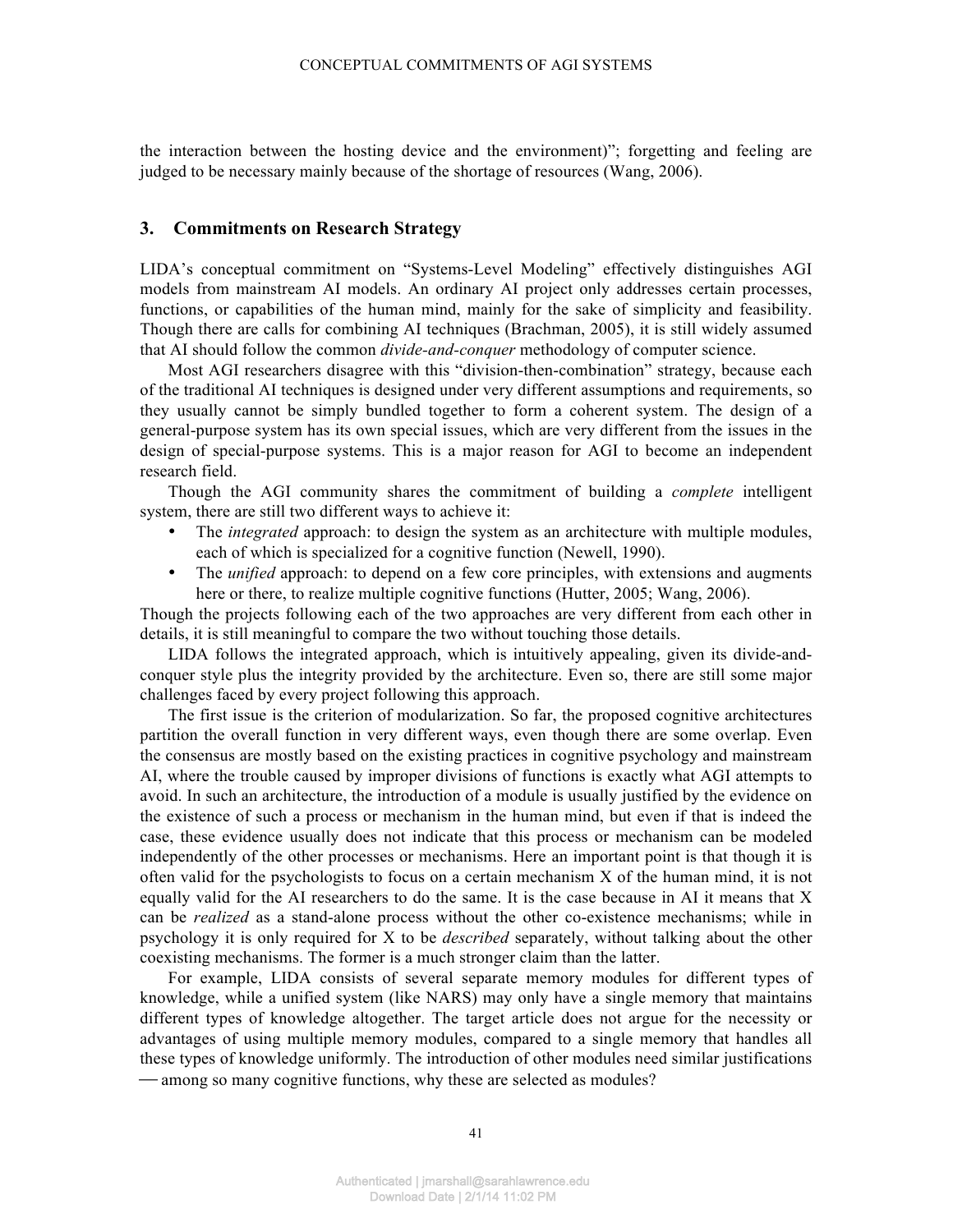A related second issue is the coordination of the modules. In principle, it can often be argued that in a given architecture almost every module should be related directly to every other module. For example, why in LIDA the "Attention Codelets" only works on the "Current Situational Model", but not on the memory modules and the "Global Workspace"? Attention is arguably involved in all types of storage mechanism in an AGI, but to consider all possible relations among a large number of modules is clearly infeasible for engineering considerations.

The above issues do not exist in the unified approach, though there are other challenges, especially on how to provide a relative simple explanation for phenomena as complicated as intelligence. Since that topic is beyond this discussion, it will not be addressed here.

## **References**

- Brachman, R. J. 2006. (AA)AI more than the sum of its parts (AAAI Presidential Address). *AI Magazine* 27(4):19-34.
- Hutter, M. 2005. *Universal Artificial Intelligence: Sequential Decisions Based on Algorithmic Probability*. Berlin: Springer.
- Newell, A. 1990. *Unified Theories of Cognition.* Cambridge, MA: Harvard University Press.
- Russell, S.; and Norvig, P. 2010. *Artificial Intelligence: A Modern Approach, 3rd Edition*. Upper Saddle River, NJ: Prentice Hall.
- Wang, P. 2006. *Rigid Flexibility: The Logic of Intelligence*. Dordrecht: Springer.
- Wang, P. 2008. What do you mean by "AI"? In *Proceedings of the First Conference on Artificial General Intelligence*, 362-373. Amsterdam: IOS Press.

# **Will (dis)Embodied LIDA Agents be Socially Interactive?**

**Emilio J. C. Lobato** ELOBATO@ IST.UCF.EDU **Florian G. Jentsch** FLORIAN.JENTSCH@UCF.EDU **Stephen M. Fiore** *University of Central Florida 3100 Technology Parkway Orlando, FL 32826, USA*

**Travis J. Wiltshire** TWILTSHI@IST.UCF.EDU SFIORE@ IST.UCF.EDU

## **1. Introduction**

The target article by Franklin, Strain, McCall, and Baars (2013) provides a useful way forward in achieving the goals of artificial general intelligence (AGI). They explicate the conceptual commitments of the Learning Intelligent Distribution Agent (LIDA) model through specification of the importance of each commitment, not only to this model, but also to the goal of AGI.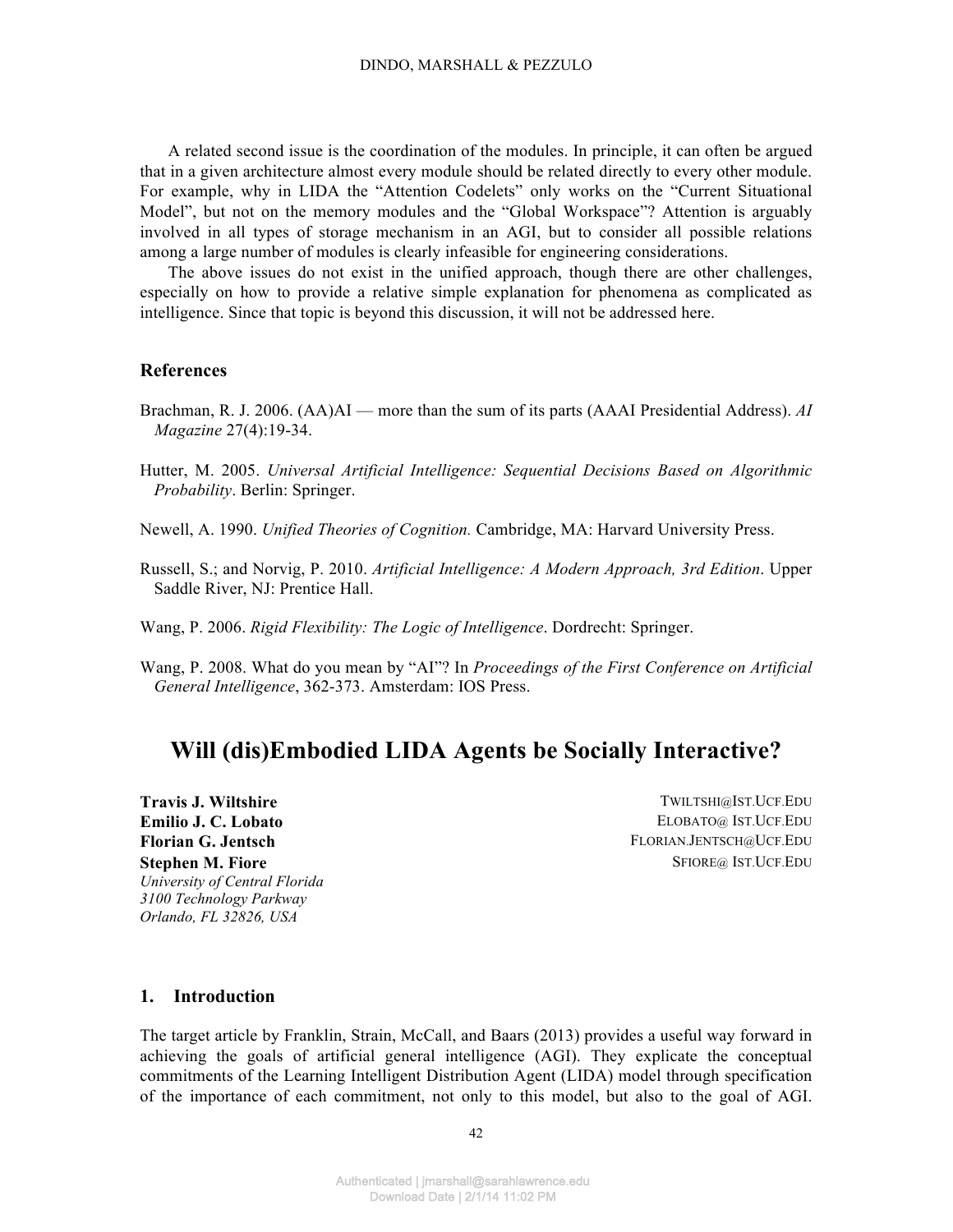Proponents of other cognitive architectures should engage in similar efforts to collaboratively approach the goal of AGI. While we view the overall LIDA approach as beneficial, and commend the authors for their extensive interdisciplinary grounding of the model in experimental psychology, cognitive neuroscience and artificial intelligence, we raise a set of inter-related issues concerning what else, from our perspective, might be necessary to achieve AGI. Therefore, the aim of our commentary is to constructively highlight and expand these ideas. Our focus is on the role of embodiment for learning and for social interaction and how these factors may help to improve the LIDA model, and AGI architectures, more generally.

## **2. Committed to Disembodied Embodiment**

One of the theoretical commitments cited in the target article is embodied and situated cognition. However, the authors do not "insist on a robotic implementation" (Franklin et al., p .8) of their model, which is surprising as one might expect at least some form of insistence on robotic implementation when committing to an embodied approach. How can one eschew amodal symbols in favor of perceptual symbols without some form of embodiment with which to interact with the environment? At issue is the extent to which AGI can be achieved in the absence of embodiment. Undoubtedly, any AGI will be a learning system, but will it also be interacting with the world in ways similar to, or in support of, human interaction? Therefore, is it possible for a disembodied system to learn from the environment without perturbing that environment and receiving feedback from such interactions? While the argument could be made that a disembodied agent may have some capacity to interact with the environment, it is likely that the perturbatory bandwidth of an AGI agent would be significantly greater when embodied (Dautenhahn, Ogden, & Quick, 2002). Embodiment is essential for the learning and interactive capabilities of an AGI agent because the morphology of the agent and, in turn, the agent's sensorimotor capacities, both constrain and prescribe the types of cognitive capacities of the agent (Anderson, 2003; Pfeifer, Lungarella, & Lida, 2007). Further, these determine what is meaningful and relevant to that agent (Froese  $\&$  Ziemke, 2009). Therefore, it is difficult for us to envision that the LIDA cognitive architecture, or any other for that matter, would approach the goal of AGI—a human-level intelligence—when instantiated in a disembodied state. Given this, we wonder if AGI researchers should consider a commitment to *human-like* embodiment as a means to better meet their goals (cf., Vernon, 2010). However, we acknowledge that, as Chella (2012) noted, the issue of embodiment is complex. In fact, it is still often debated in cases of human and animal cognition. As such, we commend the authors for committing to perceptual symbols and in short, our main purpose for posing these questions is to prompt the consideration of the scalability of the LIDA cognitive architecture across a range of disembodied and embodied platforms.

## **3. Socially Interactive?**

As noted above, an additional factor is how AGI can be achieved without also encompassing social interaction. We would like to consider the socially interactive capabilities available to any agent that operates under the framework of the LIDA model, whether it be embodied or disembodied. As Mavridris (2012) noted, any AGI agent should be capable of leveraging the opportunities for action and interaction afforded by both the physical and social environment. We have recently argued that this is especially important in cases where robots are required to function and be perceived by humans as effective teammates (Wiltshire, Barber, & Fiore, 2013; see also Goodrich & Yi, 2013). We think this is a vital consideration for the overarching goals of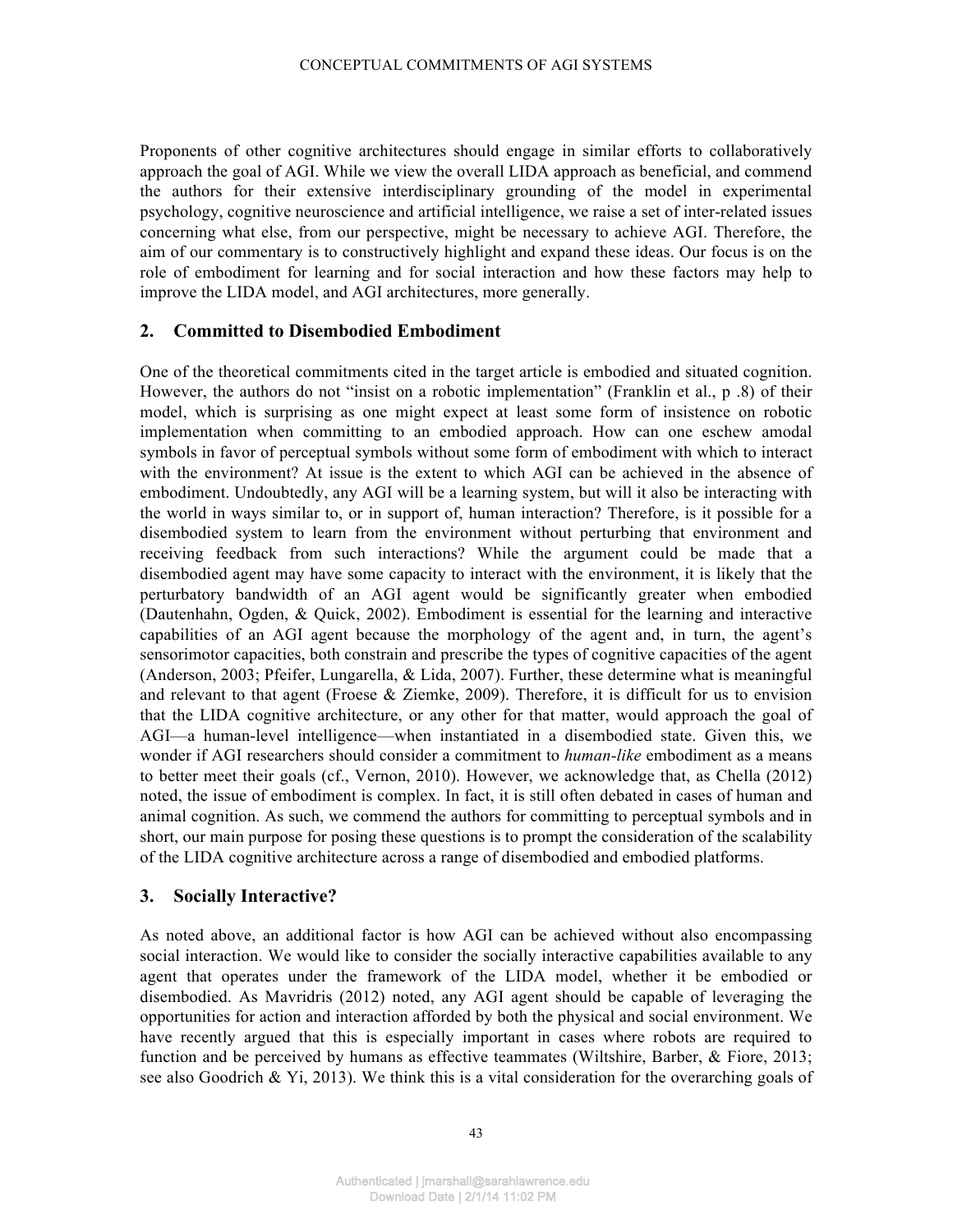AGI given that humans, to our current knowledge, possess the most sophisticated form of social intelligence (Emery, Clayton, & Frith, 2007). As such, any artificial cognitive system that humans develop will be fundamentally embedded in an information rich *social* environment with the inherent goal of engaging in adaptive interaction (Anderson, 2003; Dautenhahn et al., 2002).

We acknowledge that research has not yet supported the notion of dedicated brain regions to specific social cognitive mechanisms, but rather a widespread re-use of various non-social regions (Pryzembel, Smallwood, Pauen & Singer, 2012). However, given that the LIDA model is a model of mind, and not of brain, we think conceptualizations of LIDA would be improved if there was some articulation of the types of socially interactive capabilities their model may exhibit in its current instantiation. With the scope of the target article focusing on commitments of the model, is it safe to say that the authors are not committed to a socially interactive model of cognition? Indeed, prior work by the authors has articulated that "a theory of mind process would be necessary for an artificial general intelligence (AGI) agent" (Freidlander & Franklin, 2008, p. 1). But recent theory and research suggests that humans employ more than just a theory of mind process for social interaction. As such, below we review some of the latest theory and research regarding social cognitive mechanisms in order to pose the question as to whether the LIDA model provides such capabilities or query the authors if it is not necessary to do so.

One of the major distinctions in social cognition theory and research is the comparison between online and offline social cognition (Pryzembel et al., 2012). Online social cognition can be characterized as a bidirectional and reciprocal case of *actual social interaction* between two or more agents where the mental states and behaviors of one agent dynamically influence the mental states of the other, and in turn, that agent's behavior. Conversely, offline social cognition tends to be characteristic of cases where one agent acts as a passive observer of others. The latter has tended to be the focus of research in social and cognitive psychology for the past 30 years as well as neuroscience over the past decade (Pryzembel et al., 2012). We make this distinction because there is a growing body of empirical evidence that suggests that the processes employed in online versus offline social cognition are distinct (e.g., Tylén, Allen, Hunter, & Roepstorff, 2012). Likewise, Pezzulo (2012) makes this distinction in terms of the types of mindreading tasks an observer versus an actor can employ in what he calls the "Interaction Engine", which specifies these mechanisms across a number of types of observation and interaction scenarios and computational means for instantiating these.

Extending upon this distinction, recent integrative accounts of social cognition argue that a number of distinct research findings in this field, when taken together, align with dual-process theories of cognition (e.g., Bohl & van den Bos, 2012). In such accounts, traditional approaches to theory of mind, often based on studies of offline social cognition, are aligned with Type 2 cognitive processes that are characterized as explicit, controlled, and stimulus independent. Conversely, theories of social cognition emphasizing social interaction, and thus online social cognition, are characterized by Type 1 processes that are implicit, automatic, and stimulusdependent (e.g., Bohl & van den Bos, 2012). Further, in this context, social cognitive neuroscience supports a systems-level distinction as well as interdependency between the two general types of cognitive processes (Pryzembel et al., 2012; Satpute & Lieberman, 2006). The point here is to place an emphasis on this body of work in order to consider how to instantiate these mechanisms. We have recently begun to articulate a set of modeling recommendations that take into account these recent advances in social cognition with the goal being to instantiate Type 1 and Type 2 mechanisms in embodied robots. In the case of Type 1 mechanisms, this would allow for a more direct understanding of, and automatic interaction with, the social environment. Contrarily, in the case of Type 2 mechanisms, this would allow for more complex and deliberate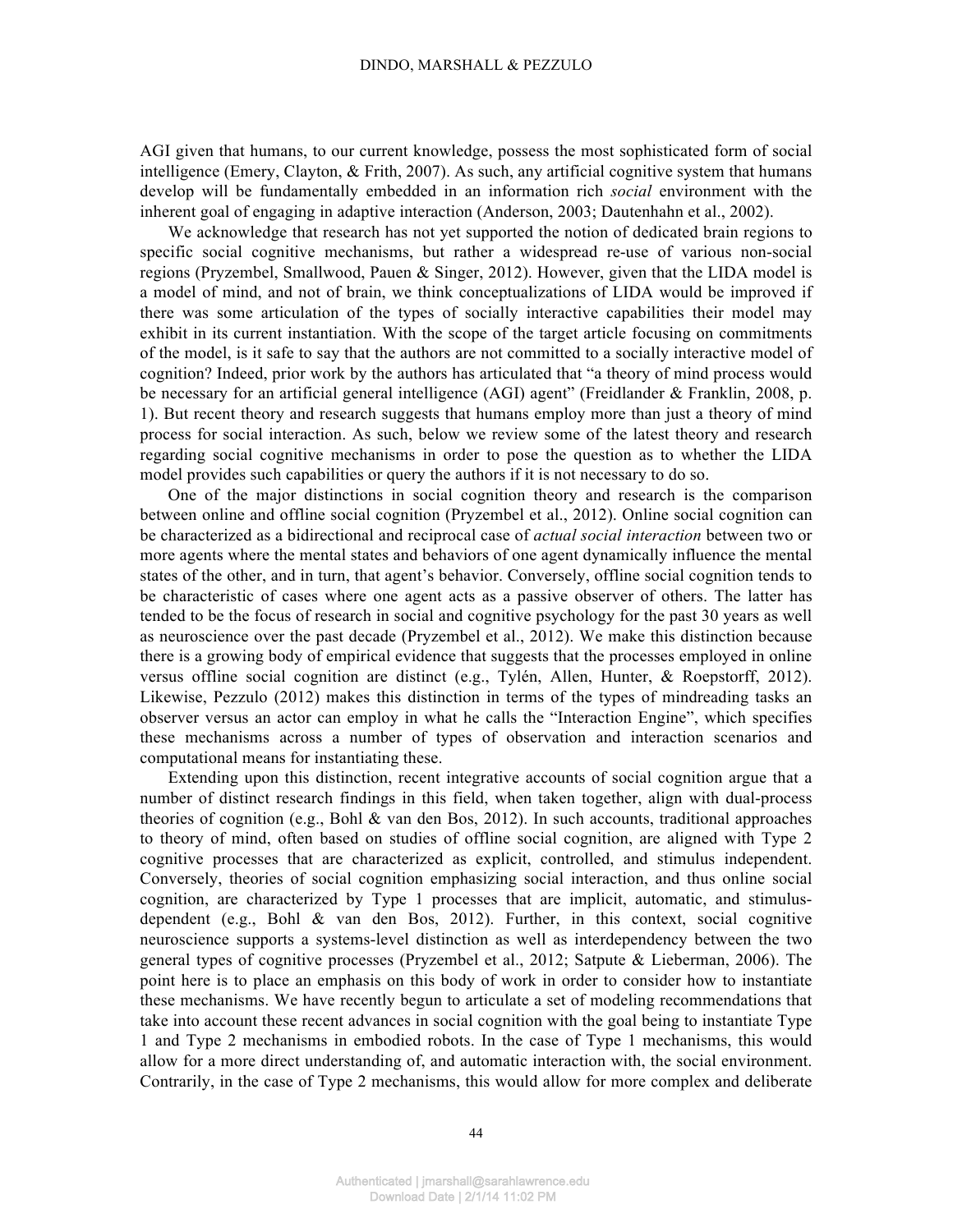forms of social cognition, such as simulative and inferential mechanisms, that allow for prediction and interpretation of complex social situations (Wiltshire et al., 2013).

Advancing the functional social capabilities of complex cognitive architectures additionally requires the assessment of how such architectures are perceived by humans, particularly in cases of aspiration towards the goal of AGI. It is not only important to ensure that the social signals conveyed by an AGI agent are perceived by humans as intended (Vinciarelli, Pantic, & Bourard, 2009). For AGI agents, it may also be necessary to assess the degree to which the agents are more generally perceived as conveying agency; that is, some degree of autonomy, situation understanding, and intentionality (Froese  $\&$  Ziemke, 2009). Takayama (2012) has explicated a useful framework that demonstrates that people tend to differentially perceive the presence of agency along two dimensions. Much like the above dichotomies (online vs. offline social cognition), people can perceive an entity as having agency in-the-moment, upon reflection after an interaction, or even during both. We assert that it is important for an AGI agent to be perceived and treated as conveying agency, at least during an interaction, if not also upon later reflection. Research in human-computer interaction has consistently shown that people will automatically treat machines as if they convey agency, but not perceive them as such upon reflection (e.g., Nass & Moon, 2002). Further, human-robot interaction (HRI) research has shown that humans will sometimes explicitly consider robots as volitional or intentional agents, at least in certain contexts (e.g., Fiore et al., 2013; Kahn et al., 2012a, 2012b). Taken together, our point here is that there should not only be a conceptual commitment to social interactivity in AGI cognitive architectures, but also an evaluative commitment to the ways in which an agent operating under such architectures is perceived by humans (cf. Steinfeld et al., 2006).

# **4. Concluding Remarks**

In short, we are not sure if the LIDA model, as currently instantiated, would allow for the types of interaction capabilities necessary for effective HRI. We have posed a number of questions about the commitment to disembodied embodiment, elaborated on recent advances in social cognition, and posited how to begin instantiating these in artificial agents as well as encouraged evaluating how an agent is perceived by humans given this additional social functionality. Our aim has been constructive in the hopes that the designers of the LIDA model can either make explicit the socially interactive capabilities of the LIDA model or at least begin to consider our recommendations as a way to advance the model in this capacity. Further, given that the LIDA model is not committed to an embodied implementation, the architecture will likely need to account for the distinction between Type 1 and Type 2 social cognitive processes as well the various types of mechanisms required for different interaction scenarios. In this vein, we recommend Pezzulo's (2012) Interaction Engine as a worthwhile "checklist" for assessing the interactive capabilities of the LIDA model. This can be assessed as a function of the type of embodiment the architecture is instantiated upon and the perturbatory bandwidth of that platform for the physical *and* social environment. Finally, we emphasize a commitment to a socially interactive cognitive architecture as we expect this will provide the basis for reciprocal intention understanding, effective communication, and shared task understanding (Pezzulo, 2012)—each, essential for effective human interaction with AGIs.

## **Acknowledgements**

This work was partially supported by the Army Research Laboratory and was accomplished under Cooperative Agreement Number W911NF-10-2-0016. The views and conclusions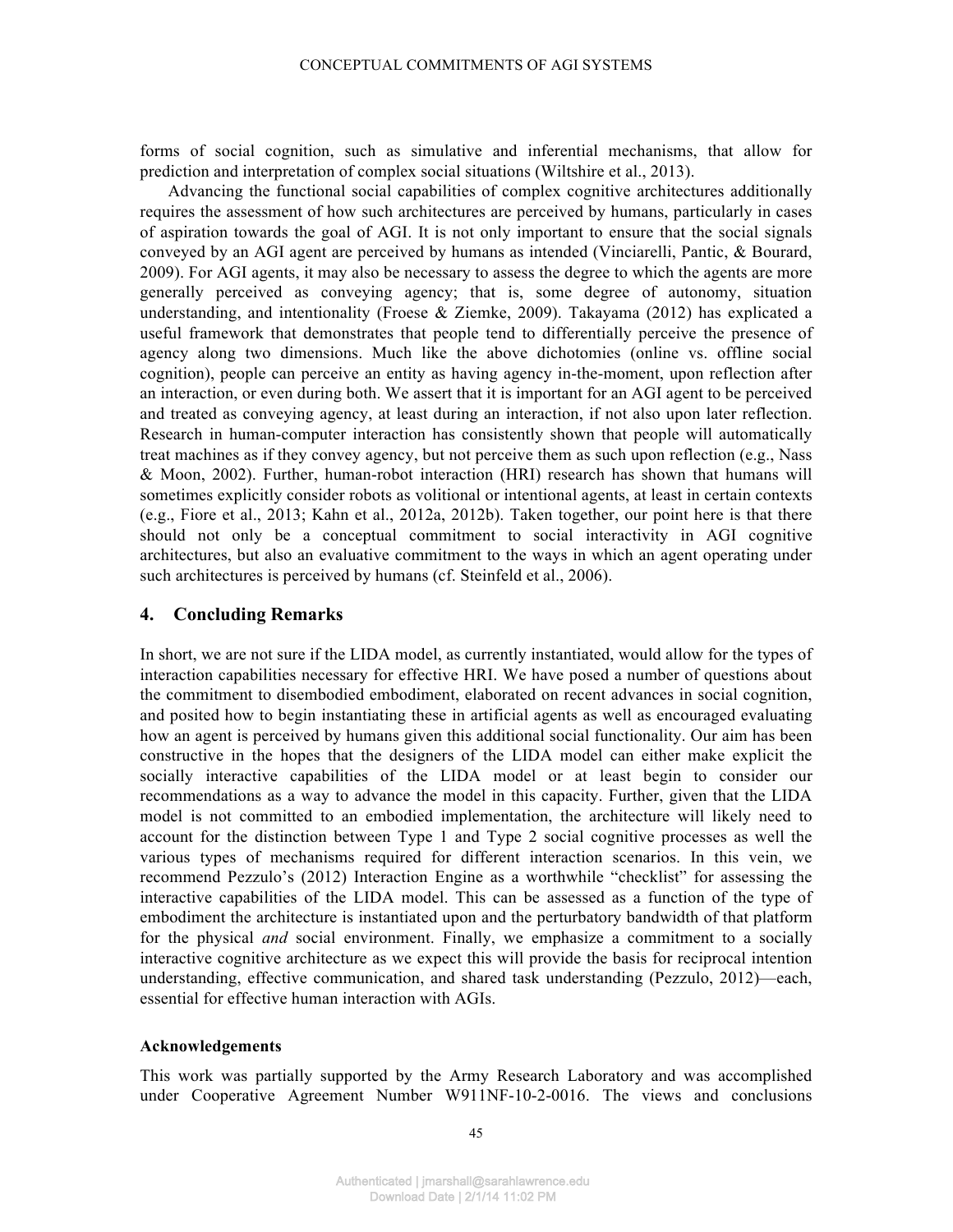contained in this document are those of the authors and should not be interpreted as representing the official policies, either expressed or implied, of the Army Research Laboratory, the U.S. Government or the University of Central Florida. The U.S. Government is authorized to reproduce and distribute reprints for Government purposes notwithstanding any copyright notation herein.

#### **References**

Anderson, M. L. 2003. Embodied Cognition: A Field Guide. *Artificial Intelligence*, 149: 91-130.

- Bohl, V.; and van den Bos, W. 2012. Toward an Integrative Account of Social Cognition: Marrying Theory of Mind and Interactionism to Study the Interplay of Type 1 and Type 2 Processes. *Frontiers in Human Neuroscience,* 6: 1-15.
- Chella, A. 2012. Are Disembodied Agents Really Autonomous? *Journal of Artificial General Intelligence,* 3: 31-63.
- Dautenhahn, L.; Ogden, B.; and Quick, T. 2002. From Embodied to Socially Embedded Agents: Implications for Interaction-Aware Robots. *Cognitive Systems Research,* 3: 397-428.
- Emery, N. J.; Clayton, N. S.; and Frith, C. D. 2007. Introduction. Social Intelligence: From Brain to Culture. *Philosophical Transactions of the Royal Society B: Biological Sciences*, 362: 485- 488.
- Fiore, S.M.; Wiltshire, T.J.; Lobato, E.J.C.; Jentsch, F.G.; Huang, W.H.; and Axelrod, B. 2013. Towards Understanding Social Cues and Signals in Human-Robot Interaction: Effects of Robot Gaze and Proxemic Behavior. *Frontiers in Psychology: Cognitive Science,* 4: 1-15.
- Franklin, S.; Strain, S.; McCall, R.; and Baars, B. 2013. Conceptual Commitments of the LIDA Model of Cognition. *Journal of Artificial General Intelligence*. 4: 1-22.
- Froese, T.; and Ziemke, T. 2009. Enactive Artificial Intelligence: Investigating the Systemic Organization of Life and Mind. *Artificial Intelligence*, 173: 466-500.
- Friedlandera, D.; and Franklin, S. 2008. LIDA and a Theory of Mind. In *Proceedings of the First Artificial General Intelligence Conference.* 171: 137-148. IOS Press.
- Goodrich, M. A.; and Yi, D. 2013. Toward Task-Based Mental Models of Human-Robot Teaming: A Bayesian Approach. In *Virtual Augmented and Mixed Reality. Designing and Developing Augmented and Virtual Environments*, 267-276. Springer Berlin Heidelberg.
- Kahn, P. H.; Kanda, T.; Ishiguro, H.; Freir, N. G.; Severson, R. L.; Gill, B. T.; Ruckert, J. H.; and Shen, S. 2012a. "Robovie, you'll have to go into the closet now": Children's Social and Moral Relationships with a Humanoid Robot. *Developmental Psychology.* 48: 303-314.
- Kahn, P. H.; Kanda, T.; Ishiguro, H.; Gill, B. T.; Ruckert, J. H.; Shen, S.; and Severson, R. L. 2012b. Do People Hold a Humanoid Robot Morally Accountable for the Harm it Causes? In *Proceedings of the Seventh Annual ACM/IEEE International Conference on Human-Robot Interaction*, 33-40. Boston, MA. Association for Computing Machinery.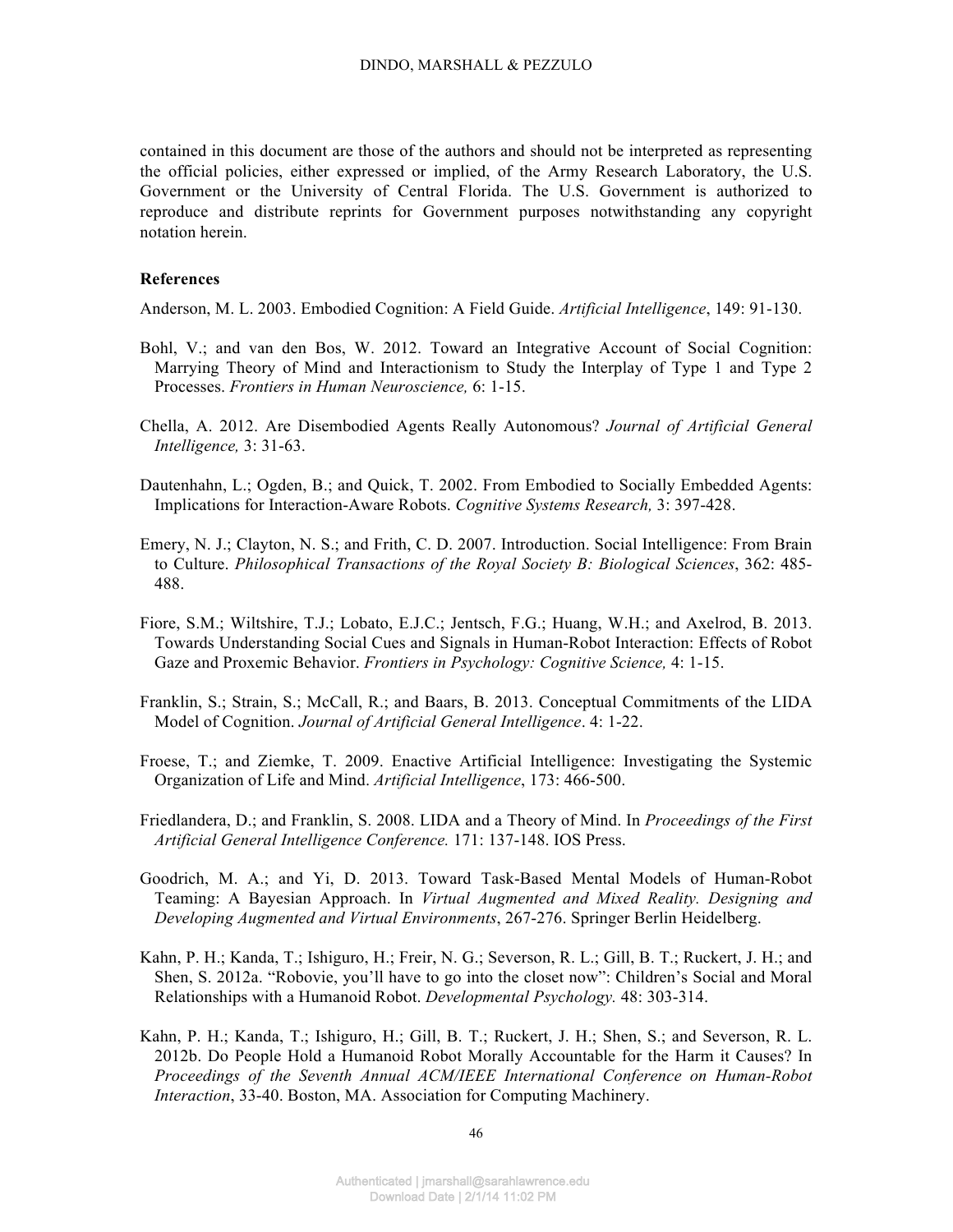- Mavridis, N. 2012. Autonomy, Isolation, and Collective Intelligence. *Journal of Artificial General Intelligence,* 3: 31-63.
- Nass, C.; and Moon, Y. 2002. Machines and Mindlessness: Social Responses to Computers. *Journal of Social Issues,* 56: 81-103.
- Pezzulo, G. 2012. The "Interaction Engine": A Common Pragmatic Competence across Linguistic and Nonlinguistic Interactions. *IEEE Transactions on Autonomous Mental Development,* 4: 105-123.
- Pfeifer, R.; Lungarella, M.; and Lida, F. 2007. Self-Organization, Embodiment, and Biologically Inspired Robotics. *Science,* 318: 1088-1093.
- Przyrembel, M.; Smallwood, J.; Pauen, M.; and Singer, T. 2012. Illuminating the Dark Matter of Social Neuroscience: Considering the Problem of Social Interaction from Philosophical, Psychological, and Neuroscientific Perspectives. *Frontiers in Human Neuroscience*, 6: 1-15.
- Satpute, A. B.; and Lieberman, M. D. 2006. Integrating Automatic and Controlled Processes into Neurocognitive Models of Social Cognition. *Brain Research,* 1079: 86-97.
- Steinfeld, A.; Fong, T.; Kaber, D.; Lewis, M.; Scholtz, J.; Schultz, A.; and Goodrich, M. 2006. Common Metrics for Human-Robot Interaction. In *Proceedings of the 1st ACM SIGCHI/SIGART Conference on Human-Robot Interaction.* 33-40. Salt Lake City, UT. Association for Computing Machinery.
- Takayama, L. 2012. Perspectives on Agency: Interacting with and through Personal Robots. In *Human-Computer Interaction: The Agency Perspective* eds. M. Zacarias; and J. V. Oliveira, 195-214. Heidelberg, Germany: Springer.
- Tylén, K.; Allen, M.; Hunter, B. K.; and Roepstorff, A. 2012. Interaction vs. Observation: Distinctive Modes of Social Cognition in Human Brain and Behavior? A Combined fMRI and Eye-Tracking Study. *Frontiers in Human Neuroscience*, 6: 1-11.
- Vernon, D. 2010. Enaction as a Conceptual Framework for Developmental Cognitive Robotics. *Paladyn*, 1: 89-98.
- Vinciarelli, A.; Pantic, M.; and Bourlard, H. 2009. Social Signal Processing: Survey of an Emerging Domain. *Image and Vision Computing*, 27: 1743-1759.
- Wiltshire, T. J.; Barber, D.; and Fiore, S. M. 2013. Towards Modeling Social Cognitive Processes in Robots to Facilitate Human-Robot Teaming*.* In *Proceedings of the 57<sup>h</sup> Annual Meeting of the Human Factors and Ergonomics Society.* 1278-1282. San Diego, CA.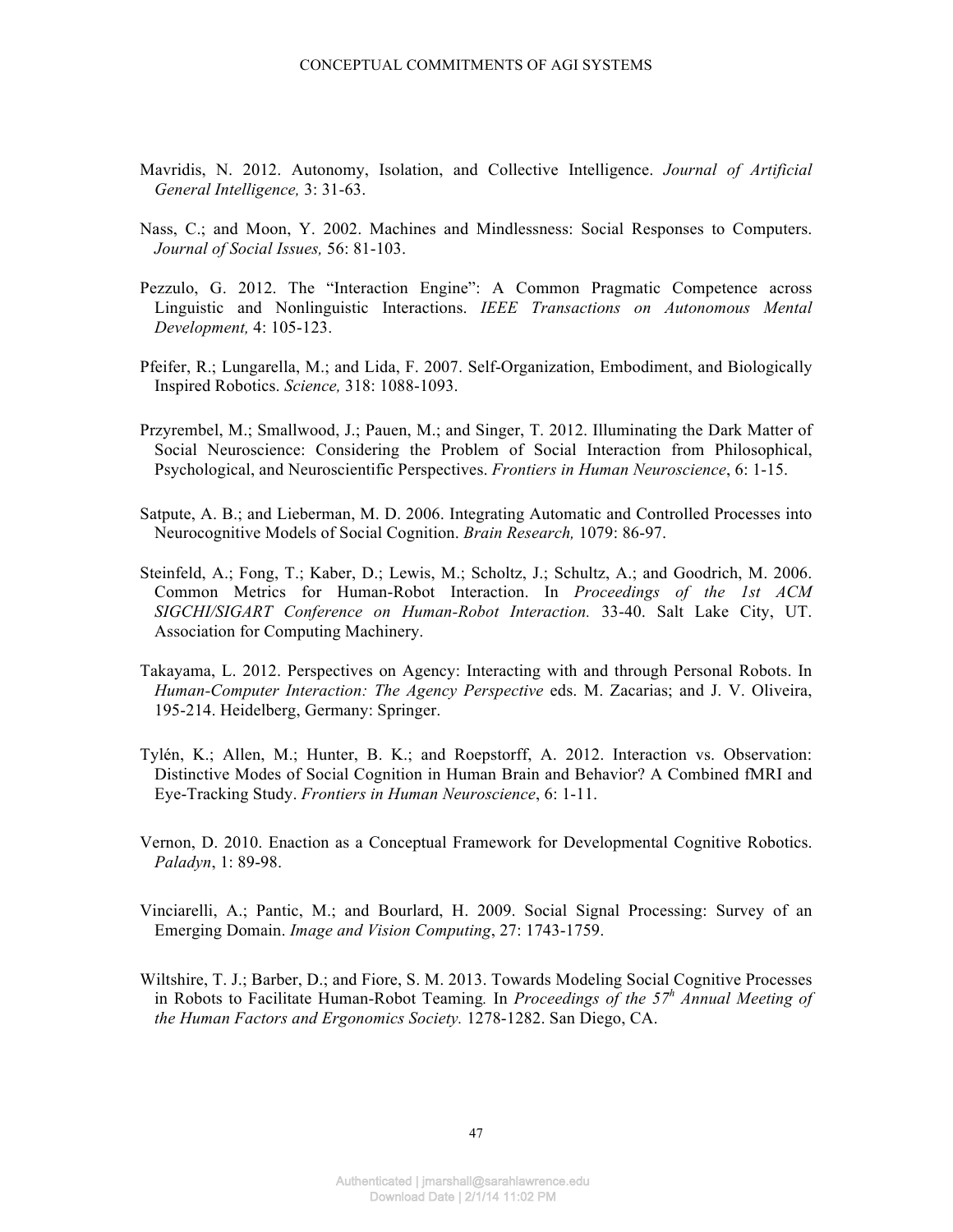# **Authors' Response to Commentaries**

**Stan Franklin** *Fedex Institute of Technology 301 The University of Memphis Memphis, TN 38152, USA*

**Steve Strain** SFSTRAIN@MEMPHIS.EDU FRANKLIN@MEMPHIS.EDU

> *"History suggests that the road to a firm research consensus is extraordinarily arduous." (Kuhn 1962, p. 15)*

The twelve visually impaired men of Hindustan may yet succeed in understanding an elephant if they work together. Since each individual is incapable of perceiving the entire elephant at once, their ability to communicate determines whether all available evidence will be integrated into a unified model. Intelligence itself certainly evolved under selection for adaptive modes of social cooperation of this kind. What would an intelligent way of studying AGI look like?

We seek an answer to this question in the collective wisdom of the AGI community. In our target article, Franklin, Strain, McCall, and Baars, "Conceptual Commitments of the LIDA Model of Cognition" (*JAGI*, June 2013), we presented the tentative hypotheses of the LIDA Model of Cognition, and invited discussion among AGI researchers regarding which hypotheses are essential or useful to AGI. We are grateful to Angerer and Schneider (**A&S**); Chella (**AC**); Georgeon and Aha (**G&A**); Laird (**JL**); Wang (**PW**); and Wiltshire, Lobato, Jentsch, and Fiore (**WLJ&F**) for carefully reading the target article and for writing the commentaries that appear in this issue of *JAGI*. Here we review the salient points of the commentaries, respond to some of the insights and challenges presented in them, and seek to extend the discussion regarding desiderata for AGI.

**A&S** begin by observing the ambiguity regarding the term "AGI." They then proceed to caution against blithely labeling computational mechanisms and algorithms with cognitive monikers such as UNDERSTAND or GOAL. Rightly, they insist on careful justification of such labels in functional terms. They continue with remarks on the problem of comparing potential AGIs with a standard and with each other, and conclude with concerns about the modules in LIDA, claiming that these implicitly entail "a further conceptual commitment."

**AC** notes LIDA's strong commitment to consciousness, and emphasizes its importance as a key aspect of intelligence. **G&A** note that their Enactive Cognitive Architecture (ECA) shares LIDA's commitment to *Cognitive Cycles as Cognitive Atoms*, extending it into a more specific form which they term *Radical Interactionism*. In particular, they stress the atom's etymologically inherent notion of indivisibility and state that cognition is first and foremost a sensorimotor interaction while perception and action are derivative rather than primitive functions, in contrast with LIDA and other architectures.

**JL** presents a number of methodological commitments of the Soar cognitive architecture, including an insistence on implementations with real-time functionality that model cognitive processes unique to human-level intelligence, without substantially addressing the issue of conceptual commitments. **WLJ&F** raise concerns with LIDA's stance on embodiment, suggesting that it may be too weak, and question whether LIDA's commitments are sufficient for a model of social cognition, that latter being particularly relevant for human-robot interaction.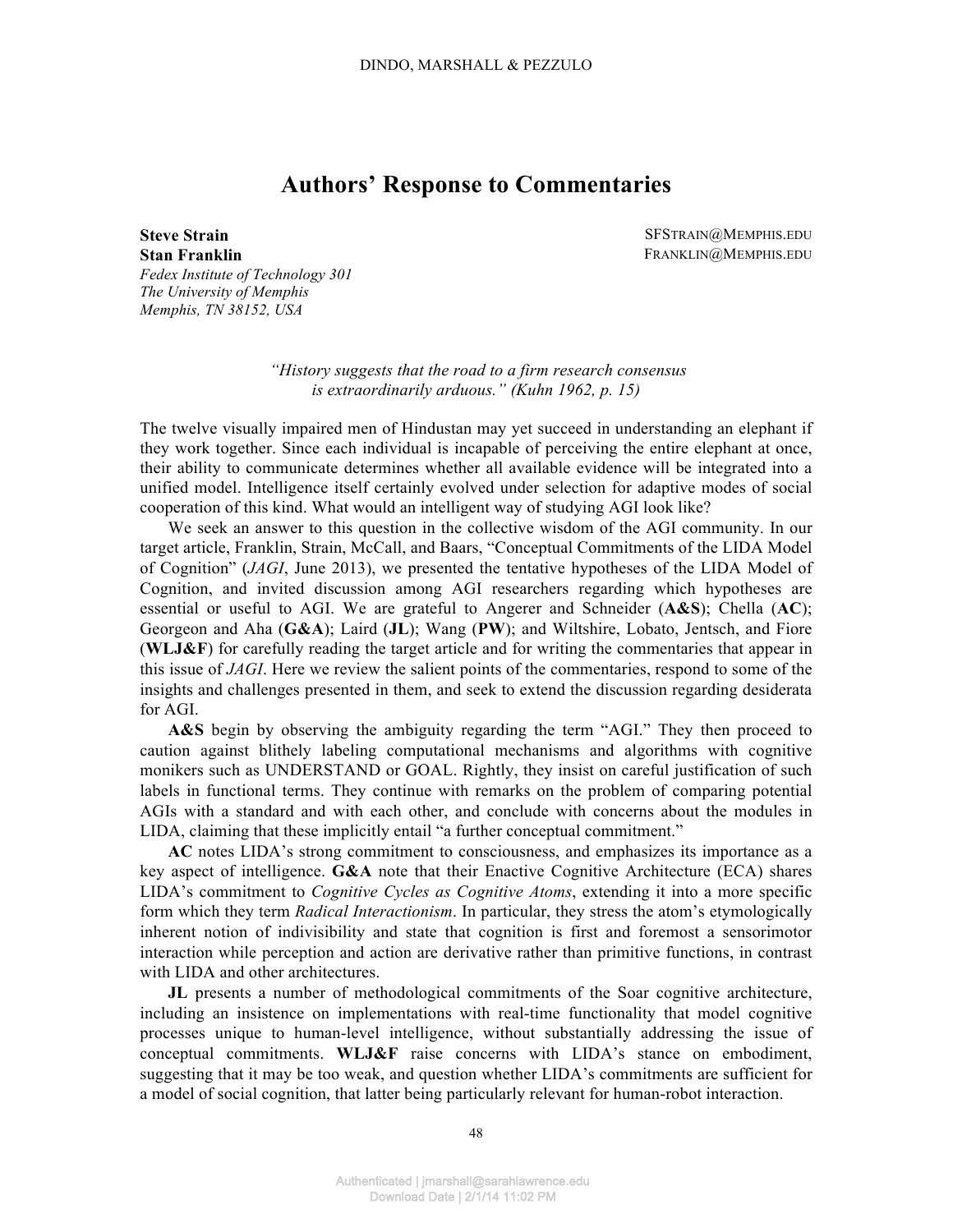**PW** begins by raising a key issue for the growth of AGI as a science: how conceptual commitments shape research objectives and strategies. He goes on to critique the LIDA Model's commitment to biological inspiration, claiming that for AGI, any such inspiration must be justified by a specific functional necessity. He suggests for AGI the central goal of "achieving adaptation with insufficient knowledge and resources" (p. 40). He classifies LIDA as an integrated approach in an integrated-vs.-unified ontology, offering his NARS architecture as prototypical of the unified approach. He highlights several difficulties of the integrated approach, especially the risk for modularization to isolate processes that are cognitively interdependent.

# **1. Regarding Paradigms for Intelligence and Cognition**

### **1.1 AGI as a Proto-science**

Carnap (1966) lists three types of scientific concepts: classificatory, comparative, and quantitative. Classificatory concepts, he states, are freely defined, their only *a priori* requirement being consistency. On the other hand, comparative concepts must satisfy two criteria beyond convention: "they must apply to facts of nature, and they must conform to a logical structure of relations" (Carnap 1966, p. 58). Quantitative concepts must build on a pair of comparative concepts (eg "hotter than" and "the same temperature as") and must also define at least one method for measurement.

AGI's component disciplines define a broad set of quantitative concepts, including IQ, reaction time, spike rate, CPU speed, vocabulary size, and many others. However, neither this class of inherited concepts, nor that of concepts newly derived from AI applications--such as the total time used in analyzing chess positions, the final score of Jeopardy match against a human being, the length of a cognitive cycle, or the number of production rules applied per second of real time—contain any members currently proven to bear on AGI as a science.

The comparative concepts of "as well as a human" and "better than a human" are clearly relevant for AGI, but are too broad at present. Deep Blue and Watson can outperform humans at certain games, but the concepts that define their approach are likely insufficient--and could even prove unnecessary--for AGI. No other comparative concept is readily apparent. As **A&S** point out, this poses a significant challenge for the evaluation of potential AGI architectures. Thus, it is not yet possible to establish AGI as a science in the classical sense.

### **1.2 AGI and the Structure of Paradigms**

**PW** wisely raises the issue of foundational principles that define research goals and objectives for a scientific discipline. Kuhn (1962) observes that a mature scientific paradigm provides "a strong network of commitments—conceptual, theoretical, instrumental, and methodological—[that] ... relates normal science to problem-solving." (p. 42) Within the confines of such a consensus, research questions are assured of having a solution, and rules and steps are given for recognizing and achieving them. Scientific progress then becomes a matter of determining which facts are significant, increasing the match between theory and observation, and further articulating the paradigm. However, he points out that, "Often a paradigm developed for one set of phenomena is ambiguous in its application to other closely related ones" (Kuhn 1962, p. 29).

The latter point is especially pertinent for AGI. In *The Structure of Scientific Revolutions*, he noted as an exception fields "like biochemistry, [that] arose by division and recombination of specialties already matured" (1962, p. 15). Fifty years later, candidate paradigms proliferate like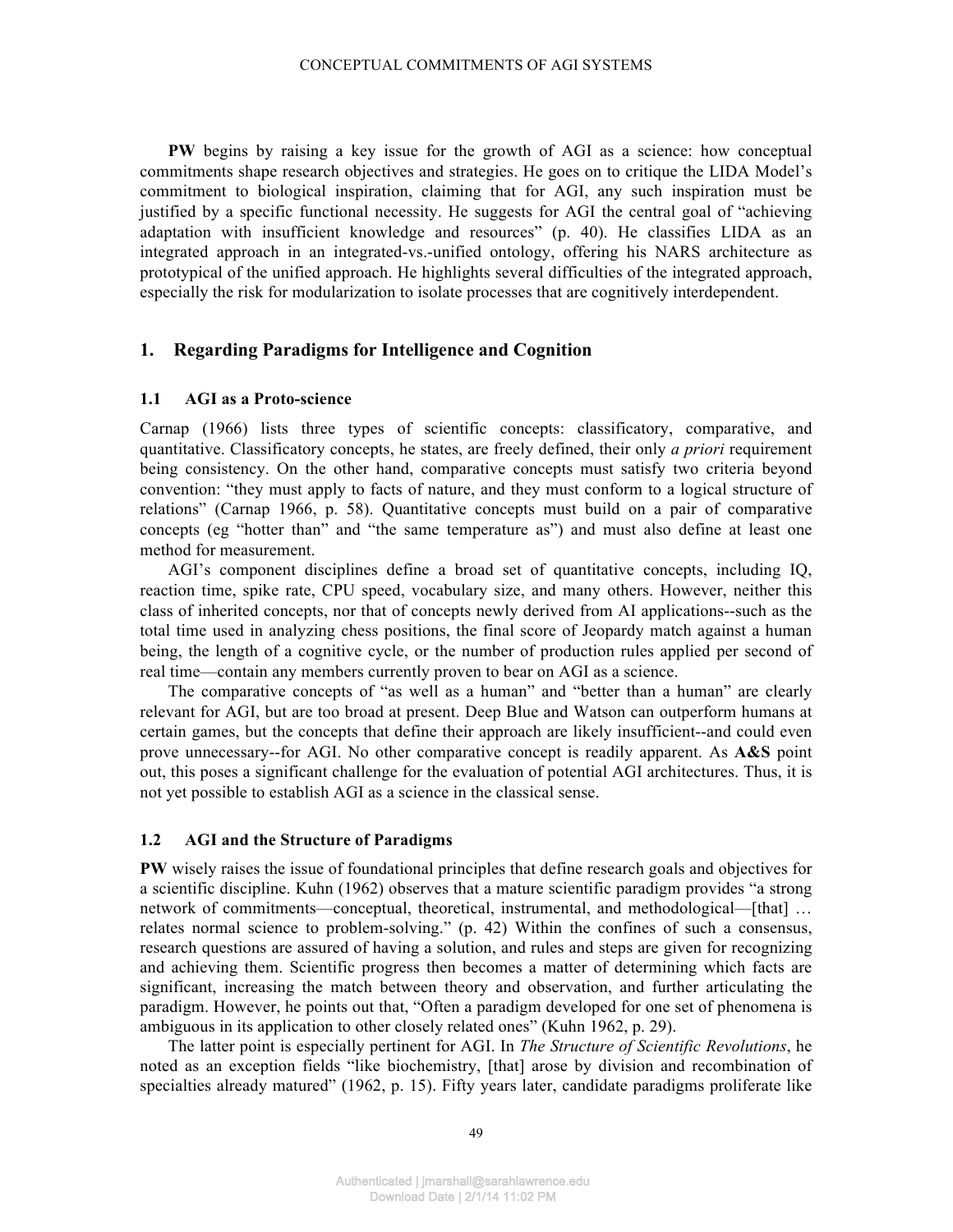recombinant DNA as new evidence pushes mature sciences, such as those that compose AGI, to their limit. Rather than viewing these candidates as individuals vying for election to offices in a venerable institution, we see scientific investigation in the information era as an attractor landscape on the verge or in the midst of a massive phase transition. However germane his analysis of scientific history may be, it must not be assumed that Kuhn's conclusions will apply moving forward as well as they did in the 1960s. The present state of AGI (and of science in general, as we will explain below) is certainly not a period of "normal science," as Kuhn calls it, but rather, of "wild science." AGI may require a new order of paradigmatic organization. Even if one views this speculation as extreme, we urge open-mindedness and encourage rigorous examination of long-held assumptions. It is increasingly likely that some of the things we think we know for sure are not the case after all.

# **2. Regarding Biomimesis in AGI**

While LIDA's conceptual commitment to biological cognition does indeed fall under the rubric of "biologically inspired," LIDA makes a more specific commitment to biological *consistency*. However, contrary to **JL's** claim, LIDA does *not* seek to model brain, but, as a general model of mind, it must model biological mind as well as artificial mind.

**PW** challenges the relevance of this goal to AGI. Deeming "the rational principles as studied in logic and decision theory" (p. 40) to be sufficient for AGI, he suggests that biosimilarity should occur not by direct design, but only by *a posteriori* analogy.

We point out that biological cognition offers the only extant exemplar of actual cognition. We believe the most practical way to achieve AGI is to find a general model of mind that can be instantiated in the biological or the artificial domain. Moreover, for the purpose of discovering such a general model, we do not limit ourselvespage to human cognition. The study and simulation of non-human cognition indeed lies outside the boundaries of traditional AGI, but we question whether an AGI can be successfully developed without a better understanding of mind in general.

## **2.1 The Importance of Biological Models of Cognition**

The roundworm *Caenorhabditis elegans* has a nervous system composed of exactly 302 neurons and 7000 synapses, all genetically determined, that includes receptors for gustatory, olfactory, tactile, thermal, noxious, proprioceptive, and osmotic stimuli, and with which it can crawl, swim, eat, lay eggs, avoid obstacles, evade predators, and enter a sleep-like state (Greenspan 2007). No model currently provided by computational neuroscience can explain this. How many production rules would be required to model such compact behavioral richness, capable of survival in a pair of hostile environments as well as reproduction in the aqueous one? This system exhibits many orders of magnitude less complexity than the human nervous system. We consider *C. elegans* to represent a point along the evolution of biological cognition, a better understanding of which will—we argue—be highly relevant to the goals of AGI.

Some will complain, as does **JL**, that we conflate brain and mind; however, we do not. Rather, an understanding of the relation between a biological brain and its mind, at a high level at least, will be necessary to develop a general model of intelligence that can be instantiated on a non-biological substrate. How high a level of understanding is required remains an open question.

Sloman presents a model of mind-brain supervenience (2009) that plays a central role in our conceptual commitments. In brief, a supervenience relationship between two domains requires that any change in the state of the supervening system entail a change in the other system. Thus,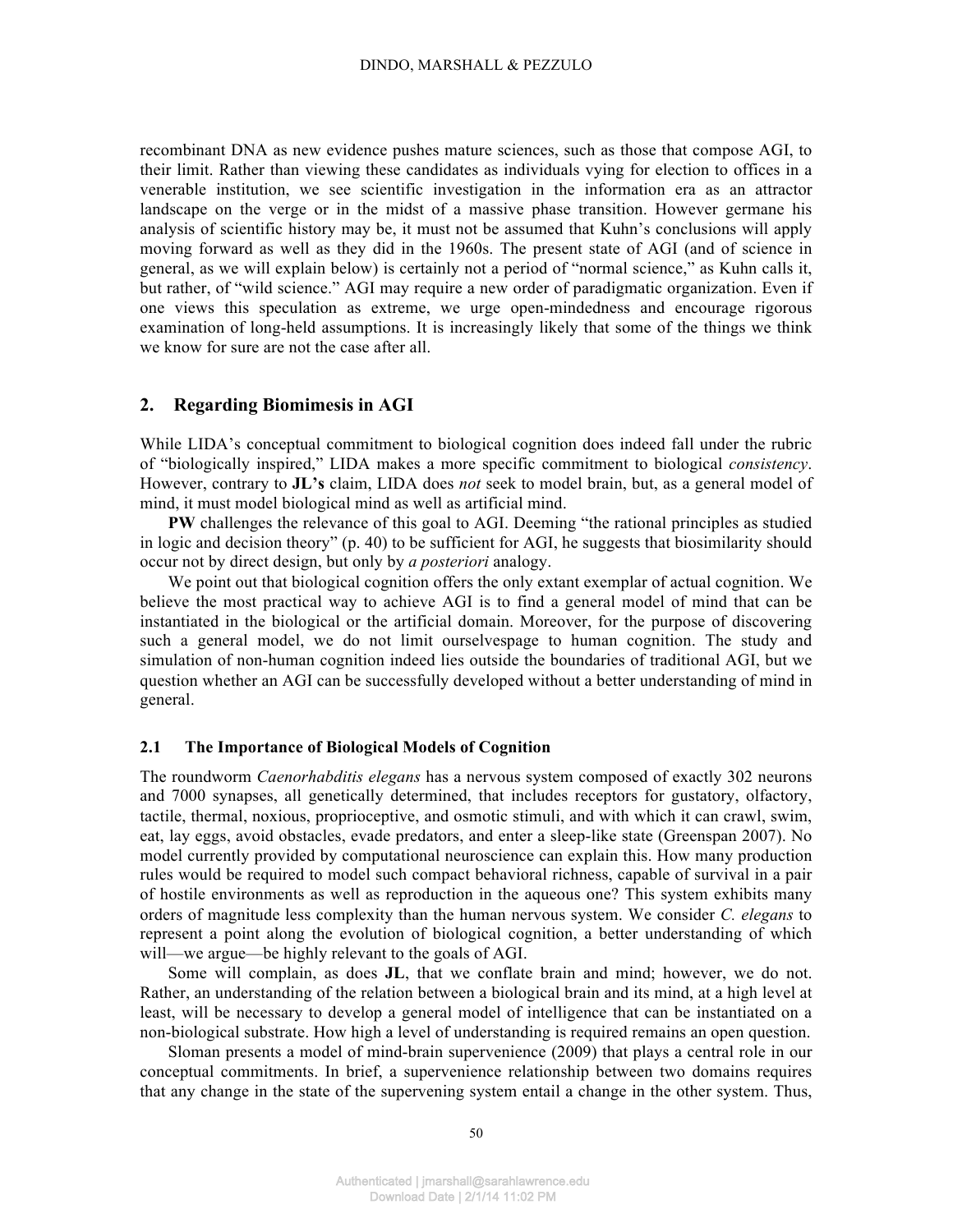mind supervenes on brain. However, mental state cannot be directly measured by physical means, which poses a dilemma for classical materialism. Sloman argues convincingly that bidirectional causal relationships between mind and brain exist and can be meaningfully defined. The relationship between thought and action is the essence of intelligence, be it human or non-human; thus we consider mind-brain supervenience crucial to the study of mind. This is very different from attempting to model mind and brain simultaneously. LIDA's theoretical model seeks to understand mind-brain supervenience at a high level in order to reproduce that relationship *in silico*. How does brain generate mind?

We doubt whether approaches to AGI that ignore or marginalize this crucial question will succeed. Many have invoked an analogy with the discovery of mechanical flight, claiming that as the Wright Brothers succeeded without modeling biological flight, so must biomimetic approaches to cognition be abandoned in order to achieve the optimal solution for AGI (eg Hinchey & Sterritt 2012, Pollack 1994, Russell & Norvig 2003). It was indeed possible to develop the airplane, the helicopter, and even the jet in advance of a thorough understanding of biological flight. But biological intelligence is much more similar to artificial intelligence than biological flight is to human flight, for the following reasons. First, biology never solved the problem of human flight. Avian and insect flight must support different functional requirements than mechanical aviation—including perching, hovering, darting, and soaring for food acquisition, predation, nest-building, surveillance, evading predators, social interaction, reproduction, and migration--and they utilize integrated strategies for lift, thrust, and control that do not scale with increasing load. When mechanical flight seeks similar functional requirements for a similar load, the biomimetic approach is extremely useful, as in the case of the Nano Hummingbird drone and others (Belski & Refosco 2012, Bumiller & Shanker 2011). Evolution is an exquisite designer.

Second, flight itself is intrinsically physical, and its principles are well-expressed in terms of aerodynamics, the principles of which govern living and non-living objects alike. On the other hand, cognition as we know it has evolved as an adaptation enabling successful management of increasingly complex behaviors focused on survival and reproduction, and in this way is intrinsically biological. The logic and rationality that, as **JL** and **PW** state, distinguish human cognition, are evolutionary endpoints; many aspects of biological intelligence take phylogenetic precedence over them.

AGI hopes to solve the exact problems already solved by biological cognition, namely, to generate adaptive behavior (including learning) on the basis of sensory input. Watching Deep Blue defeat Gary Kasparov at chess and Watson defeat Ken Jennings at Jeopardy are highly relevant benchmarks for machine intelligence, yet no one would think of having a distance race or a cargo carrying competition between an airplane and a bird. Fixed-wing flight enables the rapid transport of large loads across long distances, and can be adapted for military, meteorological, geographic, or other purposes, but biological flight allows, across a wide array of environmental conditions, its flexible and cost-effective application to the rapidly shifting task demands of an organism. Not only are the physical problems and goals quite different between the two cases, but for the latter, such behavioral richness and adaptability offer much of value to careful students of cognition.

## **2.2 Compartmentalization and Integration in Biological Cognition**

**A&S** raise the concern that LIDA's modules may reinforce a possibly incorrect scheme of functional compartmentalization, inherited from cognitive psychology. They furthermore incorrectly state that said modules form an additional, implicit commitment of the LIDA Model. On the contrary, the modules themselves were deliberately left out of our list of commitments.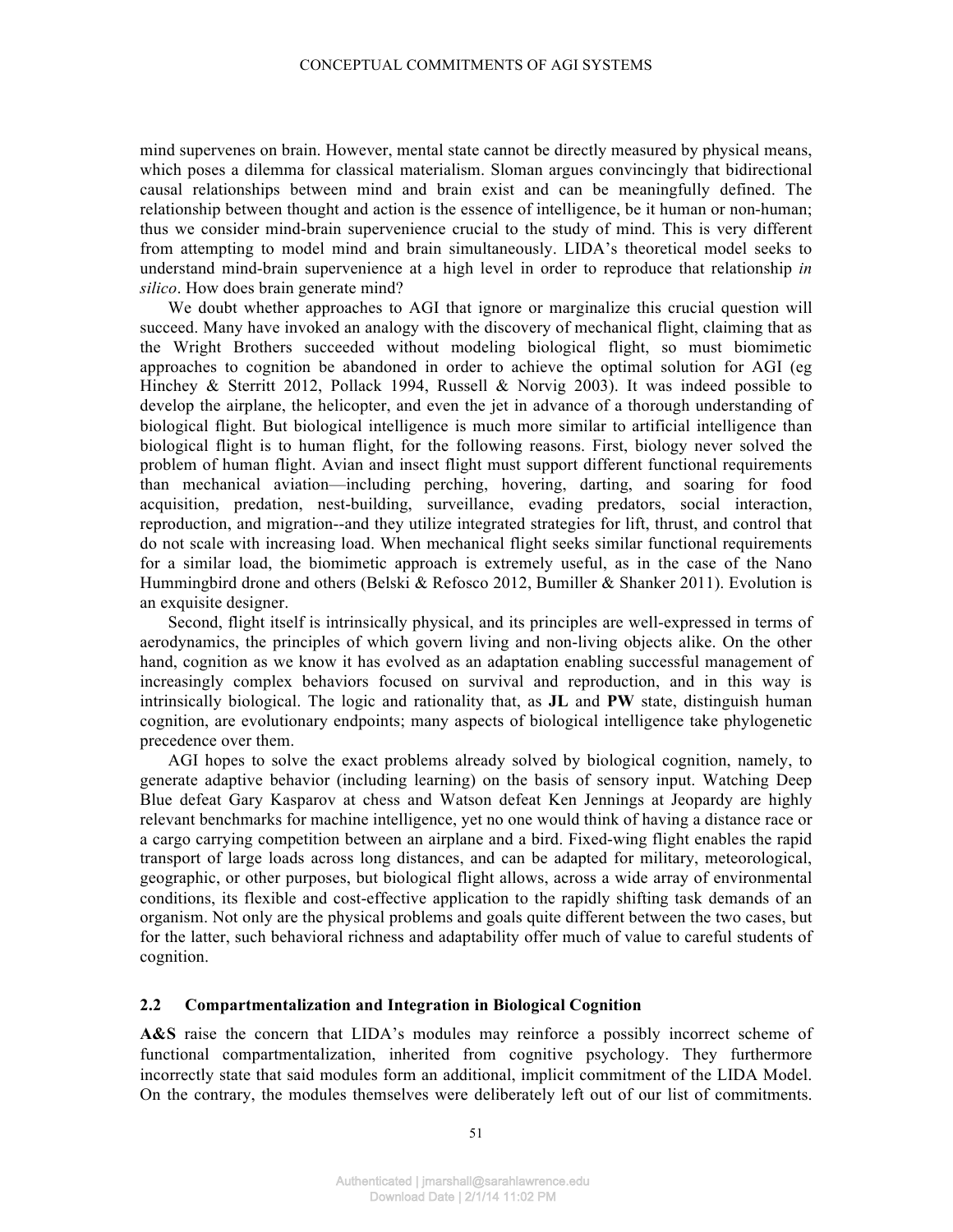Rather than a commitment, they represent a working taxonomy of cognitive functions. They have evolved fluidly over LIDA's decade-long gestation, according to theoretical and practical demands. They do, however, entail a commitment to *some* kind of modular organization, although not of the type suggested by **PW**.

Ample evidence establishes functional compartmentalization in biological systems at multiple spatiotemporal scales and in diverse contexts (Alderson & Doyle 2010, Csete & Doyle 2002, Gerhart & Kirschner 2007). Unlike the compartmentalization typical of computer science and engineering, the biological variety maintains a controlled interdependence between component processes. This enhances behavioral robustness at the expense of added complexity. Computational modeling of this kind of adaptive complexity presents an enormous challenge, one that has not been adequately answered, but LIDA does accommodate it in principle, and our computational framework does attempt to address it by allowing interaction between modules in the form of codelets. The resulting implementational strategy in some ways resembles a multiagent system (Peña et al. 2012 offers a review of software engineering principles that pertain in such a system).

**PW's** ontology of unified vs. integrated approaches, with its classification of LIDA as a "divide-and-conquer" strategy for AGI, fails to appreciate the nature of biological compartmentalization, which does *not* decompose a whole into independent processes. Biological cognition is both unified and integrated. In order to succeed in its overarching goal of understanding mind, LIDA must address this. Whether this is also necessary for AGI is another open question, but this possibility cannot be excluded unless and until a simpler AGI is in fact achieved.

## **2.3 Complexity in Biological and Other Systems**

We further differ from **PW** regarding his interpretation of our commitment to "Systems-Level Modeling." Rather than implying the assembly of numerous AI components into a "patchwork quilt," our view of systems-level modeling considers dynamical as well as structural issues, a requirement of systems biology (Kitano 2002). While this indeed opens a *Pandora's Box* of theoretical and practical difficulties, it is desperation rather than grandiosity that compels us to do so. Closed systems and reductionistic models have proved enormously useful and insightful, and well deserve recognition, respect, and appropriate application, but they have repeatedly failed to address the problems posed by systems that exhibit real-world complexity.

Open systems do not obey conservation laws, and thereby operate far from the equilibria characteristic of closed physical systems. Attempts to break open systems into hierarchy of closed systems fail, for the reasons that **PW** suggests, and also reinforce theoretical errors, as indicated by **A&S**. One salient example followed the discovery of the genetic code. A number of gene sequences were discovered that, although preserved fairly well on an evolutionary scale, did not code for any known protein or transfer RNA. They were therefore widely assumed to have no function whatsoever, earning them the label "junk DNA." Recent work has proven this notion entirely incorrect (Brosius & Gould 1992; Pyle 2010; Willingham & Gingeras 2006), but as A&S mention, such misapprehensions are difficult to correct once they become widely disseminated. Furthermore, current evidence challenges the status of the triplet codon as "the" genetic code, suggesting that at least one distinct genetic code coexists with the widely known code for amino acid sequence (Narasimharao 2013; Peckham et al. 2007; Warnecke et al. 2008). While these observations seem far afield from AGI—a seeming that is itself an assumption that could mislead in the very same way--the tale they tell is compelling. Our field is much too complex for us to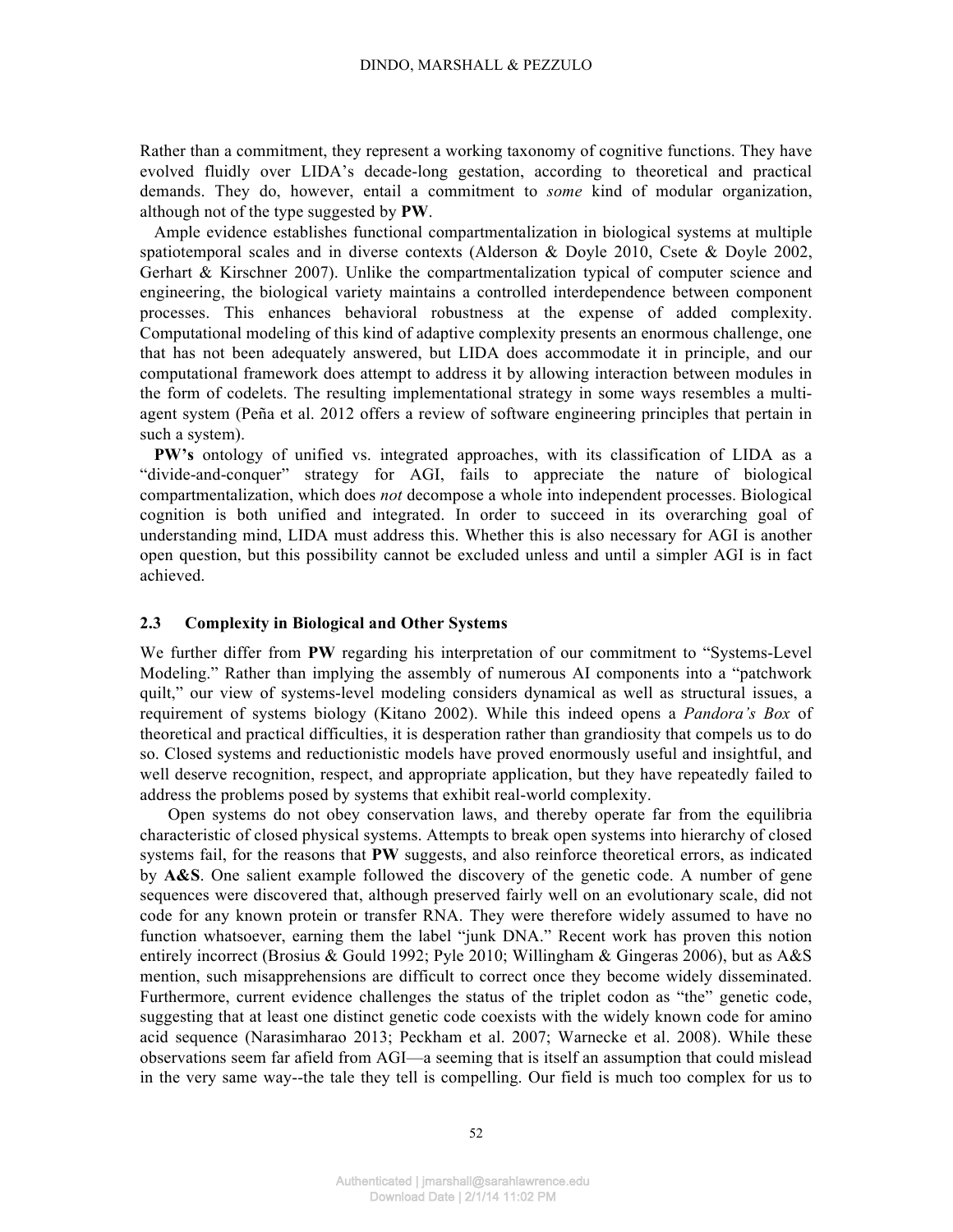blithely exclude possibilities in the name of Ockham's razor and for the sake of intellectual comfort. We must face the fact and the inconvenience of our own present ignorance.

In truth, a kind of death knell may be sounding for classical theories in a number of fields. Lighthill, notorious for his role in precipitating the first AI winter, authored a 1986 paper admitting the failure of classical determinism in many systems governed by *Newtonian* laws. In the past century, many others have indicated similar shortcomings for reductionism and mechanistic modeling in a number of fields, including thermodynamics (Schrödinger 1944; von Bertalanffy 1950), neuroscience (Bullock 1993; Bullock et al. 2005; Freeman 2003), and biology (Maturana & Varela 1980; Polanyi 1968; Rosen 1970, 2000; von Uexküll 1926). In particular, Freeman, Maturana & Varela, and Rosen discuss the implications of this crisis for biological cognition. While extraordinarily daunting, it is extremely important that these dilemmas be brought into plain view rather than remaining on the sidelines. As we describe elsewhere (Strain et al. in preparation), LIDA's hypotheses regarding self-organizing dynamics and coordination of brain rhythms begin tying some of the major strands of this dizzying scene together.

## **2.4 Consciousness, Embodiment and Social Cognition**

We thank **AC** for emphasizing LIDA's commitment to consciousness, and its importance for general intelligence. While we expressed this commitment implicitly in our commitment to Global Workspace Theory as a particular model of consciousness, it indeed merits more general mention. Consciousness has recognizable neural correlates (Baars 1988; Baars et al. 2013), predates human intelligence, and has likely played a significant role in the evolution of cognition (Edelman et al. 2005). We acknowledge that it may be possible to accomplish AGI without consciousness, but it certainly plays a role in biological intelligence, and it is indeed the core of the LIDA Model.

**WLJ&F** raise concerns regarding LIDA's commitment to embodiment, or lack thereof, in their view, which defines embodiment as a robotic implementation. Our view is more general: Embodiment can occur in a non-physical agent as long is the agent is structurally coupled with its environment (Franklin 1997). With this conception in mind, LIDA can accommodate robotic cognition, but views general intelligence as a more abstract entity.

**WLJ&F** also question whether LIDA can model social intelligence. While LIDA can in principle, this is an extremely challenging problem at the level of a general model of mind, and so far, little theoretical or empirical work has been done on this area by LIDA researchers. Biological mechanisms affecting social cognition range from the cellular (eg Gordon et al. 2013) to the behavioral and perhaps the cultural. The research of Marsh and colleagues (2006, 2009) resonates with LIDA's commitments to embodiment and self-organizing dynamics, as well as our interest in Gibsonian affordances. The work of Bohl and Van den Bos (2012) is new to us, and we are grateful for this reference.

**G&A** introduce the concept of Radical Interactionism (RI), which they describe as an extension of LIDA's *Cognitive Cycles as Cognitive Atoms* commitment in the context of their Enactive Cognitive Architecture (ECA). Inspired by the work of Varela et al. on embodiment (1991), ECA uses sensorimotor "interactions" in place of the traditional notion of perception and action as separate processes, a coupling described elsewhere in Gibsonian terms (Georgeon  $\&$ Ritter 2012). Like LIDA, ECA employs a scheme mechanism inspired by Drescher, but modified to pair context and intention interactions rather than perceived contexts and actions. In this way, as well as through its commitments to embodiment and biological inspiration, it shares some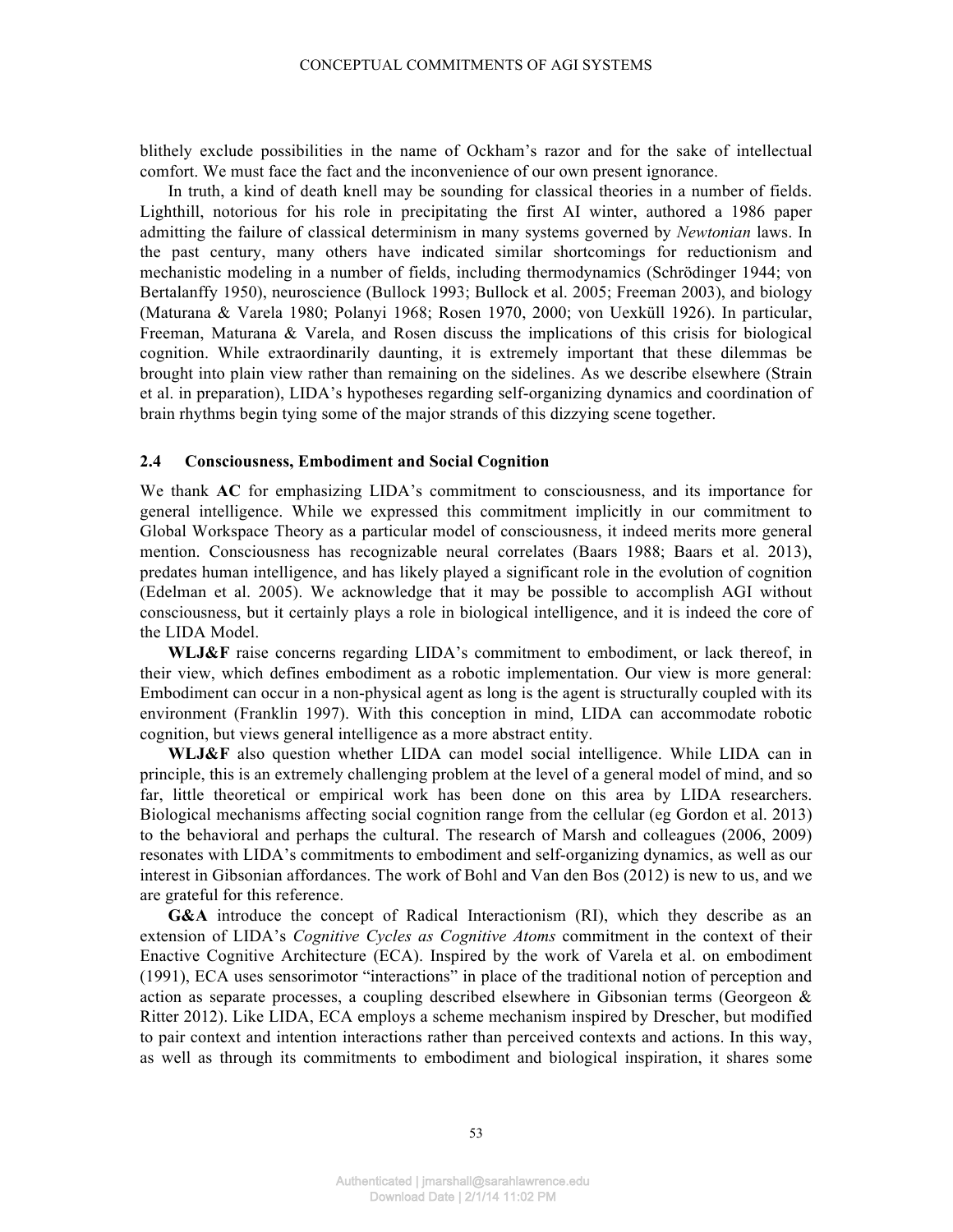similarity with LIDA, but it does not attempt to model biological cognition *per se* and does include a mechanism for consciousness.

## **3. Regarding Implementations**

**JL** describes the methodological commitments of SOAR and critiques LIDA from this perspective. A key functional requirement of SOAR is its focus on computational implementation as the predominant mode of discourse for the field. Invoking Simon in support of this demo-ordie approach, he equates "the computer field" with AGI, and implied that AGI should be viewed as a sub-discipline of computer science.

This conception has long dominated mainstream AI, producing many remarkable implementations, but no AGI. In all fairness, this fact alone recommends the traditional perspective for serious re-examination. The ongoing stream of evidence has reinforced rather than weakened Dreyfus' critique of traditional AI (1972), leading to stronger and stronger challenges (eg see Lyon 2006).

Certainly AGI cannot exist without an implementation, but in view of the history of "AI Winters," evidence other than computational has long merited first class consideration. **JL** claims that SOAR's numerous implementations trace a path toward AGI, but similar claims were made by Minsky in 1968 (Dreyfus 2007). The truth of **JL's** claim remains to be seen. And it is indeed possible that pressure to implement at a certain rate could result in oversights that delay the discovery of AGI, as suggested by **A&S**.

The LIDA Model began its development after a successful implementation of human-like intelligence, the Intelligent Distribution Agent (IDA). IDA replicated the duties of a Naval detailer, namely, communicating with sailors via email regarding their reassignment preferences, consulting US Naval policy databases, and deciding which reassignment options to offer the sailors. Modeled after the actual thought process of detailers, IDA employed a domain-specific cognitive cycle and consciousness mechanism less complex but similar to those of LIDA. IDA's performance was judged by actual detailers and was deemed comparable to that of its human counterparts (Franklin et al. 1998, Baars & Franklin 2007). LIDA's commitment to biological, neuroscientific, and psychological modes of evidence has slowed its rate of growth relative to SOAR, but the implications of this for AGI are undetermined, given the field's status as a protoscience.

## **4. Conclusion**

We greatly appreciate the time and effort expended by **A&S**, **AC**, **G&A**, **JL**, **PW**, and **WLJ&F** to provide these excellent commentaries. We consider the variety of viewpoints they demonstrate to be a very healthy finding given the inchoate state of our field. A strong consensus on AGI at this point in time would lack a sufficiently sound empirical basis: There is a surfeit of possibilities amidst a paucity of definitive empirical results. However, it seems both appropriate and constructive for each research group to develop its own consensus, and to engage in open debate characterized by cooperation between theoretically aligned groups, and healthy skepticism otherwise. This increases the probability that at least one AGI group is indeed on the actual path towards AGI. We look forward to the continuing discussion.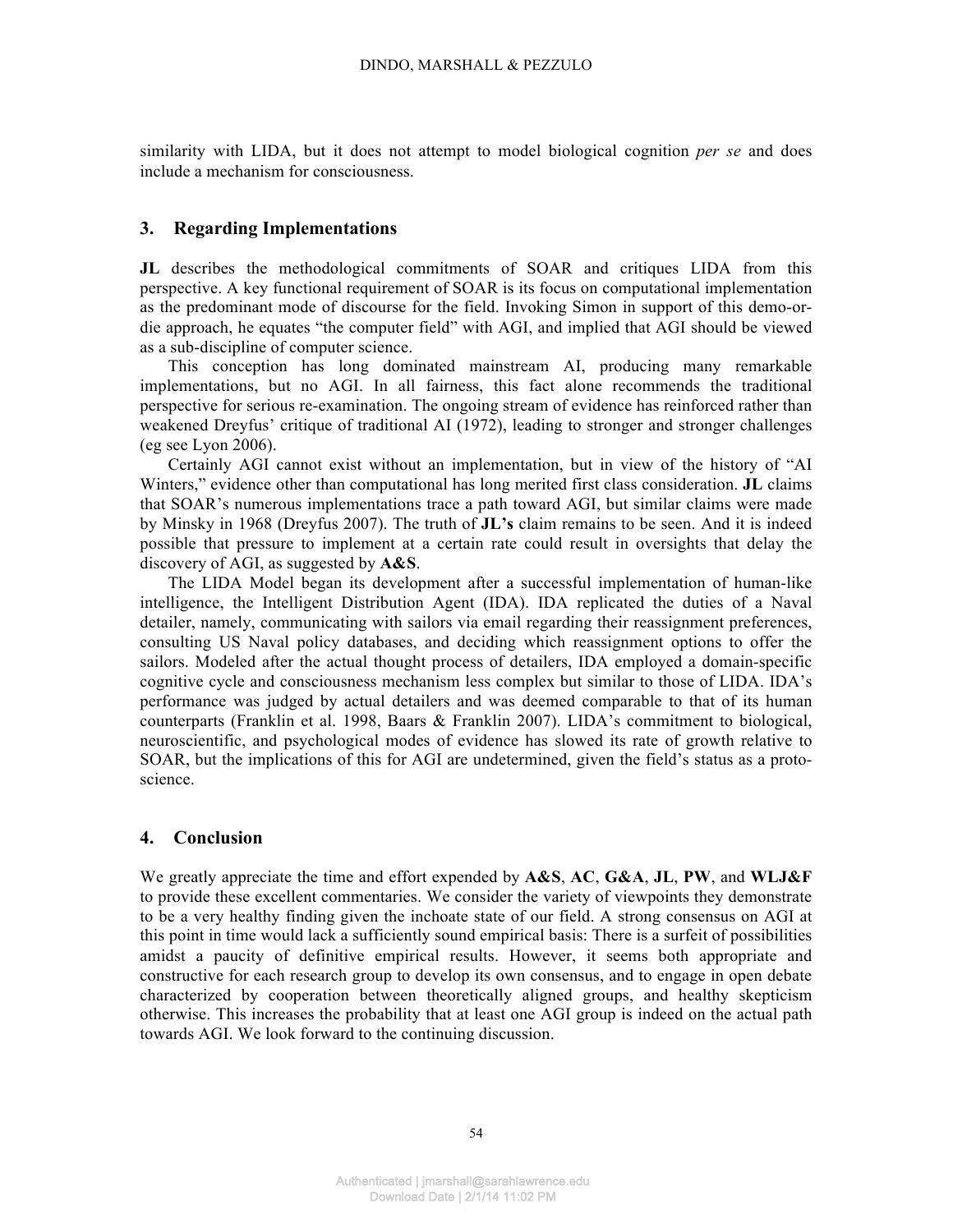### **Acknowledgements**

We would like to thank Sean Kugele for valuable insights and suggestions regarding the arguments presented in our response.

# **References**

- Alderson, D. L. and Doyle, J. D. 2010. Contrasting Views of Complexity and Their Implications For Network-Centric Infrastructures. *IEEE Transactions on Systems, Man, and Cybernetics. Part A: Systems and Humans*. 40(4):839-852.
- Baars, B. J. 1988. *A Cognitive Theory of Consciousness*. Cambridge: Cambridge University Press.
- Baars, B. J. and Franklin, S. 2007. An Architectural Model of Conscious and Unconscious Brain Functions: Global Workspace Theory and IDA. *Neural Networks*. 20:955-961.
- Baars, B. J.; Franklin, S.; and Ramsoy, T. Z. 2013. Global Workspace Dynamics: Cortical "Binding and Propagation" Enables Conscious Contents. *Frontiers in Psychology*. 4:200.
- Belski, E. and Refosco, M. 2012. Emulation of Natural Flight with Biomimetic Wings. University of Pittsburgh, Swanson School of Engineering. Mechanical Engineering Section A4, March 1, 2012. http://136.142.82.187/eng12/Author/data/2040.docx.
- Bohl, V; and van den Bos, W. 2012. Toward an Integrative Account of Social Cognition: Marrying Theory of Mind and Interactionism to Study the Interplay of Type 1 and Type 2 Processes. *Frontiers in Human Neuroscience*. 6:1-15.
- Brosius, J. and Gould, S. J. 1992. On "Genomenclature": A Comprehensive (and Respectful) Taxonomy for Pseudogenes and Other "Junk DNA." *PNAS*. 89:10706-10710.
- Bullock, T. H. 1993. *How Do Brains Work? Papers of a Comparative Neurophysiologist*. Boston: Birkhäusser.
- Bullock, T. H.; Bennett, M. V. L.; Johnston, D.; Josephson, R.; Marder, E.; and Fields, R. D. 2005. The Neuron Doctrine, Redux. *Science*. 310(5749):791-793.
- Bumiller, E. and Shanker, T. 2011. War Evolves with Drones, Some Tiny as Bugs. *The New York Times*. June 19, 2011.
- Carnap, R. 1966. *An Introduction to the Philosophy of Science*. New York: Dover Publications.
- Csete, M. E. and Doyle, J. C. 2002. Reverse Engineering of Biological Complexity. *Science*. 295:1664-1668.
- Dreyfus, H. 1972. *What Computers Can't Do: A Critique of Artificial Reason*. New York: Harper & Row.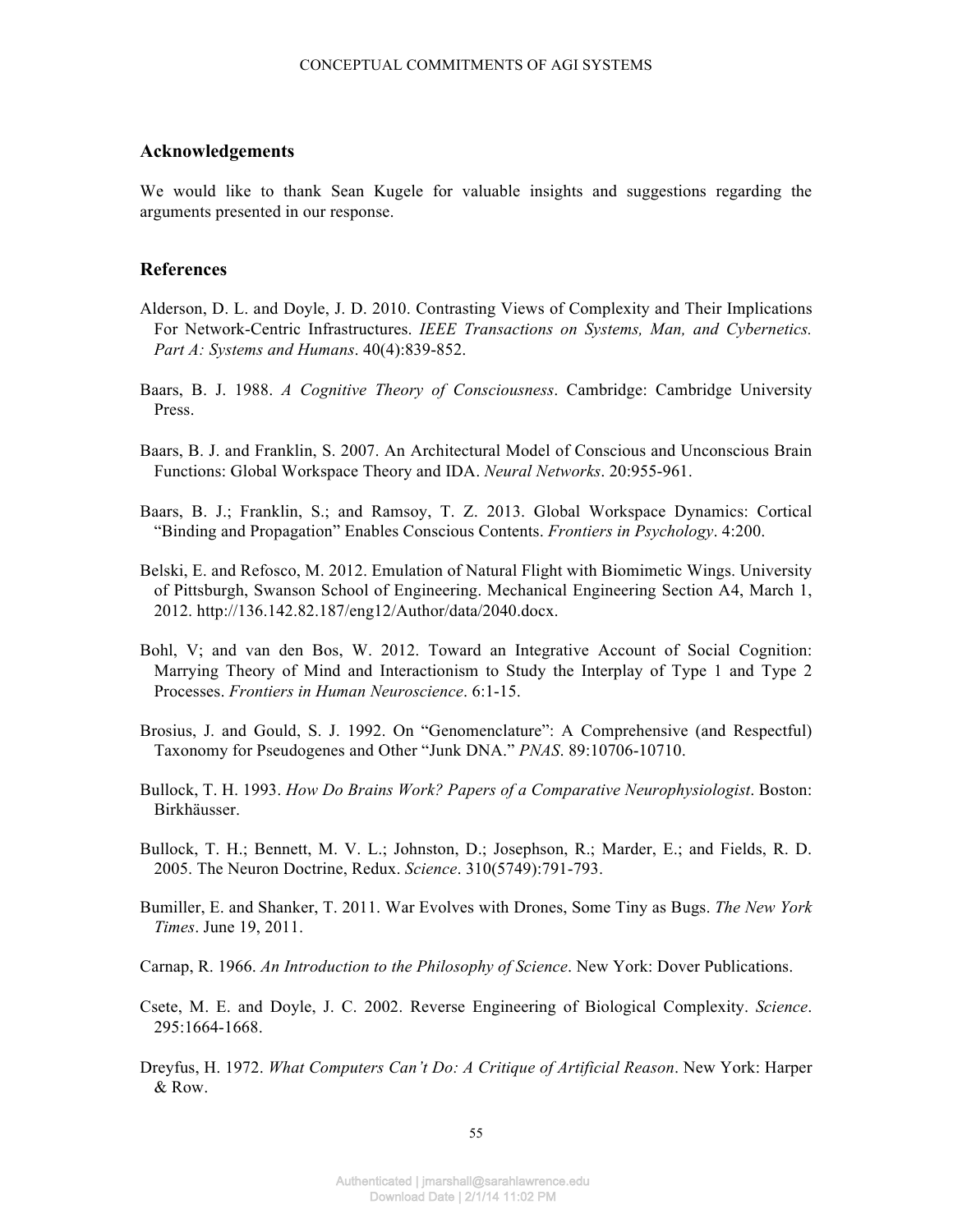- Dreyfus, H. 2007. Why Heideggerian AI failed and how fixing it would require making it more Heideggerian. *Philosophical Psychology*. 20(2):247-268.
- Edelman, D. B.; Baars, B. J.; and Seth, A. K. 2005. Identifying Hallmarks of Consciousness in Non-mammalian Species. *Consciousness and Cognition*. 14:169-187.
- Franklin, S. 1997. Autonomous Agents as Embodied AI. *Cybernetics and Systems*. 28(6):499- 520.
- Franklin, S.; Kelemen, A.; and McCauley, L. 1998. IDA: A Cognitive Agent Architecture. In *Proceedings of the IEEE Conference on Systems, Man, and Cybernetics*. IEEE Press.
- Freeman, W. J. 2003. A Neurobiological Theory of Meaning in Perception. Part I: Information and Meaning in Nonconvergent and Nonlocal Brain Dynamics. *International Journal of Bifurcation and Chaos*. 13(9):2493-2511.
- Georgeon, O. L. and Ritter, F. E. 2012. An intrinsically-motivated schema mechanism to model and simulate emergent cognition. *Cognitive Systems Research*. 15:73-92.
- Gerhart, J. and Kirschner, M. 2007. The Theory of Facilitated Variation. *PNAS*. 104(Supplement 1):8582-8589.
- Gordon, I.; Vander Wyk, B. C.; Bennett, R. H.; Cordeaux, C.; Lucas, M. V.; Eilbott, J. A.; Zagoory-Sharon, O.; Jeckman, J. F.; Feldman, R.; and Pelphrey, K. A. 2013. Oxytocin enhances brain function in children with autism. *PNAS Early Edition*.
- Greenspan, R. J. 2007. *An Introduction to Nervous Systems*. New York: Cold Spring Harbor Laboratory Press.
- Hinchey, M. and Sterritt, R. 2012. 99% (Biological) Inspiration… In *Conquering Complexity*, M. Hinchey & L. Coyle eds., London: Springer-Verlage Ltd. Pages 177-190.
- Kitano, H. 2002. Systems Biology: A Brief Overview. *Science*. 295:1662-1664.
- Kuhn, T. 1962. *The Structure of Scientific Revolutions*. Chicago: University of Chicago Press.
- Lighthill, J. 1986. The Recently Recognized Failure of Predictability in Newtonian Dynamics. *Proceedings of the Royal Society of London A: Mathematical, Physical, and Engineering Sciences*. 407(1832):35-50.
- Lyon, P. 2006. The biogenic approach to cognition. *Cognitive Processing*. 7(1):11-29.
- Marsh, K. L.; Johnston, L.; Richardson, M. J., and Schmidt, R. C. 2009. Toward a radically embodied, embedded social psychology. *European Journal of Social Psychology*. 39:1217- 1225.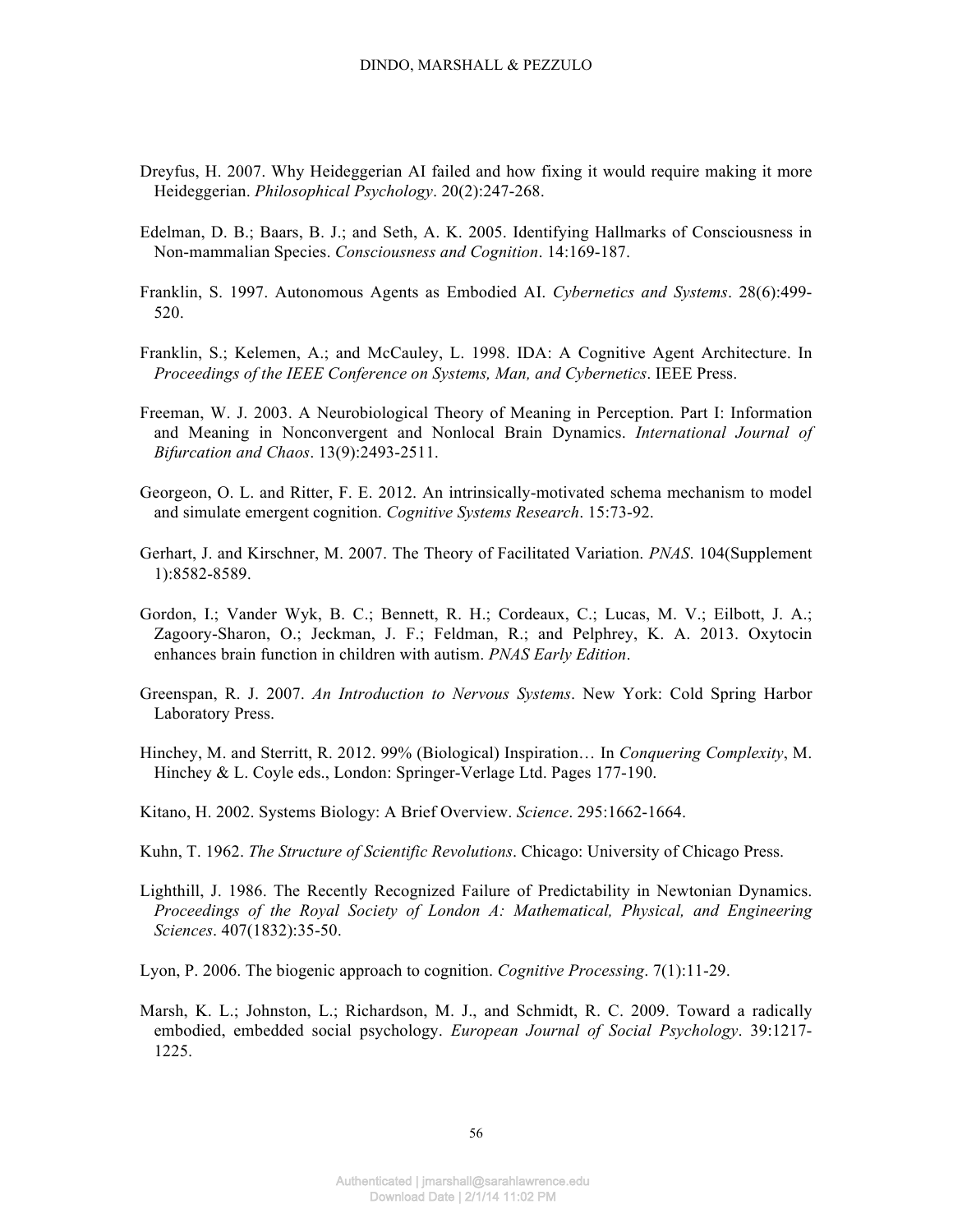- Marsh, K. L.; Richardson, M. J.; Baron, R. M.; and Schmidt, R. C. 2006. Contrasting Approaches to Perceiving and Acting With Others. *Ecological Psychology*. 18(1):1-38.
- Maturana, H. R. and Varela, F. J. 1980. *Autopoiesis and Cognition: The Realization of the Living*. Dordrecht, Holland: D. Reidel Publishing Co.
- Narasimharao, N.; Xi, L.; Bhattacharyya, S.; Widom, J.; Wang, J.-P.; Reeve, J. N.; Santangelo, T. J.; and Fondufe-Mittendorf, Y. N. 2013. Archael Nucleosome Positioning In Vivo and In Vitro is Directed by Primary Sequence Motifs. *BMC Genomics*. 14:391.
- Peckham, H. E.; Thurman, R. E.; Fu, Y.; Stamatoyannopoulos, J. A.; Noble, W. S.; Struhl, K.; and Weng, Z. 2007. Nucleosome Positiong Signals in Genomic DNA. *Genome Research*. 17:1170-1177.
- Peña, J.; Levy, R.; Hinchey, M.; and Ruiz-Cortés, A. 2012. Dealing with Complexity in Agent-Oriented Software Engineering: The Importance of Interactions. In *Conquering Complexity*, M. Hinchey & L. Coyle eds., London: Springer-Verlage Ltd. Pages 191-214.
- Polanyi, M. (1968). Life's irreducible structure. *Science*. 160(3834):1308-1312.
- Pollack, J. B. 1994. On Wings of Knowledge: A Review of Allen Newell's *Unified Theories of Cognition*. In *Contemplating Minds: A Forum for Artificial Intelligence*, ed. W. J. Clancey, S. W. Smoliar, and M. J. Stefik. Cambridge, MA: MIT Press. Pages 109-123.
- Pyle, A. M. 2010. The Tertiary Structure of Group II Introns: Implications for Biological Function and Evolution. *Critical Reviews in Biochemistry and Molecular Biology*. 45(3):215- 232.
- Rosen, R. 1970. Structure and Functional Considerations in the Modelling of Biological Organization. Center for Theoretical Biology, State University of New York at Buffalo, 77(25): 1-12.
- Rosen, R. 2000. *Essays on Life Itself*. New York: Columbia University Press.
- Russell, P. and Norvig, S. J. 2003. *Artificial Intelligence: A Modern Approach*. 2nd edition. Upper Saddle River, NJ: Pearson Education, Inc.

Schrödinger, E. 1944. *What is Life?* Cambridge: Cambridge University Press.

- Strain, S.; Franklin, S.; Heck, D.; and Baars, B. J. In preparation. Brain Rhythms, Cognitive Cycles, and Mental Moments: A New Approach in the Science of Cognition. In preparation.
- Varela, F. ; Thompson, E.; and Rosch, E. 1991. *The Embodied Mind: Cognitive Science and Human Experience*. Cambridge: MIT Press.
- Von Bertalanffy, L. 1950. The Theory of Open Systems in Physics and Biology. *Science*. 111:23- 29.

Von Uexküll, J. 1926. *Theoretical Biology*. New York: Harcourt, Brace & Co.